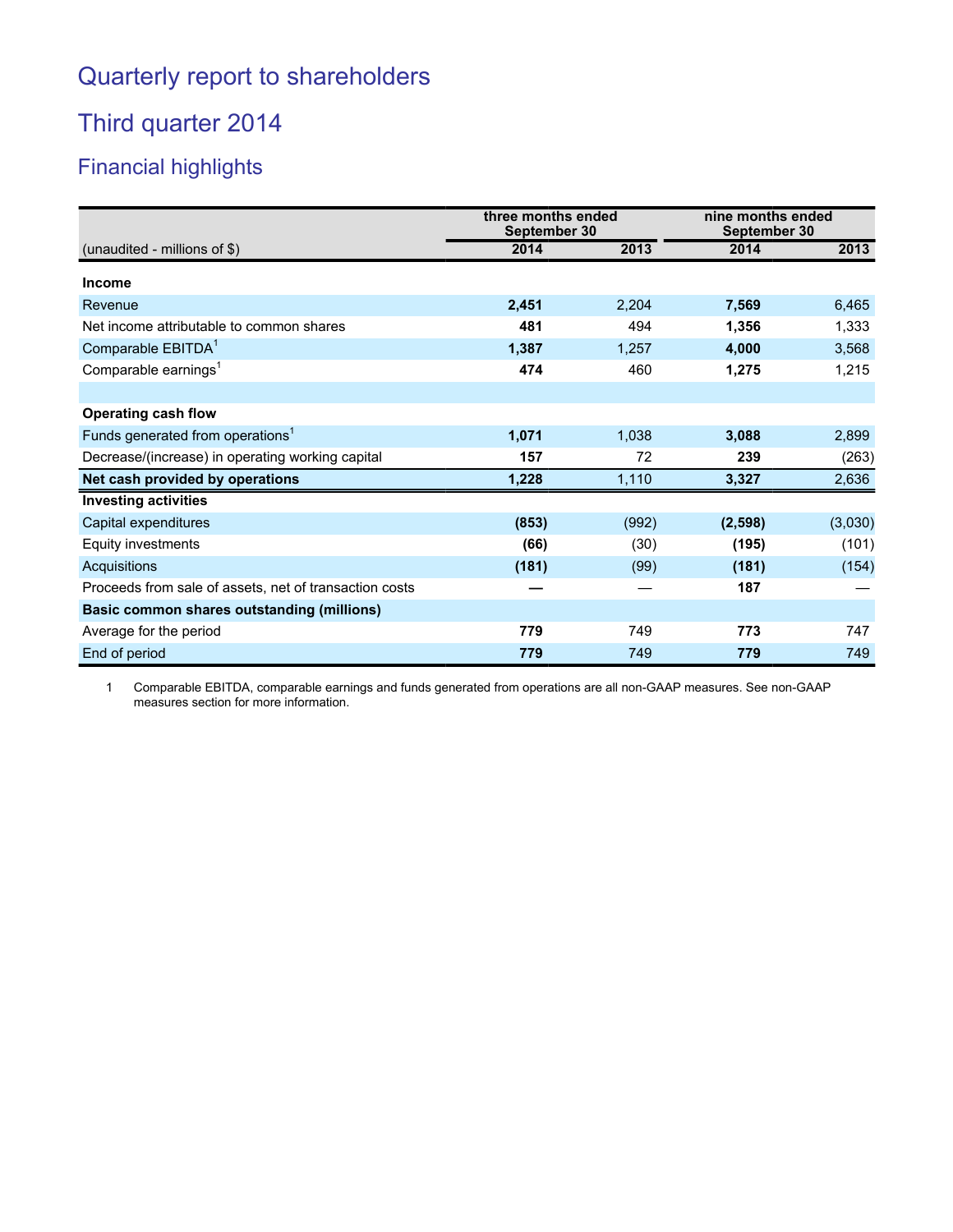# Management's discussion and analysis

November 3, 2014

This management's discussion and analysis (MD&A) contains information to help the reader make investment decisions about TransCanada Pipelines Limited. It discusses our business, operations, financial position, risks and other factors for the three and nine months ended September 30, 2014, and should be read with the accompanying unaudited condensed consolidated financial statements for the three and nine months ended September 30, 2014 which have been prepared in accordance with U.S. GAAP.

This MD&A should also be read in conjunction with our December 31, 2013 audited consolidated financial statements and notes and the MD&A in our 2013 Annual Report, which have been prepared in accordance with U.S. GAAP.

# About this document

Throughout this MD&A, the terms, *we, us, our* and *TCPL* mean TransCanada PipeLines Limited and its subsidiaries.

Abbreviations and acronyms that are not defined in this MD&A are defined in the glossary in our 2013 Annual Report.

All information is as of November 3, 2014 and all amounts are in Canadian dollars, unless noted otherwise.

## **FORWARD-LOOKING INFORMATION**

We disclose forward-looking information to help current and potential investors understand management's assessment of our future plans and financial outlook, and our future prospects overall.

Statements that are forward-looking are based on certain assumptions and on what we know and expect today and generally include words like *anticipate, expect, believe, may, will, should, estimate* or other similar words.

Forward-looking statements in this MD&A may include information about the following, among other things:

- anticipated business prospects
- our financial and operational performance, including the performance of our subsidiaries
- expectations or projections about strategies and goals for growth and expansion
- expected cash flows and future financing options available to us
- expected costs for planned projects, including projects under construction and in development
- expected schedules for planned projects (including anticipated construction and completion dates)
- expected regulatory processes and outcomes
- expected impact of regulatory outcomes
- expected outcomes with respect to legal proceedings, including arbitration and insurance claims
- expected capital expenditures and contractual obligations
- expected operating and financial results
- the expected impact of future accounting changes, commitments and contingent liabilities
- expected industry, market and economic conditions.

Forward-looking statements do not guarantee future performance. Actual events and results could be significantly different because of assumptions, risks or uncertainties related to our business or events that happen after the date of this MD&A.

Our forward-looking information is based on the following key assumptions, and subject to the following risks and uncertainties:

### **Assumptions**

- inflation rates, commodity prices and capacity prices
- timing of financings and hedging
- regulatory decisions and outcomes
- foreign exchange rates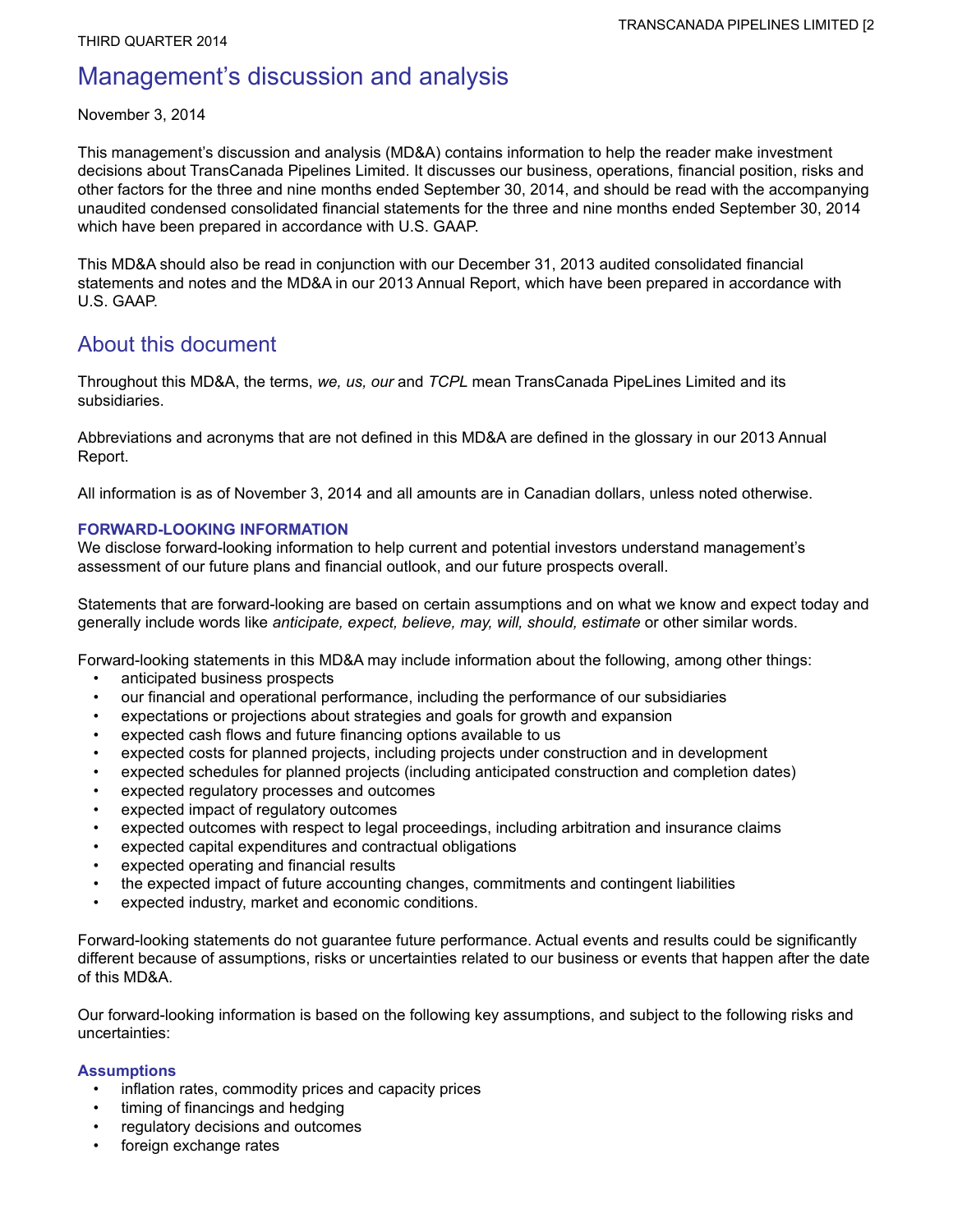- interest rates
- tax rates
- planned and unplanned outages and the use of our pipeline and energy assets
- integrity and reliability of our assets
- access to capital markets
- anticipated construction costs, schedules and completion dates
- acquisitions and divestitures.

# **Risks and uncertainties**

- our ability to successfully implement our strategic initiatives
- whether our strategic initiatives will yield the expected benefits
- the operating performance of our pipeline and energy assets
- amount of capacity sold and rates achieved in our pipeline businesses
- the availability and price of energy commodities
- the amount of capacity payments and revenues we receive from our energy business
- regulatory decisions and outcomes
- outcomes of legal proceedings, including arbitration and insurance claims
- performance of our counterparties
- changes in the political environment
- changes in environmental and other laws and regulations
- competitive factors in the pipeline and energy sectors
- construction and completion of capital projects
- costs for labour, equipment and materials
- access to capital markets
- interest and foreign exchange rates
- weather
- cyber security
- technological developments
- economic conditions in North America as well as globally.

You can read more about these factors and others in reports we have filed with Canadian securities regulators and the SEC, including the MD&A in our 2013 Annual Report.

You should not put undue reliance on forward-looking information and should not use future-oriented information or financial outlooks for anything other than their intended purpose. We do not update our forward-looking statements due to new information or future events, unless we are required to by law.

## **FOR MORE INFORMATION**

You can find more information about TCPL in our annual information form and other disclosure documents, which are available on SEDAR (www.sedar.com).

### **NON-GAAP MEASURES**

We use the following non-GAAP measures:

- EBITDA
- EBIT
- funds generated from operations
- comparable earnings
- comparable EBITDA
- comparable EBIT
- comparable depreciation and amortization
- comparable interest expense
- comparable interest income and other
- comparable income tax expense.

These measures do not have any standardized meaning as prescribed by U.S. GAAP and therefore may not be comparable to similar measures presented by other entities.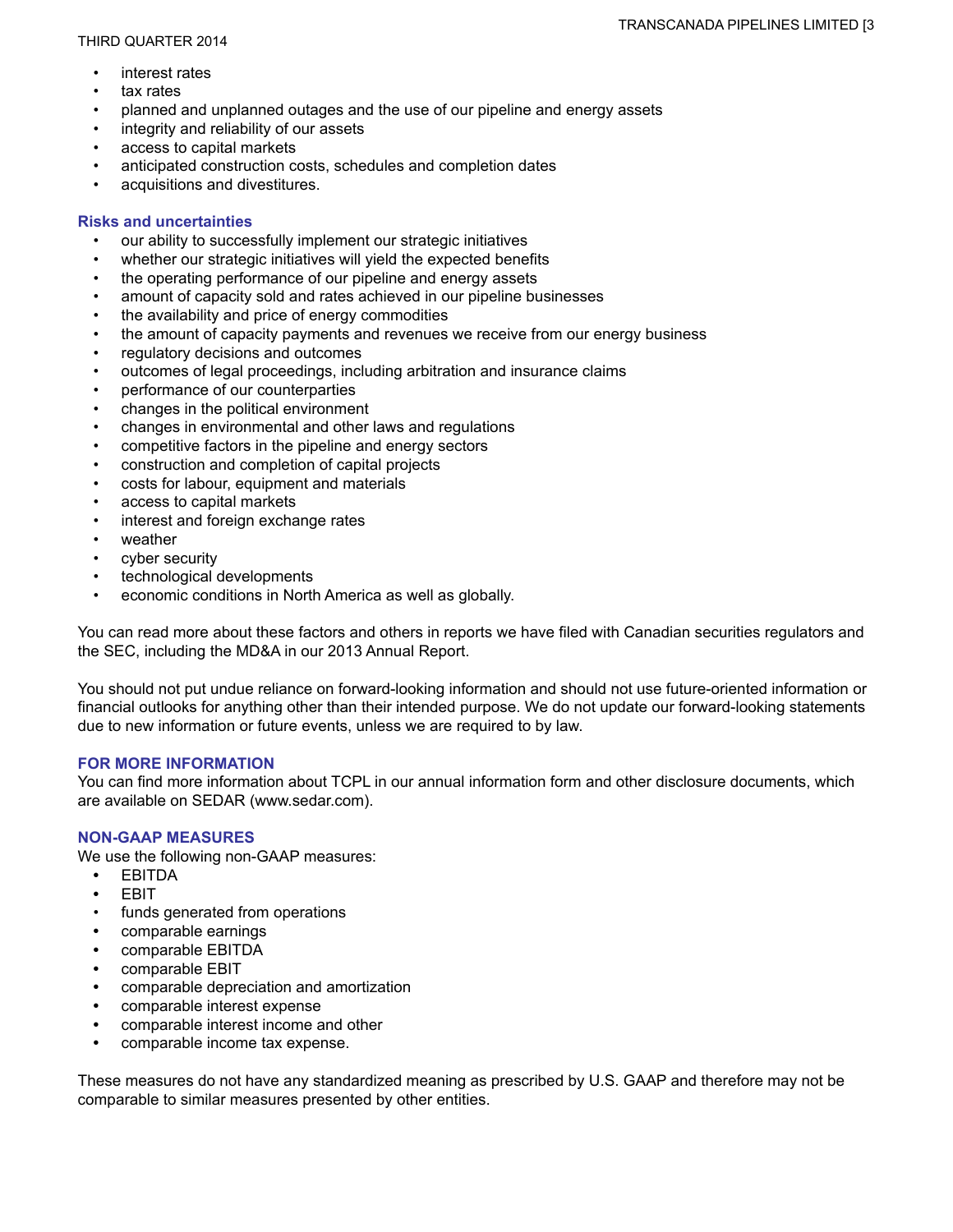#### **EBITDA and EBIT**

We use EBITDA as an approximate measure of our pre-tax operating cash flow. It measures our earnings before deducting financial charges, income tax, depreciation and amortization, net income attributable to non-controlling interests and preferred share dividends, and includes income from equity investments. EBIT measures our earnings from ongoing operations and is a useful measure of our performance and an effective tool for evaluating trends in each segment as it is equivalent to our segmented earnings. It is calculated in the same way as EBITDA, less depreciation and amortization.

### **Funds generated from operations**

Funds generated from operations includes net cash provided by operations before changes in operating working capital. We believe it is a useful measure of our consolidated operating cash flow because it does not include fluctuations from working capital balances, which do not necessarily reflect underlying operations in the same period and is used to provide a consistent measure of the cash generating performance of our assets. See the Financial condition section for a reconciliation to net cash provided by operations.

#### **Comparable measures**

We calculate the comparable measures by adjusting certain GAAP and non-GAAP measures for specific items we believe are significant but not reflective of our underlying operations in the period. These comparable measures are calculated on a consistent basis from period to period and are adjusted for specific items in each period, as applicable.

| <b>Comparable measure</b>                | <b>Original measure</b>                  |
|------------------------------------------|------------------------------------------|
| comparable earnings                      | net income attributable to common shares |
| comparable EBITDA                        | <b>EBITDA</b>                            |
| comparable EBIT                          | <b>EBIT</b>                              |
| comparable depreciation and amortization | depreciation and amortization            |
| comparable interest expense              | interest expense                         |
| comparable interest income and other     | interest income and other                |
| comparable income tax expense            | income tax expense                       |

Our decision not to include a specific item is subjective and made after careful consideration. Specific items may include:

- certain fair value adjustments relating to risk management activities
- income tax refunds and adjustments
- gains or losses on sales of assets
- legal, contractual and bankruptcy settlements
- impact of regulatory or arbitration decisions relating to prior year earnings
- write-downs of assets and investments.

We calculate comparable earnings by excluding the unrealized gains and losses from changes in the fair value of certain derivatives used to reduce our exposure to certain financial and commodity price risks. These derivatives provide effective economic hedges, but do not meet the criteria for hedge accounting. As a result, the changes in fair value are recorded in net income. As these amounts do not accurately reflect the gains and losses that will be realized at settlement, we do not consider them part of our underlying operations.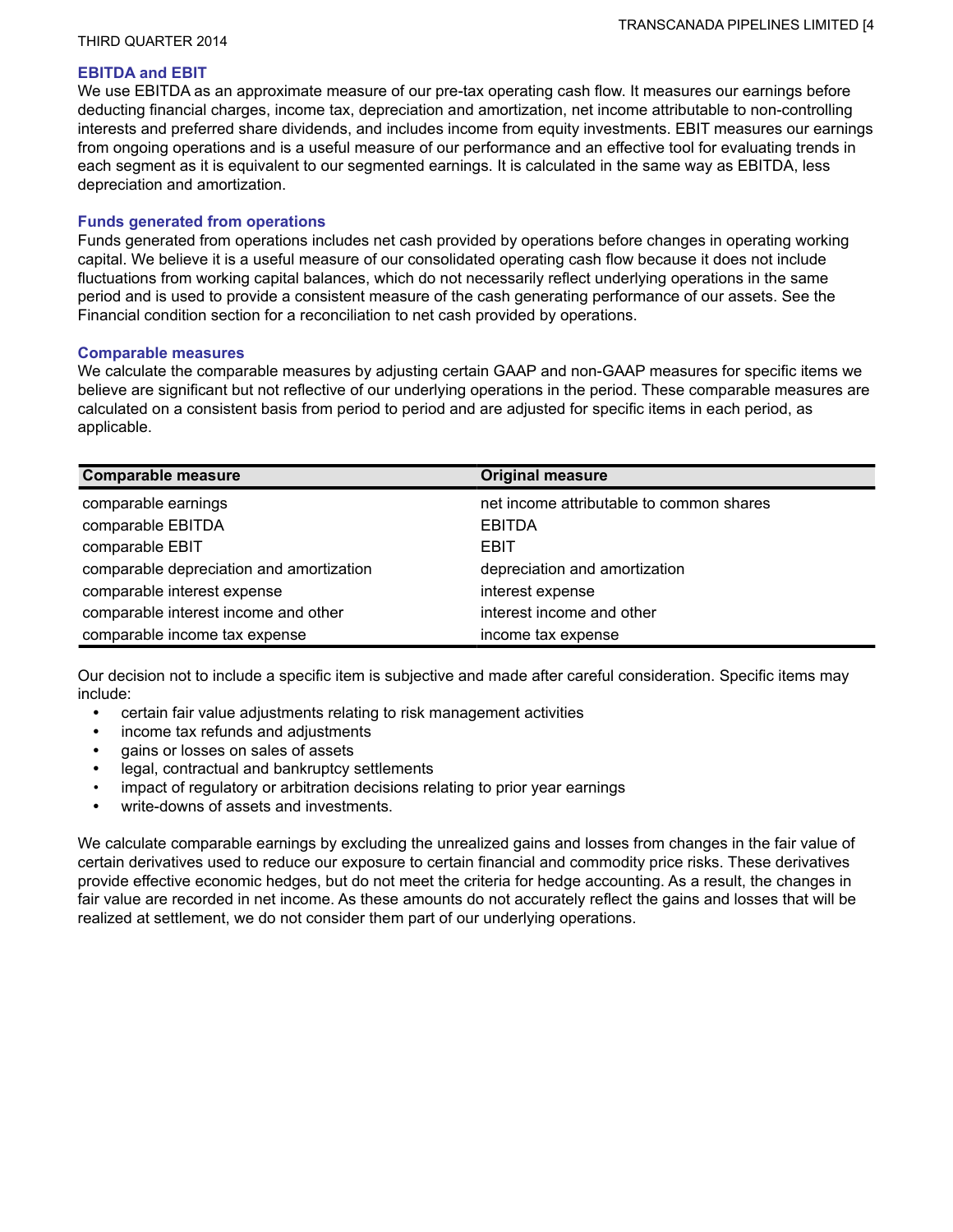# Consolidated results - third quarter 2014

|                                                      | three months ended<br>September 30 |       | nine months ended<br>September 30 |       |
|------------------------------------------------------|------------------------------------|-------|-----------------------------------|-------|
| (unaudited - millions of $\$\$ )                     | 2014                               | 2013  | 2014                              | 2013  |
| Natural gas pipelines                                | 484                                | 436   | 1,566                             | 1,383 |
| Liquids pipelines <sup>1</sup>                       | 226                                | 152   | 613                               | 443   |
| Energy                                               | 359                                | 370   | 832                               | 812   |
| Corporate                                            | (37)                               | (30)  | (107)                             | (89)  |
| <b>Total segmented earnings</b>                      | 1,032                              | 928   | 2,904                             | 2,549 |
| Interest expense                                     | (312)                              | (252) | (903)                             | (792) |
| Interest income and other                            | 25                                 | 40    | 89                                | 62    |
| Income before income taxes                           | 745                                | 716   | 2,090                             | 1,819 |
| Income tax expense                                   | (239)                              | (189) | (624)                             | (399) |
| <b>Net income</b>                                    | 506                                | 527   | 1,466                             | 1,420 |
| Net income attributable to non-controlling interests | (25)                               | (27)  | (108)                             | (70)  |
| Net income attributable to controlling interests     | 481                                | 500   | 1,358                             | 1,350 |
| Preferred share dividends                            |                                    | (6)   | (2)                               | (17)  |
| Net income attributable to common shares             | 481                                | 494   | 1,356                             | 1,333 |

1 Previously Oil Pipelines.

Net income attributable to common shares decreased by \$13 million for the three months ended September 30, 2014 compared to the same period in 2013. Net Income included unrealized gains and losses from changes in certain risk management activities. Excluding the impact of these items, comparable earnings in the three months ended September 30, 2014 increased slightly over the same period in 2013, as discussed below in Reconciliation of Net Income to Comparable Earnings.

Net income attributable to common shares increased by \$23 million for the nine months ended September 30, 2014 compared to the same period in 2013. The 2014 results included:

- a gain on the sale of Cancarb Limited and its related power generation business of \$99 million after tax
- a net loss resulting from a termination payment to Niska Gas Storage for contract restructuring of \$32 million after tax
- unrealized gains and losses from changes in certain risk management activities.

The results for the first nine months of 2013 included \$84 million of Canadian Mainline net income related to 2012 resulting from an NEB decision in April 2013 (RH-003-2011) as well as a \$25 million favourable income tax adjustment due to the enactment of Canadian Federal tax legislation relating to Part VI.I tax in June 2013.

The items discussed above are excluded from comparable earnings for the relevant periods. The remainder of net income is equivalent to comparable earnings. A reconciliation of net income attributable to common shares to comparable earnings is shown in the following table.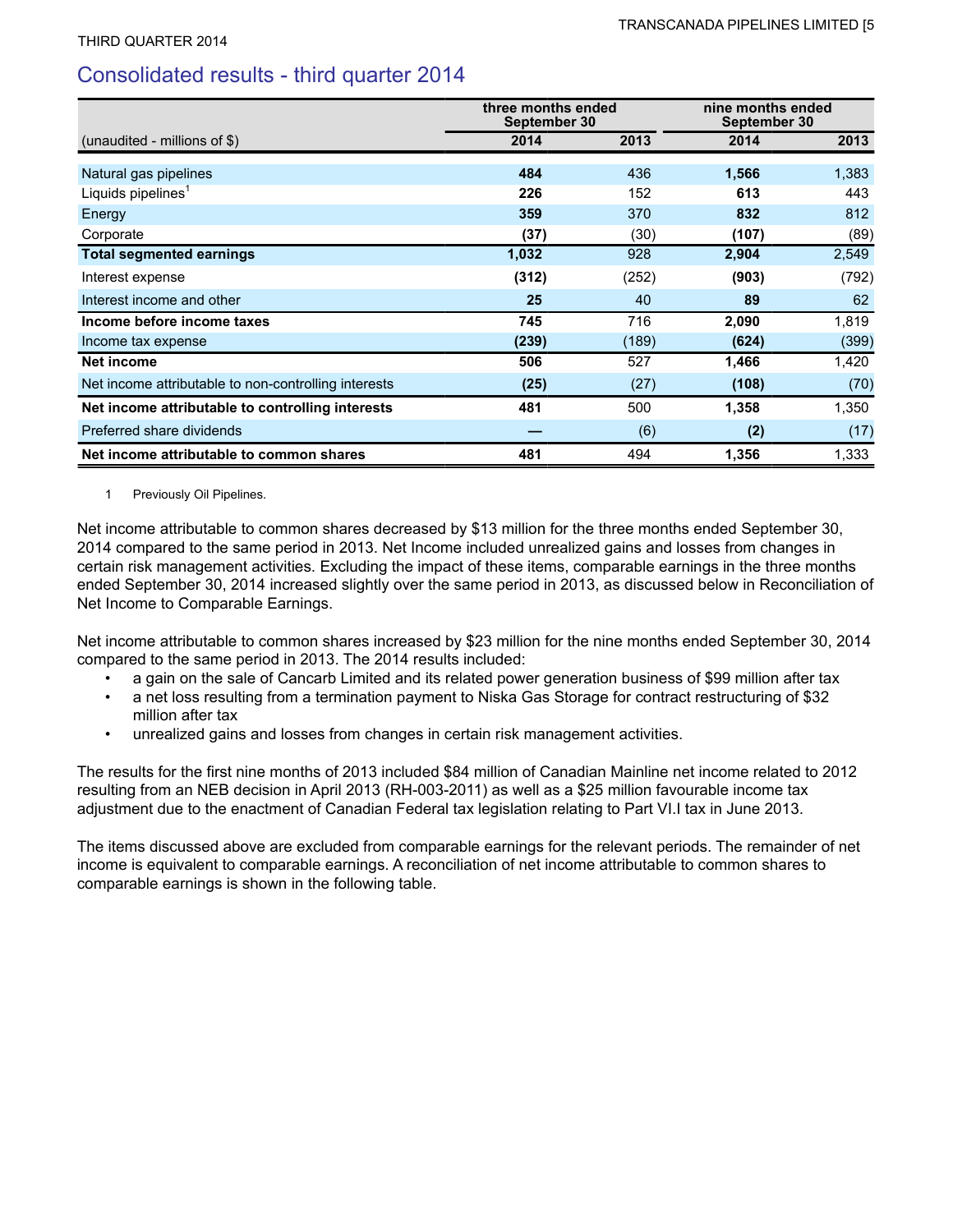# **RECONCILIATION OF NET INCOME TO COMPARABLE EARNINGS**

|                                             | three months ended<br>September 30 |      | nine months ended<br>September 30 |       |
|---------------------------------------------|------------------------------------|------|-----------------------------------|-------|
| (unaudited - millions of \$)                | 2014                               | 2013 | 2014                              | 2013  |
| Net income attributable to common shares    | 481                                | 494  | 1,356                             | 1,333 |
| Specific items (net of tax):                |                                    |      |                                   |       |
| Energy - Cancarb gain on sale               |                                    |      | (99)                              |       |
| Energy - Niska contract termination         | 1                                  |      | 32                                |       |
| Risk management activities <sup>1</sup>     | (8)                                | (34) | (14)                              | (9)   |
| Natural gas pipelines - NEB decision - 2012 |                                    |      |                                   | (84)  |
| Part VI.I income tax adjustment             |                                    |      |                                   | (25)  |
| <b>Comparable earnings</b>                  | 474                                | 460  | 1,275                             | 1,215 |

| <b>Risk management activities</b>                     | three months ended<br>September 30 |                | nine months ended<br>September 30 |      |
|-------------------------------------------------------|------------------------------------|----------------|-----------------------------------|------|
| (unaudited - millions of \$)                          | 2014                               | 2013           | 2014                              | 2013 |
| <b>Canadian Power</b>                                 |                                    |                |                                   | (2)  |
| U.S. Power                                            | 41                                 | 31             | 30                                | 14   |
| <b>Natural Gas Storage</b>                            |                                    |                | 4                                 | 3    |
| Foreign exchange                                      | (32)                               | 15             | (9)                               |      |
| Income tax attributable to risk management activities | (10)                               | $^{\prime}18)$ | (11)                              | 6)   |
| Total gains from risk management activities           |                                    | 34             | 14                                | я    |

Comparable earnings increased by \$14 million for the three months ended September 30, 2014 compared to the same period in 2013. This was primarily the net effect of:

- incremental earnings from the Gulf Coast extension of the Keystone Pipeline System
- higher earnings from Mexico pipelines resulting from contract revenues recognized from the Tamazunchale Extension
- higher interest expense from debt issuances, higher foreign exchange on interest related to U.S. dollardenominated debt and lower capitalized interest on projects placed in service
- lower earnings from Western Power as a result of lower realized power prices.

Comparable earnings increased by \$60 million for the nine months ended September 30, 2014 compared to the same period in 2013. This was primarily the net effect of:

- incremental earnings from the Gulf Coast extension of the Keystone Pipeline System
- lower earnings from Western Power as a result of lower realized power prices
- higher earnings from U.S. Power mainly because of higher realized capacity and power prices
- higher earnings from Mexico pipelines resulting from contract revenues recognized from the Tamazunchale **Extension**
- higher earnings from U.S. natural gas pipelines due to higher transportation revenues at Great Lakes and higher contributions from TC PipeLines, LP reflecting colder winter weather and increased demand
- higher interest expense from debt issuances, higher foreign exchange on interest related to U.S. dollardenominated debt and lower capitalized interest on projects placed in service.

The stronger U.S. dollar this quarter compared to the same period in 2013 positively impacted the translated results in our U.S. businesses, however this impact was mostly offset by a corresponding increase in interest expense on U.S. dollar-denominated debt as well as realized losses on foreign exchange hedges used to manage our net exposure through our hedging program.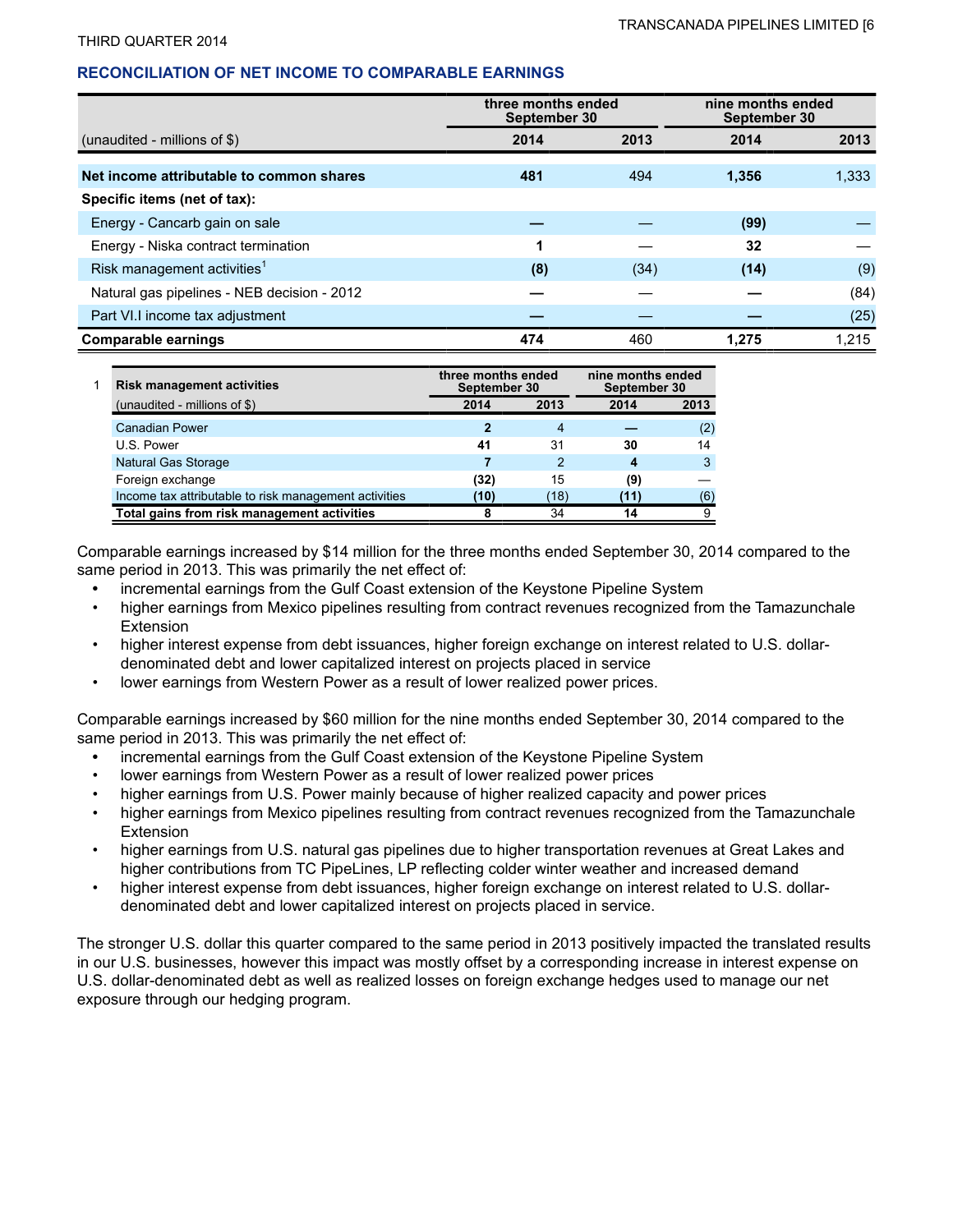#### **CAPITAL PROGRAM**

We are developing quality projects under our long-term capital program. These long-life infrastructure assets are supported by long-term commercial arrangements with creditworthy counterparties or regulated business models and are expected to generate significant growth in earnings and cashflow.

Our capital program is comprised of \$17 billion of small to medium-sized projects and \$29 billion of large scale projects. Amounts presented exclude the impact of foreign exchange and capitalized interest. All projects are subject to cost adjustments due to market conditions, route refinement, permitting conditions, scheduling and timing of regulatory permits.

| at September 30, 2014                |                              | <b>Expected</b>        | <b>Estimated</b>    | <b>Amount</b> |
|--------------------------------------|------------------------------|------------------------|---------------------|---------------|
| (unaudited - billions of \$)         | <b>Segment</b>               | <b>In-Service Date</b> | <b>Project Cost</b> | <b>Spent</b>  |
| Small to medium-sized projects       |                              |                        |                     |               |
| Tamazunchale Extension <sup>1</sup>  | <b>Natural Gas Pipelines</b> | 2014                   | <b>US 0.6</b>       | <b>US 0.6</b> |
| Ontario Solar                        | Energy                       | 2014-2015              | 0.5                 | 0.4           |
| <b>Houston Lateral and Terminal</b>  | <b>Liquids Pipelines</b>     | 2015                   | <b>US 0.6</b>       | <b>US 0.4</b> |
| <b>Heartland and TC Terminals</b>    | Liquids Pipelines            | 2016                   | 0.9                 | 0.1           |
| Keystone Hardisty Terminal           | <b>Liquids Pipelines</b>     | $\overline{2}$         | 0.3                 | 0.1           |
| Topolobampo                          | <b>Natural Gas Pipelines</b> | 2016                   | <b>US 1.0</b>       | <b>US 0.6</b> |
| Mazatlan                             | <b>Natural Gas Pipelines</b> | 2016                   | <b>US 0.4</b>       | <b>US 0.1</b> |
| Grand Rapids <sup>3</sup>            | Liquids Pipelines            | 2016-2017              | 1.5                 | 0.2           |
| Northern Courier                     | <b>Liquids Pipelines</b>     | 2017                   | 0.8                 | 0.1           |
| Canadian Mainline - Eastern Mainline | <b>Natural Gas Pipelines</b> | 2017                   | 1.5                 |               |
| - Other                              | <b>Natural Gas Pipelines</b> | 2015-2016              |                     |               |
| NGTL System - North Montney          | <b>Natural Gas Pipelines</b> | 2016-2017              | 1.7                 | 0.1           |
| - 2016/17 Facilities                 | <b>Natural Gas Pipelines</b> | 2016-2017              | 2.7                 |               |
| - Merrick                            | <b>Natural Gas Pipelines</b> | 2020                   | 1.9                 |               |
| - Other                              | <b>Natural Gas Pipelines</b> | 2014-2016              | 0.7                 | 0.3           |
| Napanee                              | Energy                       | 2017 or 2018           | 1.0                 |               |
|                                      |                              |                        | 16.6                | 3.0           |
| Large scale projects                 |                              |                        |                     |               |
| Keystone XL <sup>4</sup>             | <b>Liquids Pipelines</b>     | $\overline{2}$         | <b>US 8.0</b>       | <b>US 2.4</b> |
| Energy East <sup>5</sup>             | <b>Liquids Pipelines</b>     | 2018                   | 12.0                | 0.3           |
| Prince Rupert Gas Transmission       | <b>Natural Gas Pipelines</b> | 2018                   | 5.0                 | 0.3           |
| Coastal GasLink                      | <b>Natural Gas Pipelines</b> | $2018+$                | 4.0                 | 0.2           |
|                                      |                              |                        | 29.0                | 3.2           |
|                                      |                              |                        | 45.6                | 6.2           |

1 A force majeure has delayed completion of construction, however, revenue is being recorded from the original in service date of March 9, 2014 as per the terms of the Transportation Service Agreement.

2 Approximately two years from the date the Keystone XL permit is received.

3 Represents our 50 per cent share.

- 4 Estimated project cost dependent on the timing of the Presidential permit.
- 5 Excludes transfer of Canadian Mainline natural gas assets.

# **Outlook**

The earnings outlook previously included in the 2013 Annual Report is expected to be impacted by:

- the gain on sale of Cancarb Limited and its related power generation facility
- the termination payment to Niska Gas Storage for the contract restructuring
- increased outage days at Bruce A.

We expect our capital expenditures to be \$4 billion for 2014, a decrease of \$1 billion from the outlook previously disclosed in our 2013 Annual Report.

See the MD&A in our 2013 Annual Report for further information about our outlook.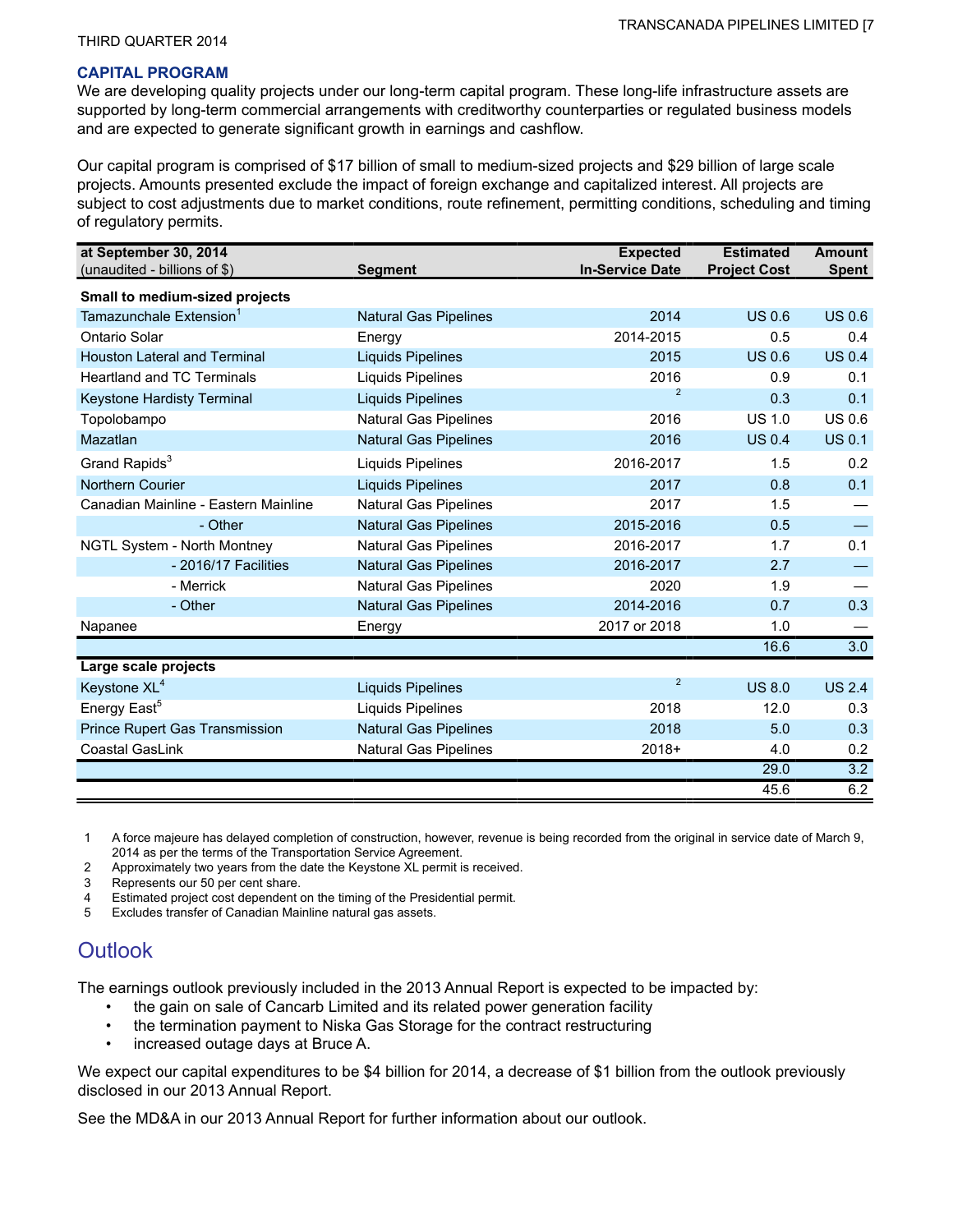# Natural Gas Pipelines

The following is a reconciliation of comparable EBITDA and comparable EBIT (our non-GAAP measures) to segmented earnings (the equivalent GAAP measure).

|                                                       | three months ended<br>September 30 |       | nine months ended<br>September 30 |       |
|-------------------------------------------------------|------------------------------------|-------|-----------------------------------|-------|
| (unaudited - millions of $\$\$ )                      | 2014                               | 2013  | 2014                              | 2013  |
| Comparable EBITDA                                     | 750                                | 684   | 2,357                             | 2,074 |
| Comparable depreciation and amortization <sup>1</sup> | (266)                              | (248) | (791)                             | (733) |
| <b>Comparable EBIT</b>                                | 484                                | 436   | 1.566                             | 1,341 |
| Specific item:                                        |                                    |       |                                   |       |
| NEB decision - 2012                                   |                                    |       |                                   | 42    |
| <b>Segmented earnings</b>                             | 484                                | 436   | 1,566                             | 1,383 |

1 In 2014, comparable depreciation and amortization is equivalent to the GAAP measure, depreciation and amortization. In 2013, comparable depreciation and amortization for the nine months ended September 30, 2013 is adjusted by \$13 million relating to the impact of the NEB decision (RH-003-2011).

Natural Gas Pipelines segmented earnings increased by \$48 million and \$183 million for the three and nine months ended September 30, 2014 compared to the same periods in 2013. Natural Gas Pipelines segmented earnings for the nine months ended September 30, 2013 included \$42 million related to the 2012 impact of the NEB decision (RH-003-2011). This amount has been excluded in our calculation of comparable EBIT. The remainder of the Natural Gas Pipelines segmented earnings are equivalent to comparable EBIT and comparable EBITDA and are discussed below.

|                                                                                                               | three months ended<br>September 30 |                | nine months ended<br>September 30 |       |
|---------------------------------------------------------------------------------------------------------------|------------------------------------|----------------|-----------------------------------|-------|
| (unaudited - millions of \$)                                                                                  | 2014                               | 2013           | 2014                              | 2013  |
| <b>Canadian Pipelines</b>                                                                                     |                                    |                |                                   |       |
| <b>Canadian Mainline</b>                                                                                      | 311                                | 273            | 938                               | 816   |
| <b>NGTL System</b>                                                                                            | 213                                | 210            | 637                               | 585   |
| <b>Foothills</b>                                                                                              | 26                                 | 29             | 80                                | 86    |
| Other Canadian pipelines (TQM <sup>1</sup> , Ventures LP)                                                     | 7                                  | $\overline{7}$ | 17                                | 20    |
| <b>Canadian Pipelines - comparable EBITDA</b>                                                                 | 557                                | 519            | 1,672                             | 1,507 |
| Comparable depreciation and amortization                                                                      | (206)                              | (191)          | (613)                             | (565) |
| <b>Canadian Pipelines - comparable EBIT</b>                                                                   | 351                                | 328            | 1,059                             | 942   |
|                                                                                                               |                                    |                |                                   |       |
| U.S. and International Pipelines (US\$)                                                                       |                                    |                |                                   |       |
| <b>ANR</b>                                                                                                    | 31                                 | 33             | 142                               | 155   |
| TC PipeLines, LP <sup>1,2</sup>                                                                               | 18                                 | 21             | 65                                | 51    |
| Great Lakes <sup>3</sup>                                                                                      | 8                                  | 6              | 36                                | 24    |
| Other U.S. pipelines (Bison <sup>4</sup> , Iroquois <sup>1</sup> , GTN <sup>4</sup> , Portland <sup>5</sup> ) | 26                                 | 26             | 100                               | 146   |
| Mexico (Guadalajara, Tamazunchale)                                                                            | 43                                 | 25             | 117                               | 77    |
| International and other <sup>1,6</sup>                                                                        | (3)                                | 3              | (5)                               | (3)   |
| Non-controlling interests <sup>7</sup>                                                                        | 49                                 | 52             | 176                               | 126   |
| U.S. and International Pipelines - comparable<br><b>EBITDA</b>                                                | 172                                | 166            | 631                               | 576   |
| Comparable depreciation and amortization                                                                      | (54)                               | (55)           | (162)                             | (164) |
| U.S. and International Pipelines - comparable EBIT                                                            | 118                                | 111            | 469                               | 412   |
| Foreign exchange impact                                                                                       | 10                                 | 4              | 44                                | 8     |
| U.S. and International Pipelines - comparable<br>EBIT (Cdn\$)                                                 | 128                                | 115            | 513                               | 420   |
| <b>Business Development comparable EBITDA and</b><br><b>EBIT</b>                                              | 5                                  | (7)            | (6)                               | (21)  |
| Natural Gas Pipelines - comparable EBIT                                                                       | 484                                | 436            | 1,566                             | 1,341 |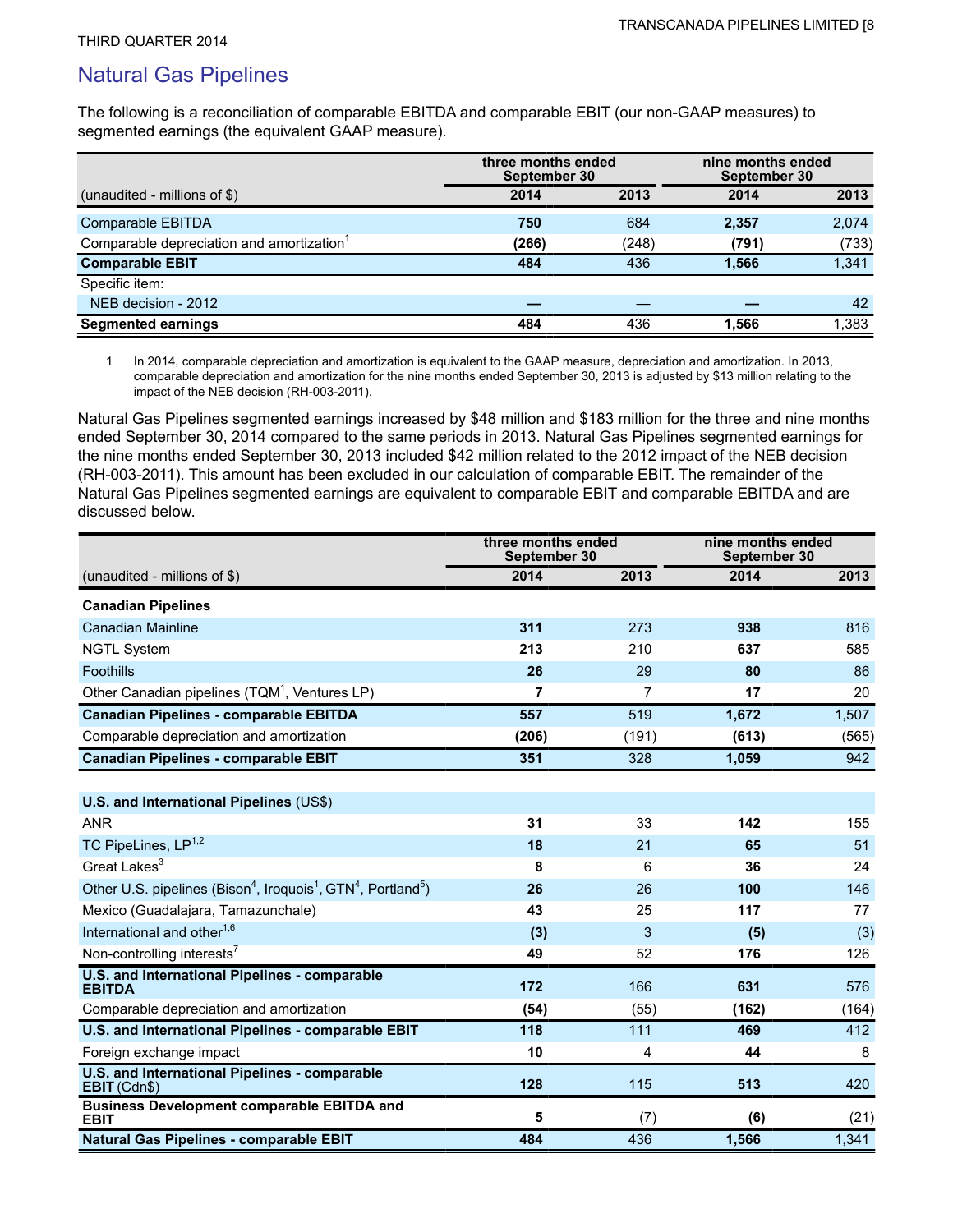- 1 Results from TQM, Northern Border, Iroquois, TransGas and Gas Pacifico/INNERGY reflect our share of equity income from these investments.
- 2 Beginning in August 2014, TC PipeLines, LP began its at-the-market equity issuance program which will decrease our ownership interest in TC PipeLines, LP going forward. Effective May 22, 2013, our ownership interest in TC PipeLines, LP decreased from 33.3 per cent to 28.9 per cent. On July 1, 2013, we sold 45 per cent of GTN and Bison to TC PipeLines, LP. The following shows our ownership interest in TC PipeLines, LP and our effective ownership of GTN, Bison, and Great Lakes through our ownership interest in TC PipeLines, LP for the periods presented.

|                                               | September 30,<br>2014 | July 1,<br>2013 | May 22,<br>2013 | January 1,<br>2013 |
|-----------------------------------------------|-----------------------|-----------------|-----------------|--------------------|
|                                               |                       |                 |                 |                    |
| TC PipeLines, LP                              | 28.3                  | 28.9            | 28.9            | 33.3               |
| Effective ownership through TC PipeLines, LP: |                       |                 |                 |                    |
| GTN/Bison                                     | 19.8                  | 20.2            | 7.2             | 8.3                |
| Great Lakes                                   | 13.2                  | 13.4            | 13.4            | 15.5               |

3 Represents our 53.6 per cent direct ownership interest.

- 4 Effective July 1, 2013, represents our 30 per cent direct ownership interest. Prior to July 1, 2013, our direct ownership interest was 75 per cent.
- 5 Represents our 61.7 per cent ownership interest.
- 6 Includes our share of the equity income from Gas Pacifico/INNERGY and TransGas as well as general and administration costs relating to our U.S. and International Pipelines.
- 7 Comparable EBITDA for the portions of TC PipeLines, LP and Portland we do not own.

#### **CANADIAN PIPELINES**

Net income and comparable EBITDA for our rate-regulated Canadian pipelines are affected by the approved ROE, investment base, level of deemed common equity, carrying charges accrued to shippers on the Tolls Stabilization Account (TSA), and incentive earnings. Changes in depreciation, financial charges and taxes also impact comparable EBITDA and comparable EBIT but do not impact net income as they are recovered in revenue on a flow-through basis.

### **NET INCOME - WHOLLY OWNED CANADIAN PIPELINES**

|                                         | three months ended<br>September 30 |      | nine months ended<br>September 30 |      |
|-----------------------------------------|------------------------------------|------|-----------------------------------|------|
| (unaudited - millions of $\$\$ )        | 2014                               | 2013 | 2014                              | 2013 |
|                                         |                                    |      |                                   |      |
| Canadian Mainline - net income          | 61                                 | 67   | 185                               | 285  |
| Canadian Mainline - comparable earnings | 61                                 | 67   | 185                               | 201  |
| <b>NGTL System</b>                      | 61                                 | 57   | 182                               | 171  |
| <b>Foothills</b>                        |                                    | Δ    | 13                                | 13   |

Net income for the Canadian Mainline decreased by \$6 million and \$100 million for the three and nine months ended September 30, 2014 compared to the same periods in 2013. Net income in first quarter 2013 included \$84 million related to the 2012 impact of the NEB decision (RH-003-2011), which was excluded from comparable earnings. Comparable earnings in both years reflect an ROE of 11.50 per cent on deemed common equity of 40 per cent and have decreased by \$6 million and \$16 million for the three and nine months ended September 30, 2014 compared to the same periods in 2013 because of a lower average investment base as well as carrying charges accrued to shippers on the positive TSA.

Net income for the NGTL System increased by \$4 million and \$11 million for the three and nine months ended September 30, 2014 compared to the same periods in 2013. A higher average investment base as well as an increase in the ROE had a positive impact on earnings. These increases were partially offset by increased OM&A costs at risk under the terms of the 2013-2014 NGTL Settlement approved by the NEB in November 2013. The Settlement included an ROE of 10.10 per cent on deemed common equity of 40 per cent and included annual fixed amounts for certain OM&A costs. Results for the three and nine months ended September 30, 2013 reflect the previously approved ROE of 9.70 per cent on deemed common equity of 40 per cent.

#### **U.S. AND INTERNATIONAL PIPELINES**

Earnings for our U.S. natural gas pipelines operations are generally affected by contracted volume levels, volumes delivered and the rates charged, as well as by the cost of providing services, including OM&A and property taxes. ANR is also affected by the contracting and pricing of its storage capacity and incidental commodity sales.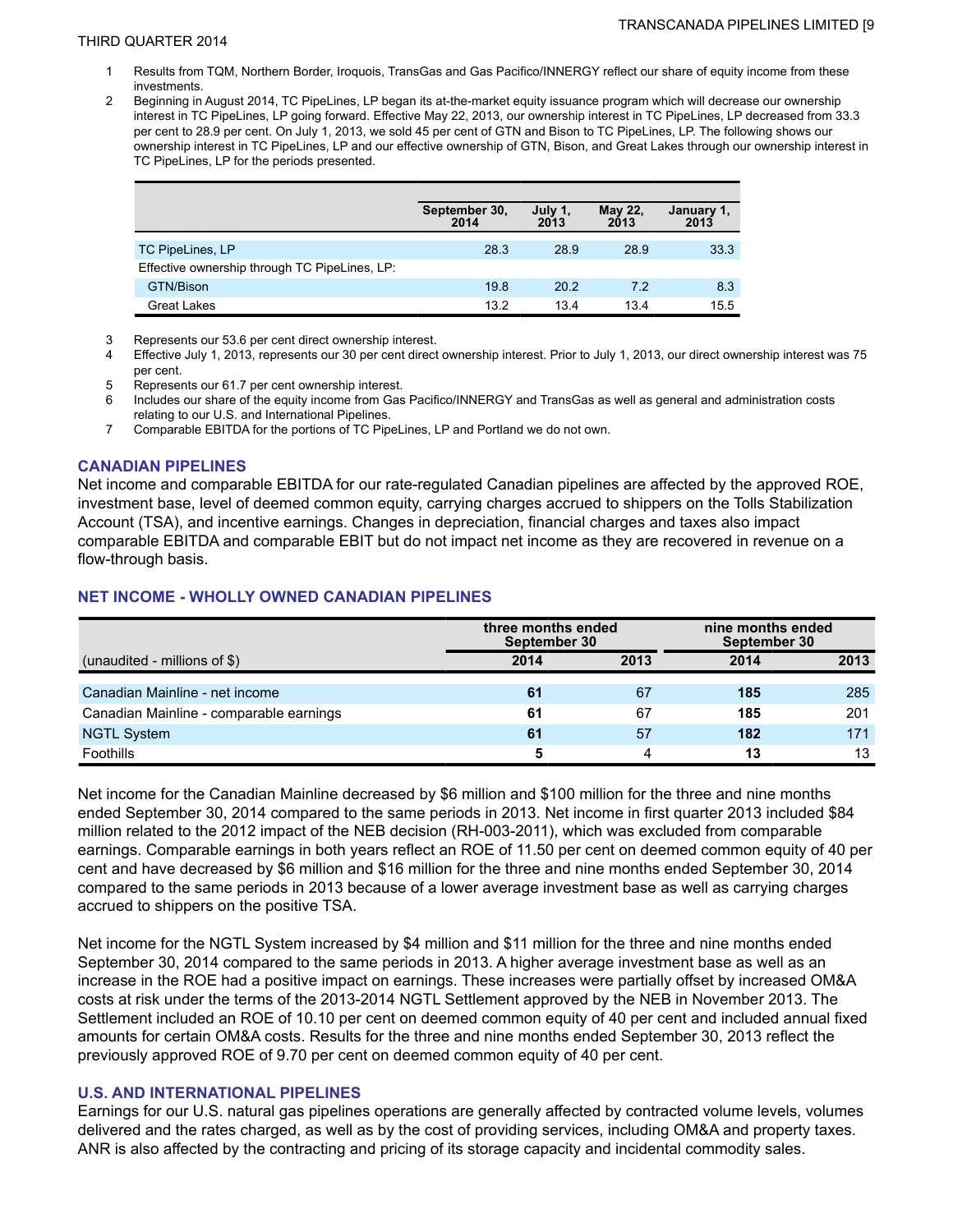Comparable EBITDA for the U.S. and international pipelines increased by US\$6 million and US\$55 million for the three and nine months ended September 30, 2014 compared to the same periods in 2013. This was the net effect of:

- contract revenues recognized from the Tamazunchale Extension from the original in-service date of March 9, 2014. The Tamazunchale Extension project has experienced delays in completing construction due to archeological findings along the pipeline route. The CFE agreed that, under the terms of the TSA, these delays constitute force majeure and, as a result, collection and recognition of revenue commenced on March 9, 2014.
- higher transportation revenues at Great Lakes mainly due to colder winter weather and increased demand.
- higher OM&A costs at ANR as well as lower storage revenues.

A stronger U.S. dollar had a positive impact on the Canadian dollar equivalent comparable earnings from our U.S. and International operations.

## **COMPARABLE DEPRECIATION AND AMORTIZATION**

Comparable depreciation and amortization increased by \$18 million and \$58 million for the three and nine months ended September 30, 2014 compared to the same periods in 2013 mainly because of a higher investment base and higher depreciation rates on the NGTL System.

### **BUSINESS DEVELOPMENT**

Business development expenses were lower by \$12 million and \$15 million for the three and nine months ended September 30, 2014 compared to the same periods in 2013 mainly due to recovery of amounts from partners for 2013 *Alaska Gasline Inducement Act* costs in 2014 and lower general and administrative expenses.

## **OPERATING STATISTICS - WHOLLY OWNED PIPELINES**

| nine months ended September 30           | <b>Canadian Mainline</b> |       | NGTL System <sup>2</sup> |       | ANR <sup>3</sup> |       |
|------------------------------------------|--------------------------|-------|--------------------------|-------|------------------|-------|
| (unaudited)                              | 2014                     | 2013  | 2014                     | 2013  | 2014             | 2013  |
|                                          |                          |       |                          |       |                  |       |
| Average investment base (millions of \$) | 5.632                    | 5.855 | 6.205                    | 5.913 | n/a              | n/a   |
| Delivery volumes (Bcf)                   |                          |       |                          |       |                  |       |
| Total                                    | 1.264                    | 992   | 2,857                    | 2.658 | 1.202            | 1,182 |
| Average per day                          | 4.6                      | 3.6   | 10.5                     | 9.7   | 4.4              | 4.3   |

1 Canadian Mainline's throughput volumes represent physical deliveries to domestic and export markets. Physical receipts originating at the Alberta border and in Saskatchewan for the nine months ended September 30, 2014 were 940 Bcf (2013 – 547 Bcf). Average per day was 3.5 Bcf (2013 – 2.0 Bcf).

2 Field receipt volumes for the NGTL System for the nine months ended September 30, 2014 were 2,857 Bcf (2013 – 2,748 Bcf). Average per day was 10.5 Bcf (2013 – 10.1 Bcf).

3 Under its current rates, which are approved by the FERC, changes in average investment base do not affect results.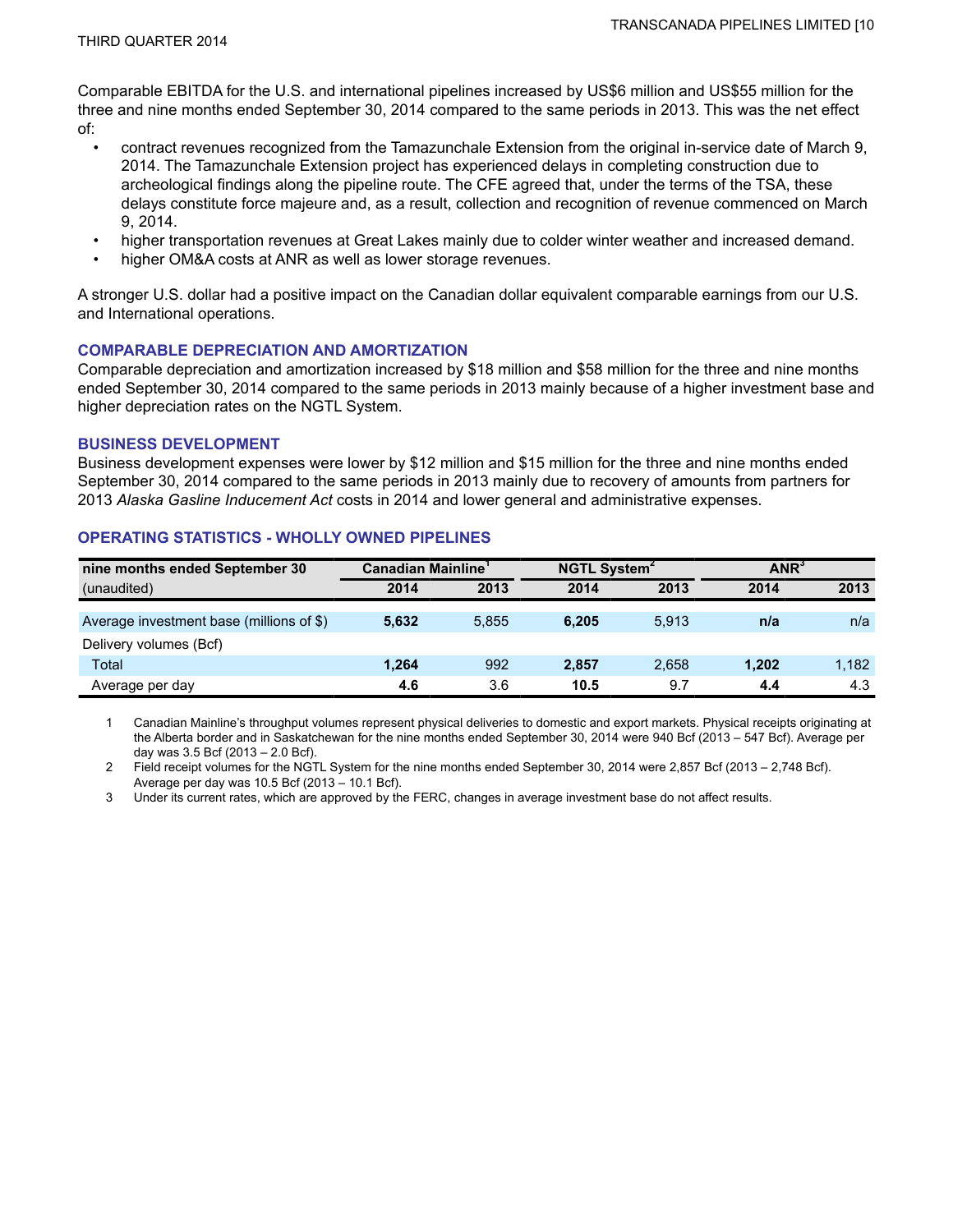# Liquids Pipelines<sup>1</sup>

The following is a reconciliation of comparable EBITDA and comparable EBIT (our non-GAAP measures) to segmented earnings (the equivalent GAAP measure).

|                                                       |      | three months ended<br>September 30 |       | nine months ended<br>September 30 |  |
|-------------------------------------------------------|------|------------------------------------|-------|-----------------------------------|--|
| (unaudited - millions of $\$\$ )                      | 2014 | 2013                               | 2014  | 2013                              |  |
| Comparable EBITDA                                     | 281  | 189                                | 771   | 554                               |  |
| Comparable depreciation and amortization <sup>2</sup> | (55) | (37)                               | (158) | (111)                             |  |
| <b>Comparable EBIT</b>                                | 226  | 152                                | 613   | 443                               |  |
| Specific items                                        |      |                                    |       |                                   |  |
| <b>Segmented earnings</b>                             | 226  | 152                                | 613   | 443                               |  |

1 Previously Oil Pipelines.

2 Comparable depreciation and amortization is equivalent to the GAAP measure, depreciation and amortization.

Liquids Pipelines segmented earnings increased by \$74 million and \$170 million for the three and nine months ended September 30, 2014 compared to the same periods in 2013. Liquids Pipelines segmented earnings are equivalent to comparable EBIT and comparable EBITDA and are discussed below.

|                                                | three months ended<br>September 30 |      | nine months ended<br>September 30 |       |  |
|------------------------------------------------|------------------------------------|------|-----------------------------------|-------|--|
| (unaudited - millions of \$)                   | 2014                               | 2013 | 2014                              | 2013  |  |
| Keystone Pipeline System                       | 275                                | 193  | 779                               | 566   |  |
| Liquids Pipelines Business Development         | 6                                  | (4)  | (8)                               | (12)  |  |
| Liquids Pipelines - comparable EBITDA          | 281                                | 189  | 771                               | 554   |  |
| Comparable depreciation and amortization       | (55)                               | (37) | (158)                             | (111) |  |
| Liquids Pipelines - comparable EBIT            | 226                                | 152  | 613                               | 443   |  |
|                                                |                                    |      |                                   |       |  |
| <b>Comparable EBIT denominated as follows:</b> |                                    |      |                                   |       |  |
| Canadian dollars                               | 58                                 | 50   | 157                               | 149   |  |
| U.S. dollars                                   | 155                                | 98   | 417                               | 287   |  |
| Foreign exchange impact                        | 13                                 | 4    | 39                                |       |  |
|                                                | 226                                | 152  | 613                               | 443   |  |

Comparable EBITDA for the Keystone Pipeline System is generated primarily by providing pipeline capacity to shippers for fixed monthly payments that are not linked to actual throughput volumes. Uncontracted capacity is offered to the market on a spot basis and provides opportunities to generate incremental earnings.

Comparable EBITDA for the Keystone Pipeline System increased by \$82 million and \$213 million for the three and nine months ended September 30, 2014 compared to the same periods in 2013. These increases were primarily due to:

- incremental earnings from the Gulf Coast extension which was placed in service in January 2014
- a stronger U.S. dollar which had a positive impact on the Canadian dollar equivalent comparable earnings from our U.S. operations.

### **BUSINESS DEVELOPMENT**

Business development expenses for the three and nine months ended September 30, 2014 were \$10 million and \$4 million lower than the same periods in 2013 mainly due to lower general and administrative expenses and an increased focus on capital projects.

### **COMPARABLE DEPRECIATION AND AMORTIZATION**

Comparable depreciation and amortization increased by \$18 million and \$47 million for the three and nine months ended September 30, 2014 compared to the same periods in 2013 due to the Gulf Coast extension being placed in service.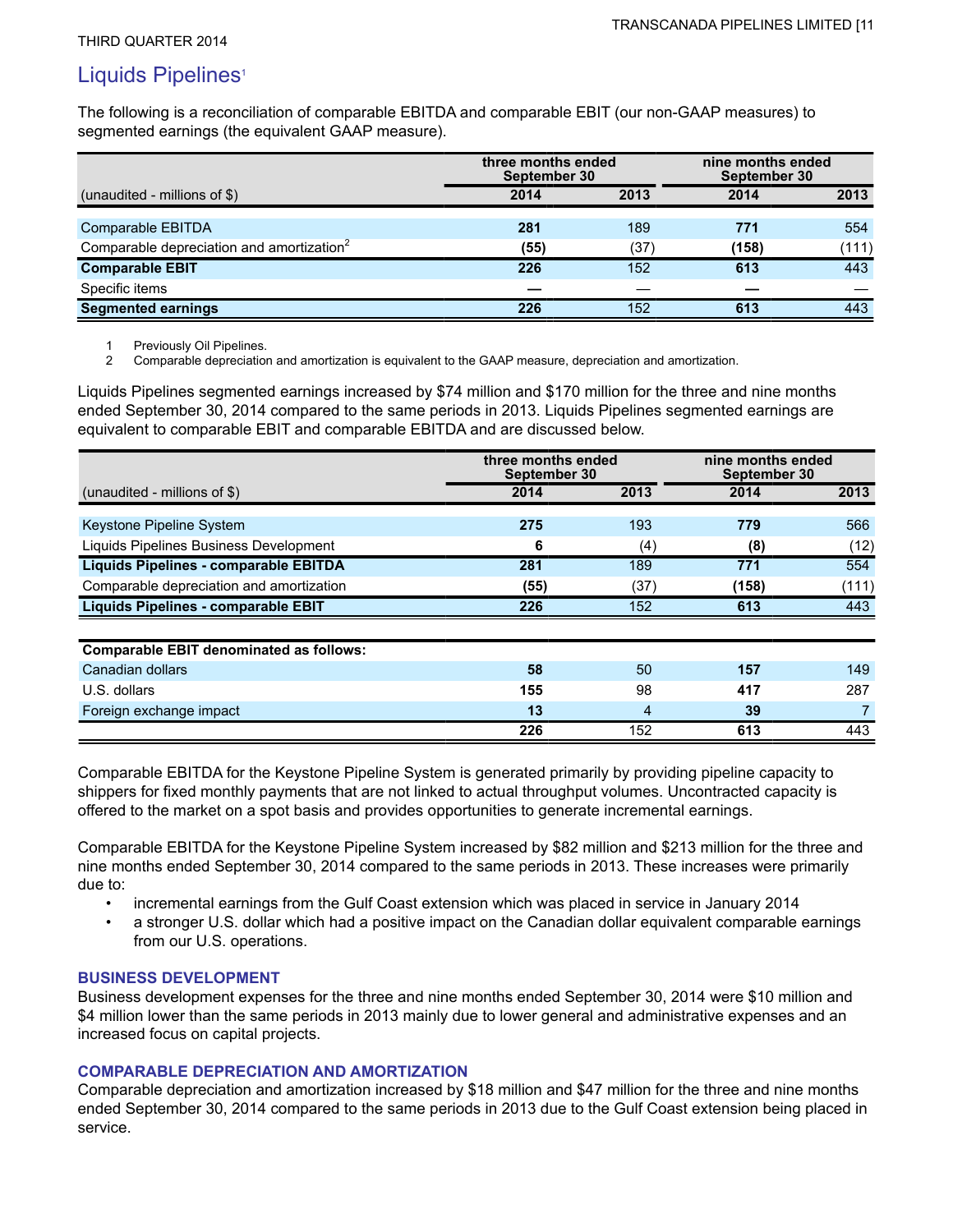# Energy

The following is a reconciliation of comparable EBITDA and comparable EBIT (our non-GAAP measures) to segmented earnings (the equivalent GAAP measure).

|                                                       |      | three months ended<br>September 30 |       | nine months ended<br>September 30 |  |
|-------------------------------------------------------|------|------------------------------------|-------|-----------------------------------|--|
| (unaudited - millions of $\$\$ )                      | 2014 | 2013                               | 2014  | 2013                              |  |
| Comparable EBITDA                                     | 387  | 410                                | 963   | 1,017                             |  |
| Comparable depreciation and amortization <sup>1</sup> | (76) | (77)                               | (230) | (220)                             |  |
| <b>Comparable EBIT</b>                                | 311  | 333                                | 733   | 797                               |  |
| Specific items (pre-tax):                             |      |                                    |       |                                   |  |
| Cancarb gain on sale                                  |      |                                    | 108   |                                   |  |
| Niska contract termination                            | (2)  |                                    | (43)  |                                   |  |
| Risk management activities                            | 50   | 37                                 | 34    | 15                                |  |
| <b>Segmented earnings</b>                             | 359  | 370                                | 832   | 812                               |  |

1 Comparable depreciation and amortization is equivalent to the GAAP measure, depreciation and amortization.

Energy segmented earnings decreased by \$11 million for the three months ended September 30, 2014 and increased by \$20 million for the nine months ended September 30, 2014 compared to the same periods in 2013.

Energy segmented earnings included the following specific items:

- a gain of \$108 million (\$99 million after tax) on the sale of Cancarb Limited and its related power generation business, which closed on April 15, 2014
- a net loss resulting from the contract termination payment to Niska Gas Storage of \$43 million (\$32 million after-tax) effective April 30, 2014
- unrealized gains and losses from changes in the fair value of certain derivatives used to reduce our exposure to certain commodity price risks as follows:

| <b>Risk management activities</b>           | three months ended<br>September 30 |      | nine months ended<br>September 30 |      |
|---------------------------------------------|------------------------------------|------|-----------------------------------|------|
| (unaudited - millions of \$, pre-tax)       | 2014                               | 2013 | 2014                              | 2013 |
| <b>Canadian Power</b>                       |                                    | 4    |                                   | (2)  |
| U.S. Power                                  | 41                                 | 31   | 30                                | 14   |
| <b>Natural Gas Storage</b>                  |                                    |      |                                   | З    |
| Total gains from risk management activities | 50                                 | 37   | 34                                | 15   |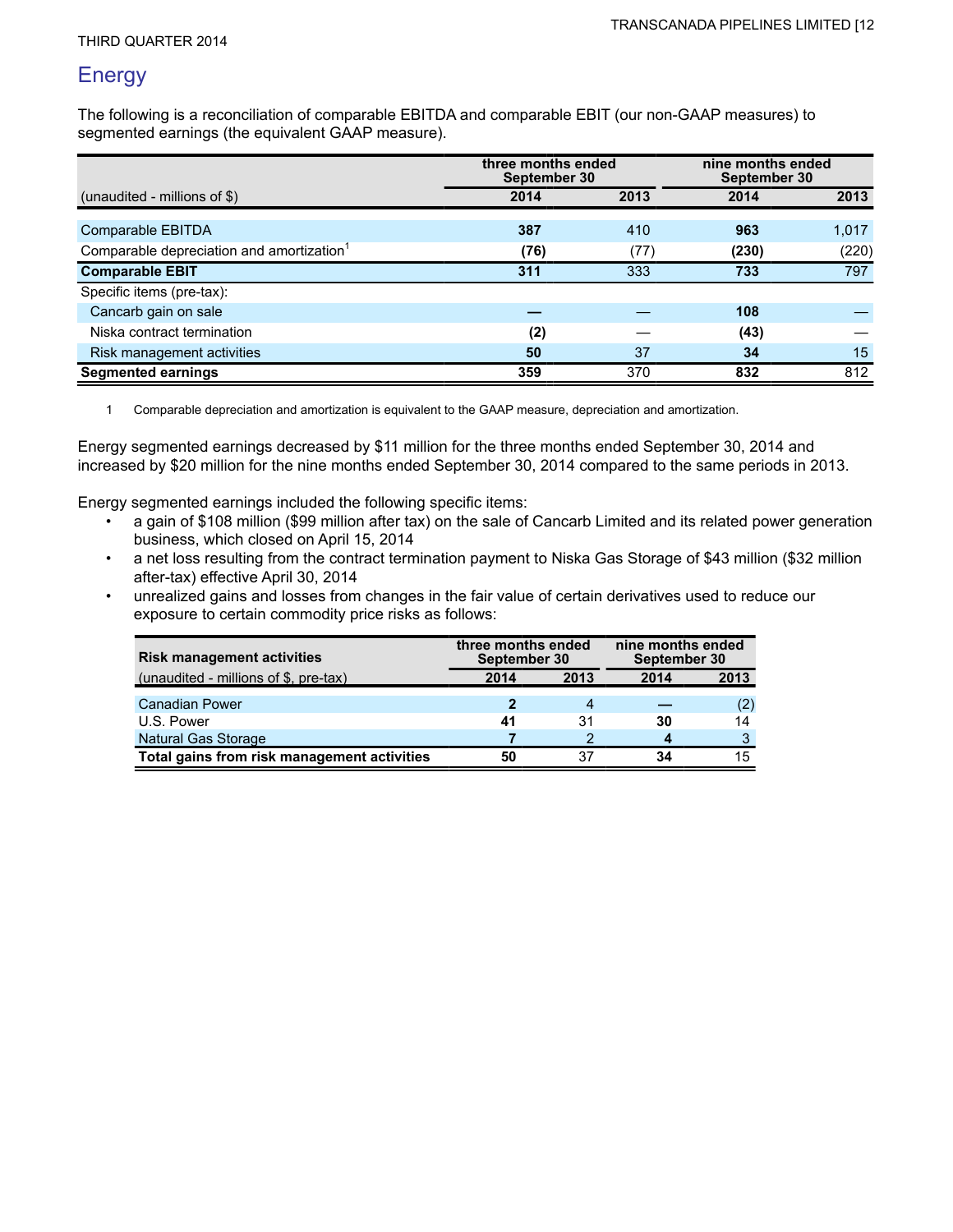The remainder of the Energy segmented earnings are equivalent to comparable EBITDA and comparable EBIT and are discussed below.

|                                                        | three months ended<br>September 30 |      | nine months ended<br>September 30 |                 |
|--------------------------------------------------------|------------------------------------|------|-----------------------------------|-----------------|
| (unaudited - millions of \$)                           | 2014                               | 2013 | 2014                              | 2013            |
| Comparable EBITDA                                      | 387                                | 410  | 963                               | 1,017           |
| Comparable depreciation and amortization               | (76)                               | (77) | (230)                             | (220)           |
| Comparable EBIT                                        | 311                                | 333  | 733                               | 797             |
| <b>Canadian Power</b>                                  |                                    |      |                                   |                 |
| <b>Western Power</b>                                   | 75                                 | 113  | 193                               | 304             |
| Eastern Power <sup>1</sup>                             | 76                                 | 72   | 239                               | 231             |
| <b>Bruce Power</b>                                     | 111                                | 105  | 199                               | 195             |
| Canadian Power - comparable EBITDA <sup>2</sup>        | 262                                | 290  | 631                               | 730             |
| Comparable depreciation and amortization               | (44)                               | (43) | (133)                             | (129)           |
| Canadian Power - comparable EBIT <sup>2</sup>          | 218                                | 247  | 498                               | 601             |
| U.S. Power (US\$)                                      |                                    |      |                                   |                 |
| U.S. Power - comparable EBITDA                         | 117                                | 111  | 291                               | 258             |
| Comparable depreciation and amortization               | (26)                               | (29) | (80)                              | (80)            |
| U.S. Power - comparable EBIT                           | 91                                 | 82   | 211                               | 178             |
| Foreign exchange impact                                | 8                                  | 3    | 19                                | 5               |
| U.S. Power - comparable EBIT (Cdn\$)                   | 99                                 | 85   | 230                               | 183             |
| <b>Natural Gas Storage and other</b>                   |                                    |      |                                   |                 |
| Natural Gas Storage and other - comparable EBITDA      | 3                                  | 9    | 32                                | 36              |
| Comparable depreciation and amortization               | (3)                                | (4)  | (9)                               | (9)             |
| Natural Gas Storage and other - comparable EBIT        |                                    | 5    | 23                                | $\overline{27}$ |
| <b>Business Development comparable EBITDA and EBIT</b> | (6)                                | (4)  | (18)                              | (14)            |
| Energy - comparable EBIT <sup>2</sup>                  | 311                                | 333  | 733                               | 797             |

1 Includes four Ontario solar facilities acquired between June and December 2013. Three additional solar facilities were acquired at the end of September 2014.

2 Includes our share of equity income from our investments in ASTC Power Partnership, Portlands Energy and Bruce Power.

Comparable EBITDA for Energy decreased by \$23 million and \$54 million for the three and nine months ended September 30, 2014 compared to the same periods in 2013 due to:

- lower earnings from Western Power as a result of lower realized power prices
- higher earnings from U.S. Power mainly because of higher realized capacity prices
- incremental earnings from Ontario solar facilities acquired in 2013.

Results for the nine months ended September 30, 2014 were also impacted by higher realized power prices at U.S. Power.

A stronger U.S. dollar had a positive impact on the Canadian dollar equivalent comparable earnings from our U.S. operations.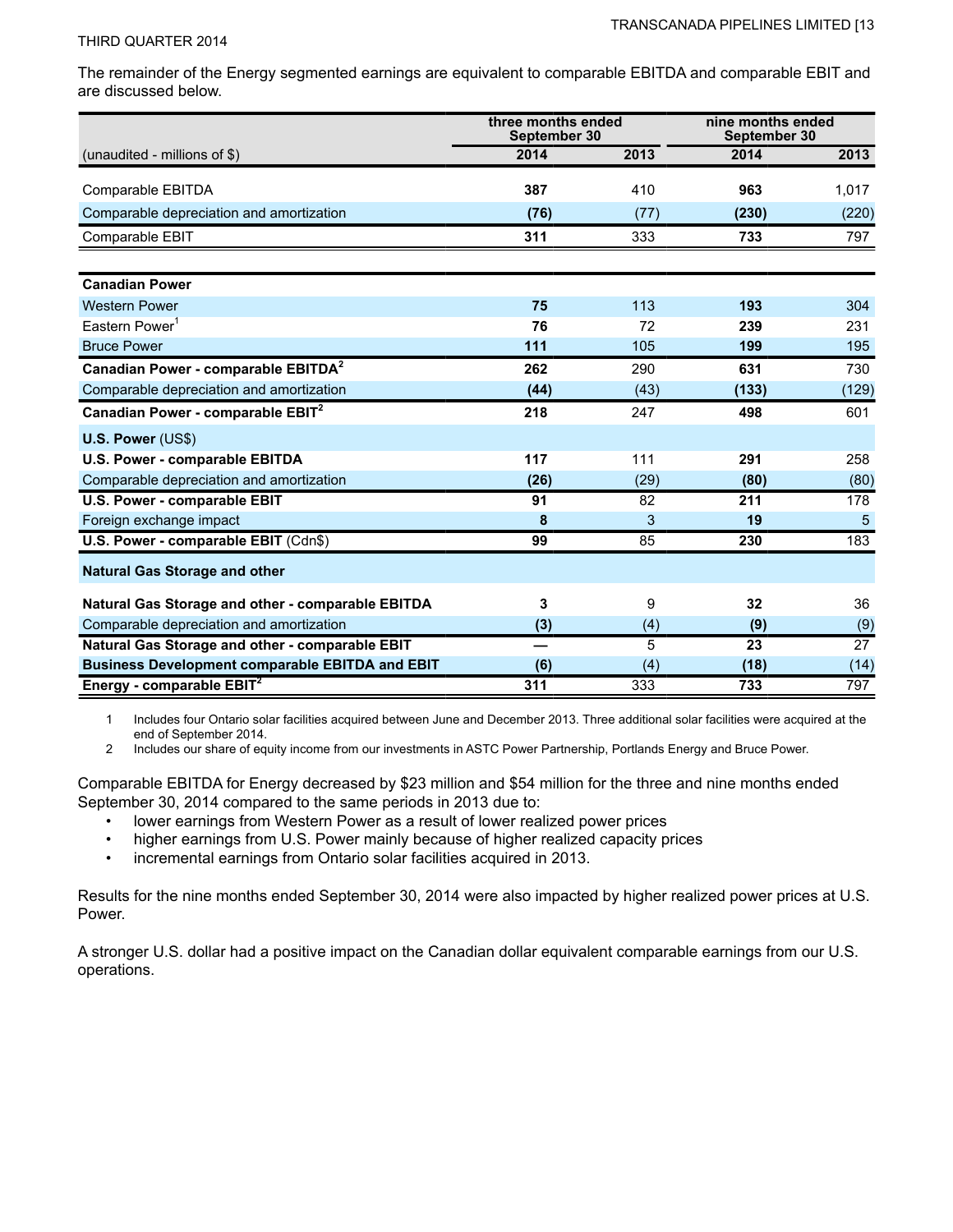## **CANADIAN POWER**

### **Western and Eastern Power**

|                                                 | three months ended<br>September 30 |      | nine months ended<br>September 30 |                |
|-------------------------------------------------|------------------------------------|------|-----------------------------------|----------------|
| (unaudited - millions of \$)                    | 2014                               | 2013 | 2014                              | 2013           |
| Revenue <sup>1</sup>                            |                                    |      |                                   |                |
| <b>Western Power</b>                            | 206                                | 142  | 547                               | 439            |
| Eastern Power <sup>2</sup>                      | 92                                 | 96   | 322                               | 296            |
| Other $3$                                       |                                    | 21   | 57                                | 74             |
|                                                 | 298                                | 259  | 926                               | 809            |
| Income from equity investments <sup>4</sup>     | 14                                 | 38   | 42                                | 126            |
| Commodity purchases resold                      | (105)                              | (39) | (296)                             | (189)          |
| Plant operating costs and other                 | (54)                               | (69) | (240)                             | (213)          |
| Exclude risk management activities <sup>1</sup> | (2)                                | (4)  |                                   | $\overline{2}$ |
| <b>Comparable EBITDA</b>                        | 151                                | 185  | 432                               | 535            |
| Comparable depreciation and amortization        | (44)                               | (43) | (133)                             | (129)          |
| <b>Comparable EBIT</b>                          | 107                                | 142  | 299                               | 406            |
|                                                 |                                    |      |                                   |                |
| <b>Breakdown of comparable EBITDA</b>           |                                    |      |                                   |                |
| <b>Western Power</b>                            | 75                                 | 113  | 193                               | 304            |
| <b>Eastern Power</b>                            | 76                                 | 72   | 239                               | 231            |
| <b>Comparable EBITDA</b>                        | 151                                | 185  | 432                               | 535            |

1 The realized and unrealized gains and losses from financial derivatives used to manage Canadian Power's assets are presented on a net basis in Western and Eastern Power revenues. The unrealized gains and losses from financial derivatives are excluded to arrive at Comparable EBITDA.

2 Includes four Ontario solar facilities acquired between June and December 2013. Three additional solar facilities were acquired at the end of September 2014.

3 Includes sale of excess natural gas purchased for generation and Cancarb sales of thermal carbon black. Cancarb was sold on April 15, 2014.

4 Includes our share of equity income from our investments in ASTC Power Partnership, which holds the Sundance B PPA, and Portlands Energy.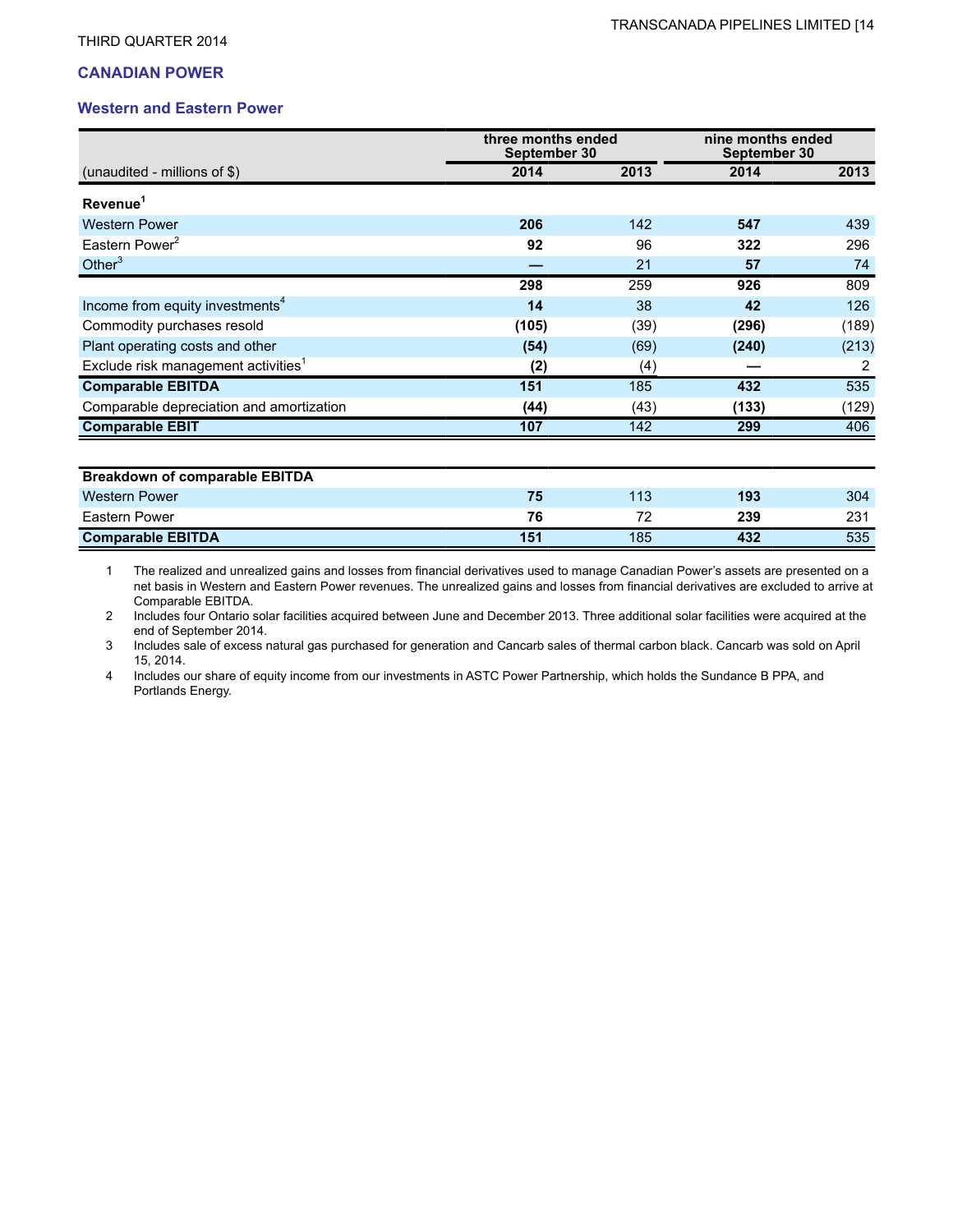## **Sales volumes and plant availability**

Includes our share of volumes from our equity investments.

|                                                | three months ended<br>September 30 |       | nine months ended<br>September 30 |        |
|------------------------------------------------|------------------------------------|-------|-----------------------------------|--------|
| (unaudited)                                    | 2014                               | 2013  | 2014                              | 2013   |
| <b>Sales volumes (GWh)</b>                     |                                    |       |                                   |        |
| Supply                                         |                                    |       |                                   |        |
| Generation                                     |                                    |       |                                   |        |
| <b>Western Power</b>                           | 637                                | 680   | 1,857                             | 2,037  |
| Eastern Power <sup>1</sup>                     | 563                                | 872   | 2,436                             | 2,968  |
| Purchased                                      |                                    |       |                                   |        |
| Sundance A & B and Sheerness PPAs <sup>2</sup> | 2,791                              | 1,957 | 8,189                             | 5,452  |
| Other purchases                                | $\overline{2}$                     | 1     | 9                                 |        |
|                                                | 3,993                              | 3,510 | 12,491                            | 10,458 |
| Sales                                          |                                    |       |                                   |        |
| Contracted                                     |                                    |       |                                   |        |
| <b>Western Power</b>                           | 2,585                              | 1,846 | 7,480                             | 5,492  |
| Eastern Power <sup>1</sup>                     | 563                                | 872   | 2,436                             | 2,968  |
| Spot                                           |                                    |       |                                   |        |
| <b>Western Power</b>                           | 845                                | 792   | 2,575                             | 1,998  |
|                                                | 3,993                              | 3,510 | 12,491                            | 10,458 |
| Plant availability <sup>3</sup>                |                                    |       |                                   |        |
| Western Power <sup>4</sup>                     | 96%                                | 94%   | 95%                               | 94%    |
| Eastern Power <sup>1,5</sup>                   | 99%                                | 94%   | 90%                               | 90%    |

1 Includes four Ontario solar facilities acquired between June and December 2013. Three additional solar facilities were acquired at the end of September 2014.

2 Sundance A Unit 1 returned to service in September 2013 and Unit 2 returned to service in October 2013.

3 The percentage of time the plant was available to generate power, regardless of whether it was running.

Does not include facilities that provide power to TCPL under PPAs.

5 Does not include Bécancour because power generation has been suspended since 2008.

### **Western Power**

Comparable EBITDA for Western Power decreased by \$38 million and \$111 million for the three and nine months ended September 30, 2014 compared to the same periods in 2013 due to the net effect of:

- lower realized power prices
- incremental earnings from the return to service of the Sundance A PPA Unit 1 in September 2013 and Unit 2 in October 2013 which also resulted in increased volume purchases
- sale of Cancarb in April 2014.

Average spot market power prices in Alberta decreased by 24 per cent from \$84/MWh to \$64/MWh for the three months ended September 30, 2014 and 38 per cent from \$90/MWh to \$56/MWh for the nine months ended September 30, 2014, compared to the same periods in 2013. Strong coal fleet availability and new wind capacity in the Alberta market have resulted in significantly lower prices despite strong growth in Alberta power demand. Realized power prices on power sales can be higher or lower than spot market power prices in any given period as a result of contracting activities.

Seventy-five per cent of Western Power sales volumes were sold under contract in third quarter 2014 and 70 per cent in third quarter 2013.

# **Eastern Power**

Comparable EBITDA for Eastern Power increased by \$4 million and \$8 million for the three and nine months ended September 30, 2014 compared to the same periods in 2013 mainly due to the incremental earnings from the four Ontario solar facilities acquired in 2013. Comparable EBITDA for the nine months ended September 30, 2014 was also impacted by lower earnings from Halton Hills.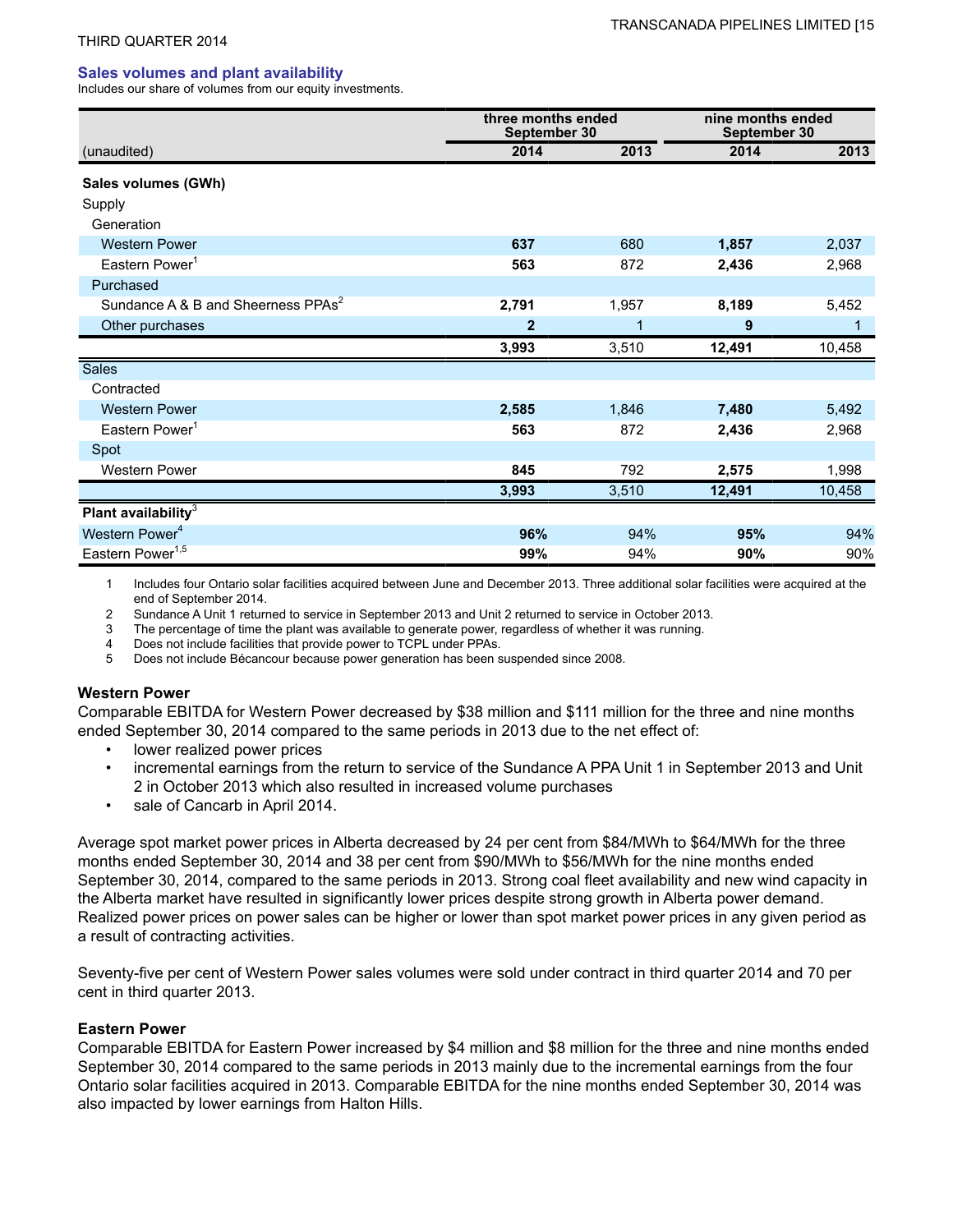#### **BRUCE POWER**

Our proportionate share

|                                                      | three months ended<br>September 30 |              | nine months ended<br>September 30 |        |
|------------------------------------------------------|------------------------------------|--------------|-----------------------------------|--------|
| (unaudited - millions of \$, unless noted otherwise) | 2014                               | 2013         | 2014                              | 2013   |
| Income from equity investments <sup>1</sup>          |                                    |              |                                   |        |
| <b>Bruce A</b>                                       | 62                                 | 45           | 109                               | 132    |
| <b>Bruce B</b>                                       | 49                                 | 60           | 90                                | 63     |
|                                                      | 111                                | 105          | 199                               | 195    |
| Comprised of:                                        |                                    |              |                                   |        |
| Revenues                                             | 330                                | 322          | 895                               | 916    |
| Operating expenses                                   | (140)                              | (129)        | (461)                             | (473)  |
| Depreciation and other                               | (79)                               | (88)         | (235)                             | (248)  |
|                                                      | 111                                | 105          | 199                               | 195    |
| <b>Bruce Power - Other information</b>               |                                    |              |                                   |        |
| Plant availability <sup>2</sup>                      |                                    |              |                                   |        |
| <b>Bruce A</b>                                       | 83%                                | 81%          | 76%                               | 78%    |
| <b>Bruce B</b>                                       | 99%                                | 99%          | 92%                               | 85%    |
| <b>Combined Bruce Power</b>                          | 91%                                | 91%          | 84%                               | 82%    |
| Planned outage days                                  |                                    |              |                                   |        |
| <b>Bruce A</b>                                       | 34                                 |              | 118                               | 123    |
| <b>Bruce B</b>                                       |                                    |              | 74                                | 140    |
| Unplanned outage days                                |                                    |              |                                   |        |
| <b>Bruce A</b>                                       | 25                                 | 37           | 130                               | 45     |
| <b>Bruce B</b>                                       |                                    | $\mathbf{1}$ |                                   | 13     |
| Sales volumes (GWh) <sup>1</sup>                     |                                    |              |                                   |        |
| <b>Bruce A</b>                                       | 2,512                              | 2,566        | 7,076                             | 7,127  |
| <b>Bruce B</b>                                       | 2,152                              | 2,187        | 6,124                             | 5,647  |
|                                                      | 4,664                              | 4,753        | 13,200                            | 12,774 |
| Realized sales price per MWh <sup>3</sup>            |                                    |              |                                   |        |
| <b>Bruce A</b>                                       | \$72                               | \$71         | \$72                              | \$70   |
| <b>Bruce B</b>                                       | \$55                               | \$55         | \$55                              | \$54   |
| <b>Combined Bruce Power</b>                          | \$62                               | \$62         | \$62                              | \$61   |

1 Represents our 48.9 per cent ownership interest in Bruce A and 31.6 per cent ownership interest in Bruce B. Sales volumes exclude deemed generation.

2 The percentage of time the plant was available to generate power, regardless of whether it was running.

3 Calculated based on actual and deemed generation. Bruce B realized sales prices per MWh includes revenues under the floor price mechanism and from contract settlements.

Equity income from Bruce A increased by \$17 million for the three months ended September 30, 2014 compared to the same period in 2013. The increase was mainly due to lower depreciation and operating expenses. The negative impact of increased outage days was generally offset by higher generation levels while operating.

Equity income from Bruce A decreased by \$23 million for the nine months ended September 30, 2014 compared to the same period in 2013 mainly due to:

- lower earnings from Unit 3 due to a planned outage which began in April 2014 and was completed in early August 2014
- lower volumes due to increased unplanned outage days, primarily on Units 1 and 2.

These decreases were partially offset by higher earnings from Unit 4 following the completion of the planned life extension outage which began in third quarter 2012 and was completed in April 2013.

Equity income from Bruce B decreased \$11 million for the three months ended September 30, 2014 compared to the same period in 2013 mainly due to higher lease expense recognized in third quarter 2014 based on the terms of the lease agreement with Ontario Power Generation.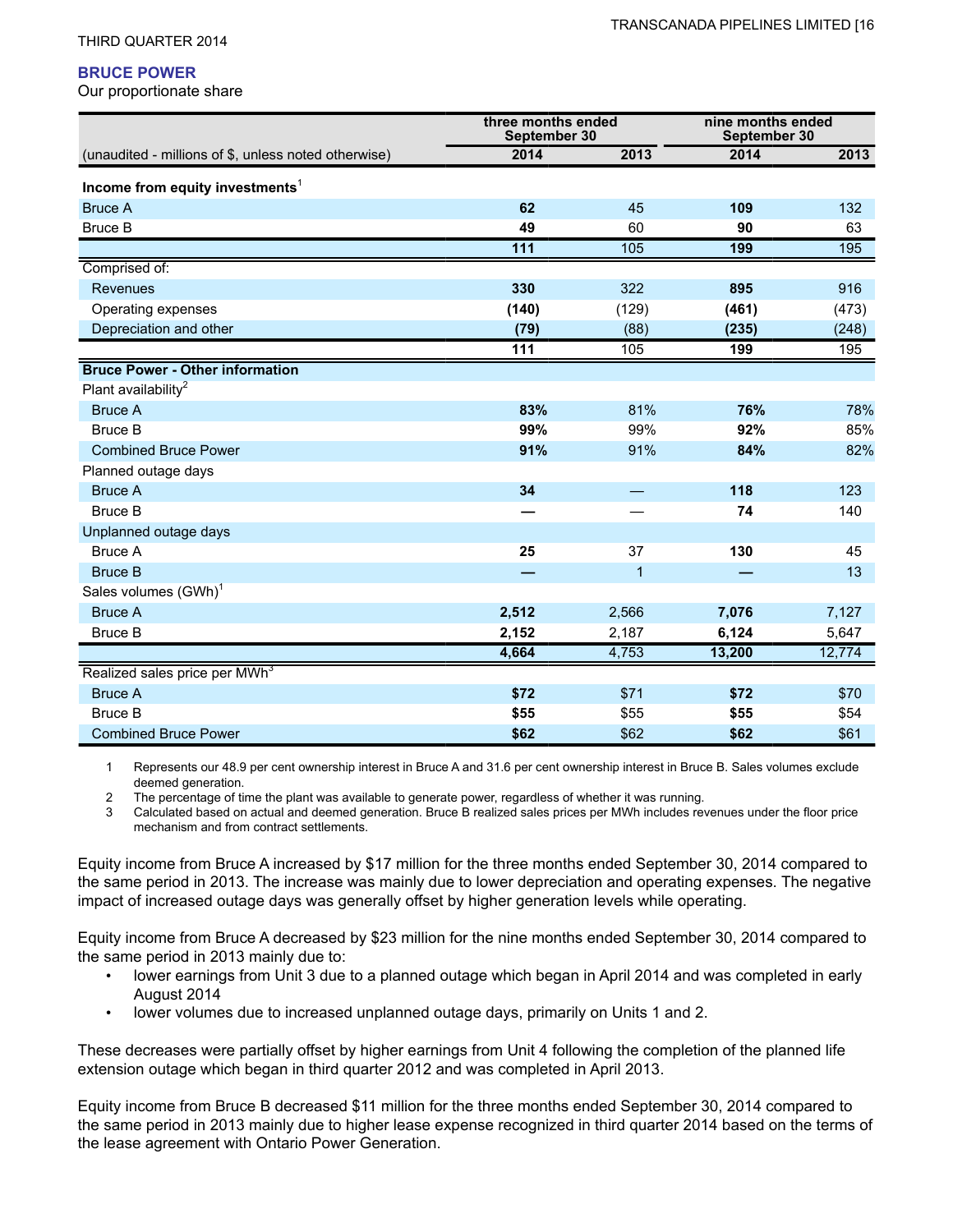Equity income from Bruce B increased \$27 million for the nine months ended September 30, 2014 compared to the same period in 2013 mainly due to higher volumes and lower operating costs resulting from fewer planned and unplanned outage days, partially offset by higher lease expense.

Under the contract with the OPA, all of the output from Bruce A Units 1 to 4 is sold at a fixed price per MWh. The fixed price is adjusted annually on April 1 for inflation and other provisions under the OPA contract. Bruce A also recovers fuel costs from the OPA.

| <b>Bruce A fixed price</b>                                       | per MWh            |
|------------------------------------------------------------------|--------------------|
| April 1, 2014 - March 31, 2015<br>April 1, 2013 - March 31, 2014 | \$71.70<br>\$70.99 |
| April 1, 2012 - March 31, 2013                                   | \$68.23            |

Under the same contract, all output from Bruce B Units 5 to 8 is subject to a floor price adjusted annually for inflation on April 1.

| <b>Bruce B floor price</b>     | per MWh |
|--------------------------------|---------|
| April 1, 2014 - March 31, 2015 | \$52.86 |
| April 1, 2013 - March 31, 2014 | \$52.34 |
| April 1, 2012 - March 31, 2013 | \$51.62 |

Amounts received under the Bruce B floor price mechanism within a calendar year are subject to repayment if the average spot price in a month exceeds the floor price. While the first quarter 2014 average spot price exceeded the floor price, spot prices have since fallen below the floor price and are expected to remain there for the remainder of 2014. As a result, Bruce B is expected to recognize annual revenues at the floor price and amounts equivalent to that received above the floor in first quarter 2014 are expected to be repaid to the OPA in early 2015.

Bruce B also enters into fixed-price contracts under which it receives or pays the difference between the contract price and the spot price.

The overall plant availability percentage in 2014 is expected to be in the high 70s for Bruce A and high 80s for Bruce B. Bruce B Unit 5 was removed from service early in October 2014 for a planned maintenance outage which is scheduled for approximately two months.

# **U.S. POWER**

|                                                 | three months ended<br>September 30 |       | nine months ended<br>September 30 |       |  |
|-------------------------------------------------|------------------------------------|-------|-----------------------------------|-------|--|
| (unaudited - millions of US\$)                  | 2014                               | 2013  | 2014                              | 2013  |  |
| <b>Revenue</b>                                  |                                    |       |                                   |       |  |
| Power <sup>1</sup>                              | 439                                | 437   | 1,493                             | 1,216 |  |
| Capacity                                        | 112                                | 93    | 278                               | 217   |  |
|                                                 | 551                                | 530   | 1.771                             | 1,433 |  |
| Commodity purchases resold                      | (260)                              | (249) | (1,027)                           | (752) |  |
| Plant operating costs and other <sup>2</sup>    | (137)                              | (139) | (426)                             | (409) |  |
| Exclude risk management activities <sup>1</sup> | (37)                               | (31)  | (27)                              | (14)  |  |
| <b>Comparable EBITDA</b>                        | 117                                | 111   | 291                               | 258   |  |
| Comparable depreciation and amortization        | (26)                               | (29)  | (80)                              | (80)  |  |
| <b>Comparable EBIT</b>                          | 91                                 | 82    | 211                               | 178   |  |

1 The realized and unrealized gains and losses from financial derivatives used to buy and sell power, natural gas and fuel oil to manage U.S. Power's assets are presented on a net basis in power revenues. The unrealized gains and losses from financial derivatives are excluded to arrive at Comparable EBITDA.

2 Includes the cost of fuel consumed in generation.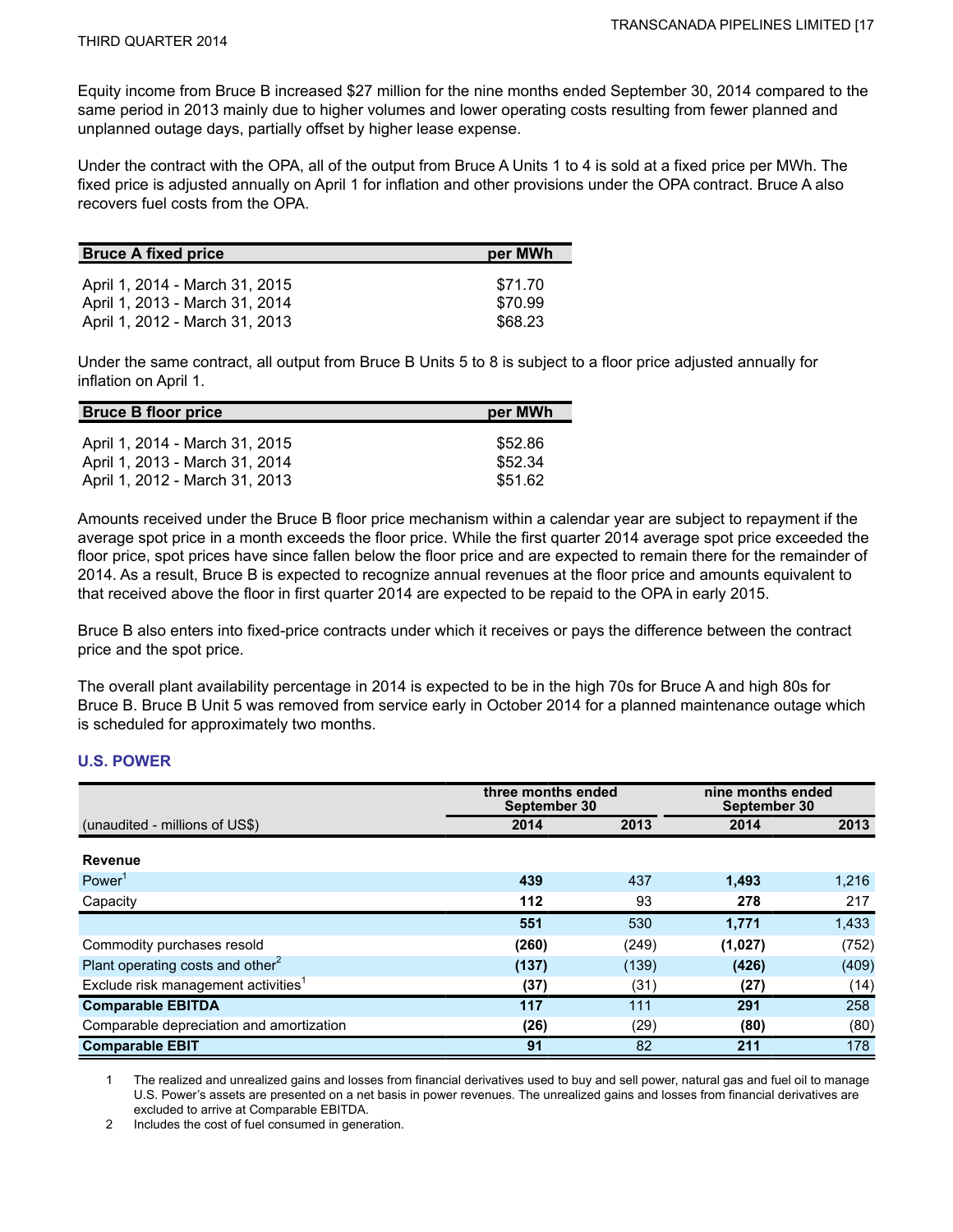# **Sales volumes and plant availability**

|                                     | three months ended<br>September 30 |       | nine months ended<br>September 30 |        |
|-------------------------------------|------------------------------------|-------|-----------------------------------|--------|
| (unaudited)                         | 2014                               | 2013  | 2014                              | 2013   |
| <b>Physical sales volumes (GWh)</b> |                                    |       |                                   |        |
| Supply                              |                                    |       |                                   |        |
| Generation                          | 2,918                              | 2,209 | 6,162                             | 5,021  |
| Purchased                           | 3,020                              | 2,385 | 7,714                             | 6,742  |
|                                     | 5,938                              | 4,594 | 13,876                            | 11,763 |
|                                     |                                    |       |                                   |        |
| Plant availability $1$              | 94%                                | 94%   | 89%                               | 88%    |
|                                     |                                    |       |                                   |        |

1 The percentage of time the plant was available to generate power, regardless of whether it was running.

Comparable EBITDA for U.S. Power increased US\$6 million for the three months ended September 30, 2014 compared to the same period in 2013. The increase was the net effect of:

- higher realized capacity prices in New York
- higher generation at our Ravenswood facility offset by lower realized power prices
- higher costs on volumes purchased to fulfill power sales commitments to wholesale, commercial and industrial customers
- lower generation and lower realized power prices at our hydro facilities.

Comparable EBITDA for U.S. Power increased US\$33 million for the nine months ended September 30, 2014 compared to the same period in 2013. The increase was the net effect of:

- higher realized capacity prices in New York
- higher realized power prices and higher generation at our Ravenswood facility offset by higher fuel prices
- higher realized power prices in New England
- higher prices and related costs on volumes purchased to fulfill power sales commitments to wholesale, commercial and industrial customers.

Wholesale electricity prices in New York and New England were lower for the three months ended September 30, 2014 compared to the same period in 2013 primarily due to cooler summer temperatures. Wholesale electricity prices in New York and New England were higher for the nine months ended September 30, 2014 compared to the same period in 2013 primarily due to significantly higher spot power prices in first quarter 2014. Colder winter temperatures and gas transmission constraints resulted in higher natural gas prices in the predominantly gas-fired New England and New York power markets in first quarter 2014 compared to the same period in 2013.

Average spot power prices for the three months ended September 30, 2014 in New England of US\$34/MWh were 20 per cent lower and in New York City spot power prices decreased 34 per cent to an average of US\$34/MWh compared to the same period in 2013. Average spot power prices for the nine months ended September 30, 2014 in New England increased 29 per cent to US\$73/MWh and in New York City spot power prices increased 20 per cent to an average of US\$66/MWh compared to the same period in 2013.

Average spot capacity prices in New York City of US\$18 and US\$15 per kilowatt-month were on average 17 per cent and 32 per cent higher for the three and nine months ended September 30, 2014 compared to the same periods in 2013. This, and the impact of hedging activities, resulted in higher realized capacity prices in New York compared to the same period in 2013.

Physical sales volumes for the three and nine months ended September 30, 2014 were higher than the same periods in 2013. For the three months ended September 30, 2014, generation volumes at our Ravenswood facility and purchased volumes sold to wholesale, commercial and industrial customers were higher than the same period in 2013. For the nine months ended September 30, 2014, generation at our Ravenswood and Kibby facilities and purchased volumes sold to wholesale, commercial and industrial customers were also higher than in the same period in 2013.

As at September 30, 2014, approximately 1,500 GWh or 70 per cent of U.S. Power's planned generation was contracted for the remainder of 2014, and 3,500 GWh or 35 per cent for 2015. Planned generation fluctuates depending on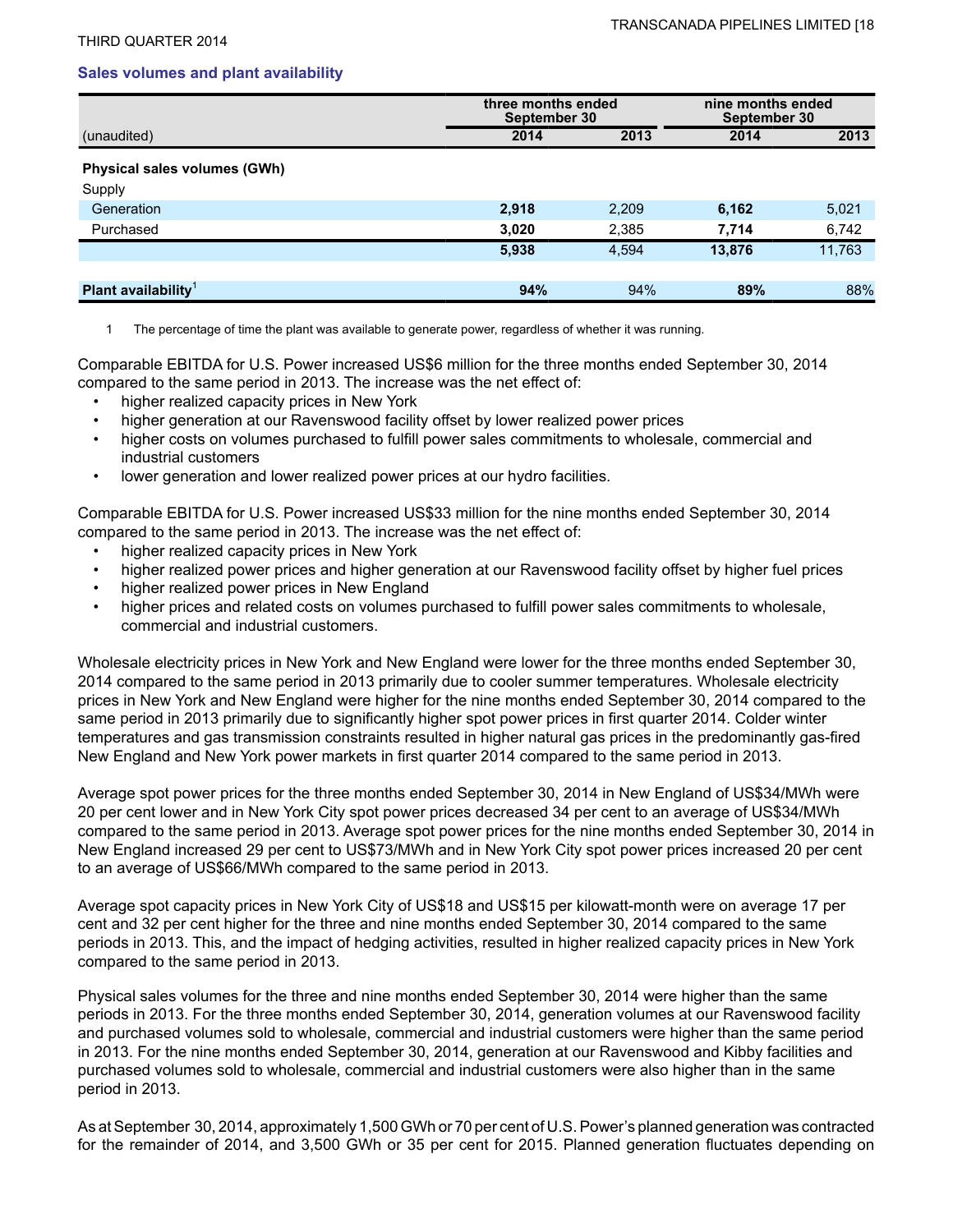hydrology, wind conditions, commodity prices and the resulting dispatch of the assets. Power sales fluctuate based on customer usage.

# **NATURAL GAS STORAGE AND OTHER**

Comparable EBITDA decreased \$6 million and \$4 million for the three and nine months ended September 30, 2014 compared to the same periods in 2013. The decrease was primarily due to lower realized natural gas storage spreads. The seasonal nature of natural gas storage generally results in higher revenues in the winter season.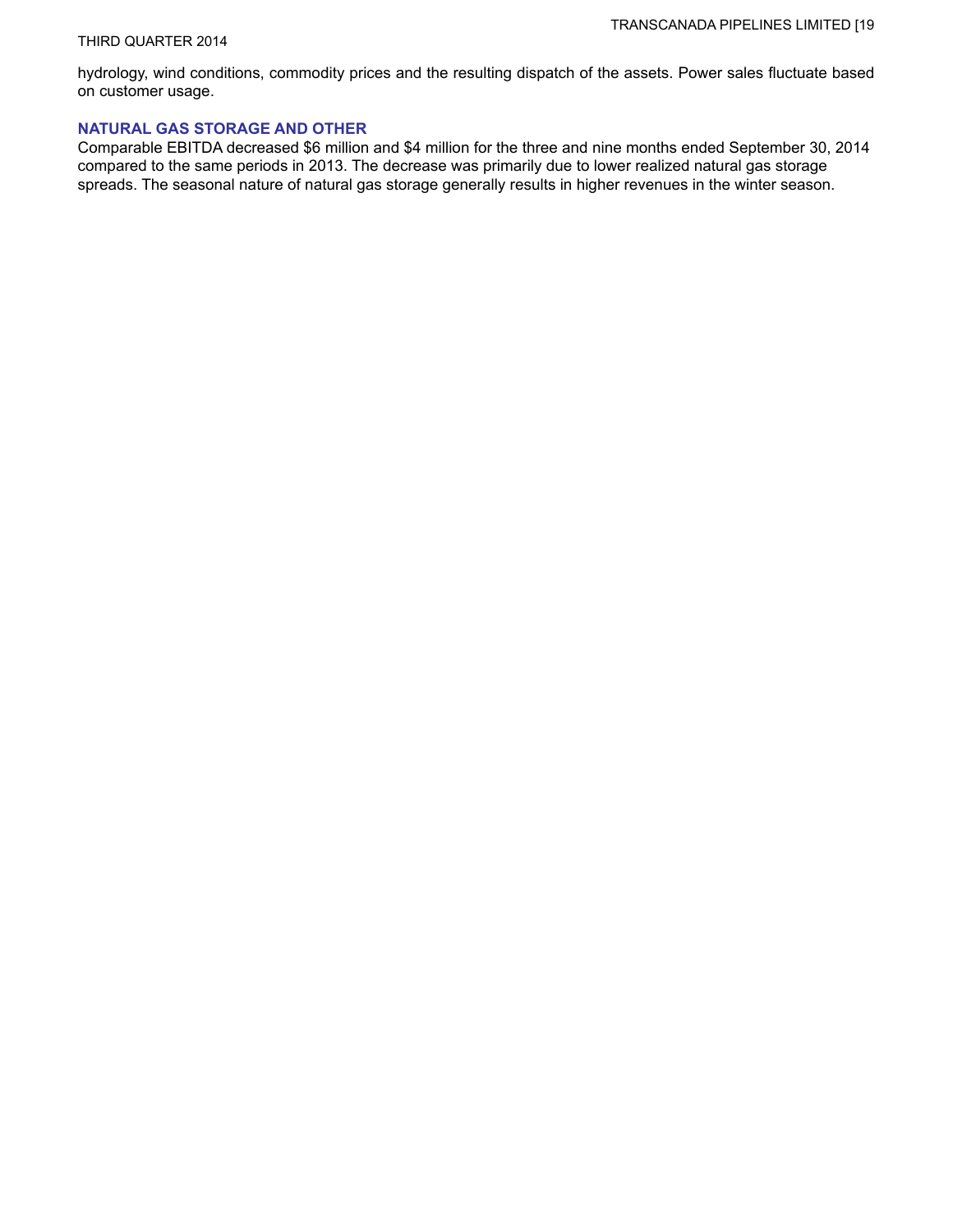# Recent developments

# **NATURAL GAS PIPELINES**

# **Canadian Regulated Pipelines**

## **NGTL System**

We continue to experience significant growth on the NGTL System as a result of growing natural gas supply in northwestern Alberta and northeastern B.C. from unconventional gas plays and substantive growth in intra-basin delivery markets. This is driven primarily by oil sands development and demand for gas-fired electric power generation. This demand for NGTL System services is expected to result in approximately 4.0 Bcf/d of incremental firm receipt and firm delivery services. Approximately 3.1 Bcf/d relates to firm receipt services and 0.9 Bcf/d relates to firm delivery services. As a result, following NEB approval, we will be constructing new facilities to meet these service requests of approximately 540 km (336 miles) of pipeline, seven compressor stations, and 40 meter stations which will be required in 2016 and 2017 (2016/17 Facilities). The estimated total capital costs for the facilities is approximately \$2.7 billion.

Approximately \$285 million of capital projects have been placed in service in the nine months ended September 30, 2014. Including the new 2016/17 Facilities capital requirements, we have approximately \$6.7 billion of projects in development or under construction, which have been or will be filed with the NEB for approval. This includes the North Montney Mainline and the Merrick Mainline Pipeline, along with other new supply and demand facilities.

# *North Montney Mainline Project*

The NEB issued a Hearing Order in February 2014 for the \$1.7 billion North Montney Pipeline Project, which is an extension and expansion of the NGTL System to receive and transport natural gas from the North Montney area of B.C. The proposed project consists of approximately 300 km (186 miles) of pipeline and is expected to be in service in two sections, Aitken Creek in second quarter 2016 and Kahta in second quarter 2017.

On June 17, 2014, the NEB revised the procedural schedule which has resulted in the oral portion of the hearing being rescheduled. The Calgary phase began October 14, 2014 and the Fort St. John phase is to be begin in mid-November. We now anticipate an NEB decision on the application in first quarter 2015.

### *Merrick Mainline Pipeline Project*

On June 4, 2014, we announced the signing of agreements for approximately 1.9 Bcf/d of firm natural gas transportation services to underpin the development of a major extension of our NGTL System.

The proposed Merrick Mainline Pipeline Project will transport natural gas sourced through the NGTL System to the inlet of a proposed Pacific Trail Pipeline that will terminate at the Kitimat LNG Terminal at Bish Cove near Kitimat, B.C. The proposed project will be an extension from the existing Groundbirch Mainline section of the NGTL System beginning near Dawson Creek, B.C. to its end point near the community of Summit Lake, B.C. The \$1.9 billion project consists of approximately 260 km (161 miles) of 48-inch diameter pipe.

The filing of the application for approvals to build and operate the system with the NEB is under review and is likely to be delayed to first quarter 2015. Subject to the necessary approvals, including a positive final investment decision for the Kitimat LNG project, we expect the Merrick Mainline to be in service in first quarter 2020.

# *2015 Revenue Requirement Settlement*

We have reached a revenue requirement settlement with our shippers for 2015 on the NGTL System. The terms of the one year settlement include no changes to the return on equity of 10.10 per cent on 40 per cent deemed equity, a continuation of the 2014 depreciation rates and a mechanism for sharing variances above and below a fixed operating, maintenance and administrative expense amount. The settlement was filed with the NEB on October 31, 2014.

# **Canadian Mainline**

# *LDC Settlement*

In March 2014, the NEB responded to the LDC Settlement application we filed in December 2013. The NEB did not approve the application as a settlement but allowed us the option to continue with the application as a contested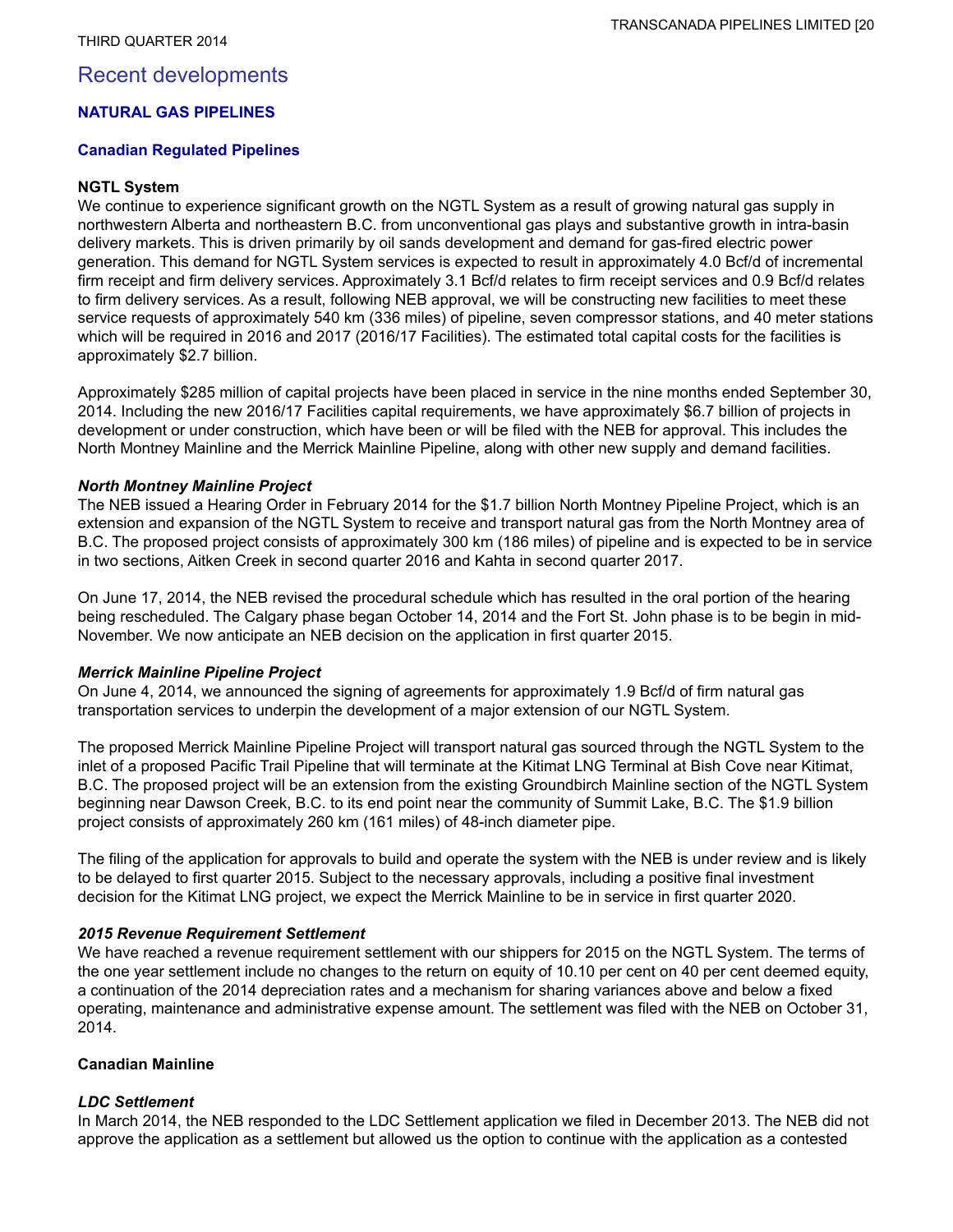tolls application, amend the application or terminate the processing of the application. We amended the application with additional information. In May 2014, the NEB released a Hearing Order that set out a hearing process and schedule for the 2015 - 2030 Mainline Tolls application that incorporates the LDC Settlement. The hearing concluded September 25, 2014 and we anticipate a decision from the NEB before the end of 2014.

## *Eastern Mainline Project*

In May 2014, we filed a project description with the NEB for the Eastern Mainline Project. On October 30, 2014 we filed an application seeking NEB approval to build, own and operate new facilities for our existing Canadian Mainline natural gas transmission system in southeastern Ontario. The new facilities are a result of the proposed transfer of a portion of the Canadian Mainline capacity to crude oil from natural gas service as part of our Energy East Pipeline and an open season that closed in January 2014. The \$1.5 billion capital project will add 0.6 Bcf/d of new capacity and will ensure appropriate levels of capacity are available to meet the requirements of existing shippers as well as new firm service commitments in the Eastern Triangle segment of the Canadian Mainline. Subject to regulatory approvals, the project is expected to be in service by second quarter 2017.

## *Other Canadian Mainline Expansions*

In addition to the Eastern Mainline Project, we have executed new short haul arrangements in the Eastern Triangle portion of the Canadian Mainline that require new, or modifications to existing facilities with a total capital cost estimate of \$475 million. Approximately \$255 million of these projects have an expected in-service date of November 1, 2015 including the Kings North Connection, Parkway West Connection and the Hamilton Area Project. The Vaughan Loop and compressor station piping modifications, with a capital cost of approximately \$220 million, have an expected in-service date of November 1, 2016. These projects are subject to regulatory approval and, once constructed, will provide capacity needed to meet customer requirements in Eastern Canada.

## **U.S. Pipelines**

## **Sale of Bison Pipeline to TC PipeLines, LP**

On October 1, 2014, we closed the sale of our remaining 30 per cent interest in Bison Pipeline LLC to TC PipeLines, LP for cash proceeds of US\$215 million plus purchase price adjustments.

At September 30, 2014, we held a 28.3 per cent interest in TC PipeLines, LP for which we are the General Partner.

### **ANR Pipeline**

We have secured almost 2.0 Bcf/d of firm natural gas transportation commitments on the ANR Pipeline's Southeast Main Line at maximum rates for an average term of 23 years. Approximately 1.25 Bcf/d of new contracts will commence in late 2014 including volume commitments from the ANR Lebanon Lateral Reversal project, with the remaining volume commencing in 2015. These contracts will enable growing Utica and Marcellus shale gas supply to move to both northern delivery points and southbound to the U.S. Gulf Coast. As a result, approximately US\$100 million of capital investment will be required to bring this additional supply to market.

# **Mexican Pipelines**

# **Tamazunchale Pipeline Extension Project**

Construction of the US\$600 million extension is now expected to be completed in fourth quarter 2014 with delays attributed to archeological findings along the pipeline route. Under the terms of the Transportation Service Agreement, these delays are recognized as a force majeure with provisions allowing for collection of revenue as per the original service commencement of March 9, 2014.

# **LNG Pipeline Projects**

### **Coastal GasLink**

On October 24, 2014, the B.C. EAO issued the Environmental Assessment Certificate which contains 32 conditions, the majority of which reflect current best practices for natural gas pipeline construction and operation.

In first quarter 2014 we commenced the phased filing of the B.C. Oil and Gas Commission applications required for the construction and operation of the pipeline facilities. Regulatory review of those applications is progressing on schedule, with permit decisions anticipated in first quarter 2015.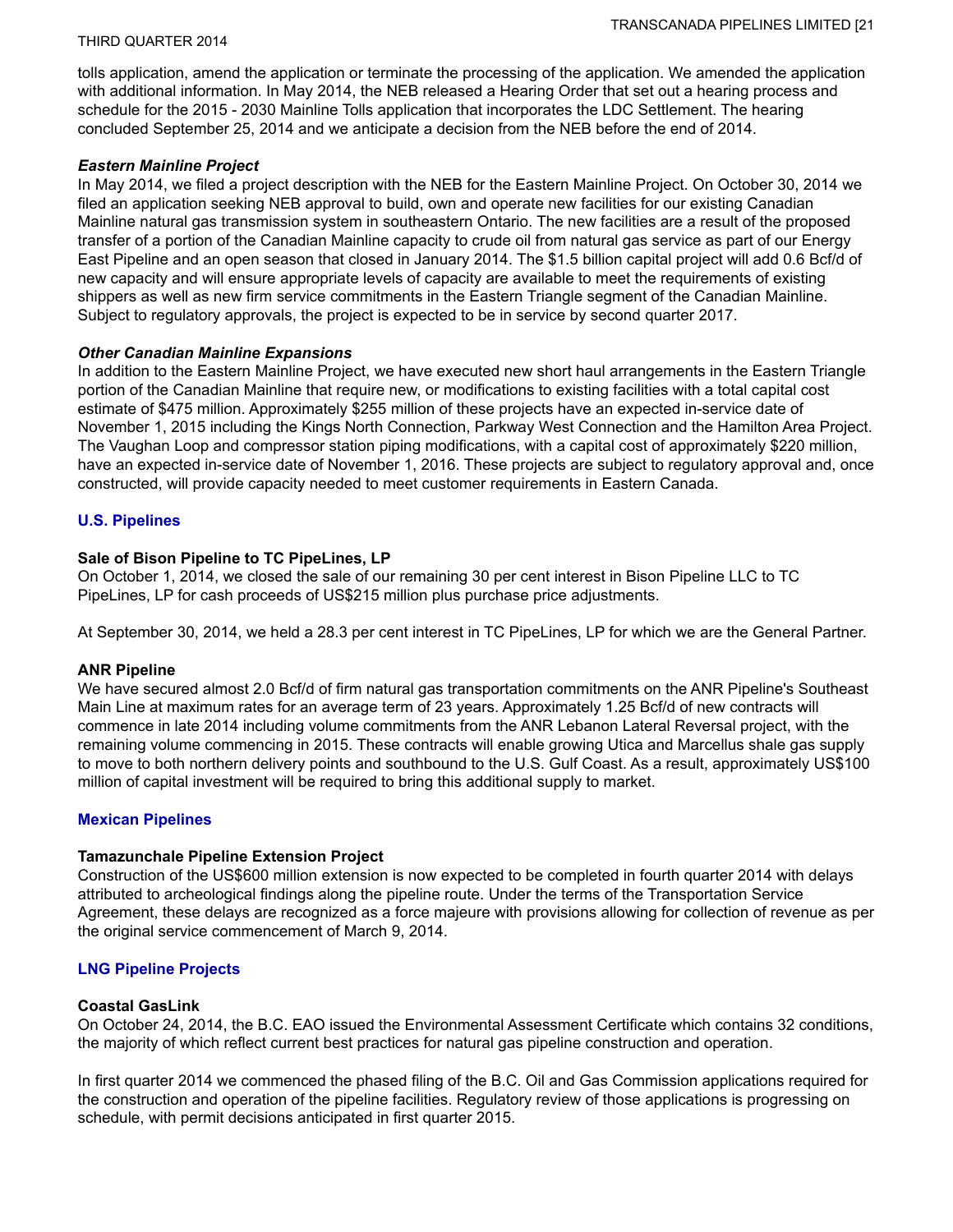We are currently progressing the engineering design work to support the regulatory applications and refine the capital cost estimates for the final investment decision which is expected to be made by LNG Canada in early 2016.

#### **Prince Rupert Gas Transmission**

We continue to support information requests related to the regulatory applications with the B.C. EAO and B.C. Oil and Gas Commission. Work continues towards refining a capital cost estimate for the final investment decision which is expected to be made by Pacific NorthWest LNG by the end of 2014.

#### **Alaska**

On July 16, 2014, the producers filed an export permit application with the U.S. Department of Energy for the right to export 20 million tonnes per annum of liquefied natural gas for 30 years. On September 12, 2014, the FERC approved the National Environmental Policy Act (NEPA) pre-file request jointly made by us, the three major Alaska North Slope producers and Alaska Gasline Development Corp. This approval triggers the NEPA environmental review process, which includes a series of community consultations.

#### **LIQUIDS PIPELINES**

#### **Keystone Pipeline System**

In early 2014, we completed construction of the 780 km (485 mile) Gulf Coast extension of the Keystone Pipeline System, from Cushing, Oklahoma to the U.S. Gulf Coast. Crude oil transportation service on the project began January 22, 2014.

#### **Keystone XL**

On January 31, 2014, the DOS released its Final Supplemental Environmental Impact Statement (FSEIS) for the Keystone XL project. The results included in the report were consistent with previous environmental reviews of Keystone XL. On April 18, 2014, the DOS announced that the National Interest Determination period has been extended indefinitely to allow them to consider the potential impact of the case discussed below on the Nebraska portion of the pipeline route.

In February 2014, a Nebraska district court ruled that the state Public Service Commission, rather than Governor Dave Heineman, has the authority to approve an alternative route through Nebraska for the Keystone XL project. Nebraska's Attorney General has filed an appeal and the Nebraska State Supreme Court heard the appeal on September 5, 2014. It is unknown when the Nebraska State Supreme Court will release its decision.

On September 15, 2014, we filed a certification petition for Keystone XL with the South Dakota Public Utilities Commission (PUC). This certification confirms that the conditions under which Keystone XL's original June 2010 PUC construction permit was granted persist. It is unknown when the South Dakota PUC will release its decision.

Due to continued delays in acquiring U.S. regulatory approvals and increasing regulatory conditions, the estimated capital costs for the Keystone XL project have increased from US\$5.4 billion as provided in the DOS regulatory filing to approximately US\$8.0 billion. As of September 30, 2014, we have invested US\$2.4 billion in the Keystone XL project.

#### **Cushing Marketlink**

In September 2014, we completed construction on the Cushing Marketlink receipt facilities at Cushing, Oklahoma. Cushing Marketlink will facilitate the transportation of crude oil from the market hub at Cushing to the U.S. Gulf Coast refining market on facilities that form part of the Keystone Pipeline System.

#### **Energy East Pipeline**

In March 2014, we filed the project description for the Energy East Pipeline with the NEB. This is the first formal step in the regulatory process to receive the necessary approvals to build and operate the pipeline. The project is estimated to cost approximately \$12 billion, excluding the transfer value of Canadian Mainline natural gas assets.

We continue to participate in Aboriginal and stakeholder engagement and associated field work as part of our initial design and planning.

On October 30, 2014, we filed the necessary regulatory applications for approvals to construct and operate the pipeline project and terminal facilities with the NEB. Subject to regulatory approvals, the pipeline is anticipated to commence deliveries to Québec and New Brunswick by the end of 2018.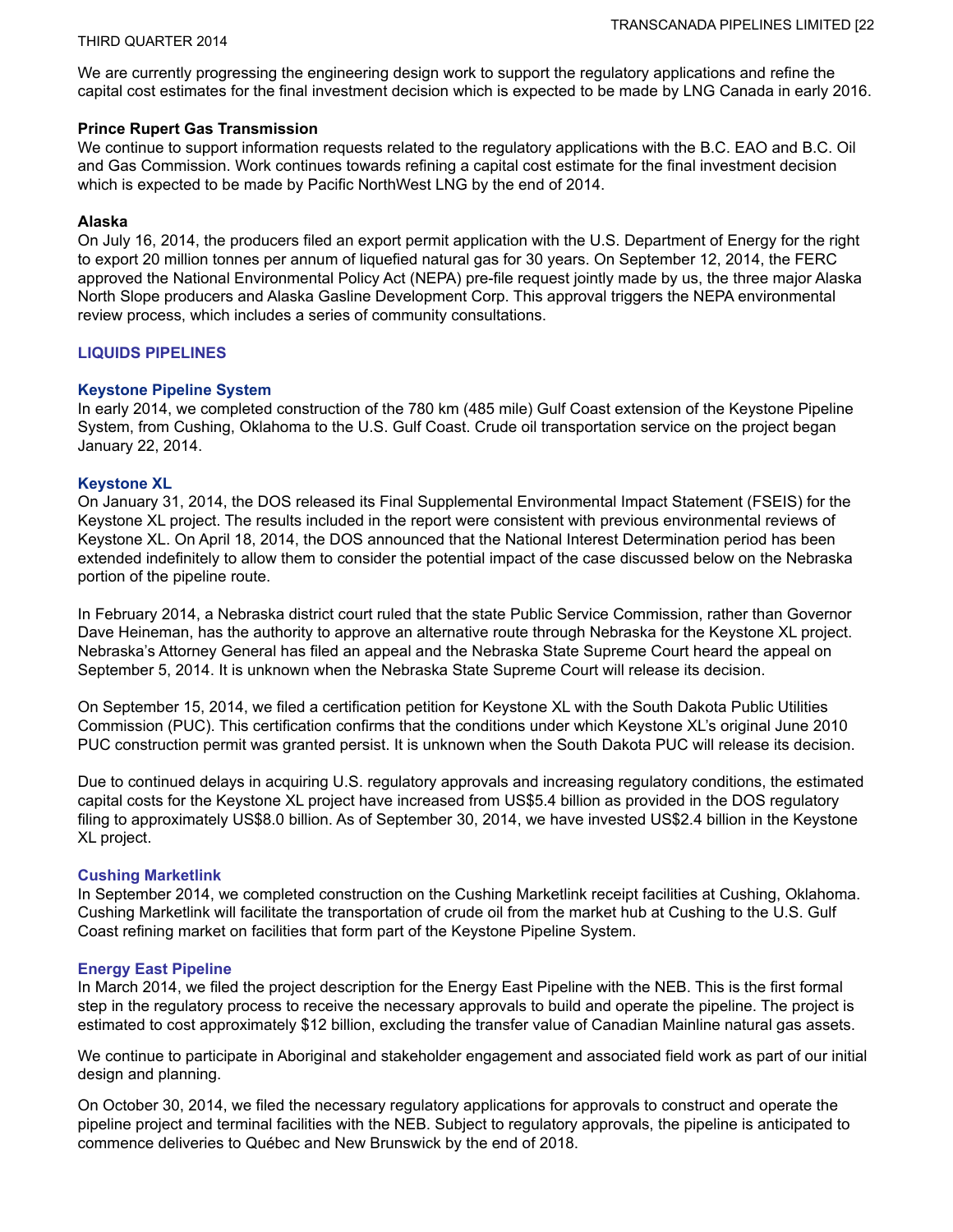#### **Heartland Pipeline and TC Terminals**

The Heartland Pipeline and TC Terminals will include a 200 km (125 mile) crude oil pipeline connecting the Edmonton/Heartland, Alberta market region to facilities in Hardisty, Alberta, and a terminal facility in the Heartland industrial area north of Edmonton, Alberta. In February 2014, the application for the terminal facility was approved by the Alberta Energy Regulator.

#### **Grand Rapids Pipeline**

On October 9, 2014, the Alberta Energy Regulator (AER) issued a permit approving the majority of our application to construct and operate the Grand Rapids Pipeline. Construction is expected to begin in fall 2014, with the system expected to be in service in multiple stages with initial crude oil service by mid-2016 and full completion in 2017.

#### **Northern Courier Pipeline**

In October 2013, Suncor Energy announced that Fort Hills Energy LP is proceeding with the Fort Hills oil sands mining project and expects to begin producing crude oil in 2017. Our Northern Courier Pipeline project will transport bitumen and diluent between the Fort Hills mine site and Suncor Energy's terminal located north of Fort McMurray, Alberta.

In July 2014, the AER issued a permit approving our application to construct and operate the Northern Courier Pipeline. Construction has commenced and the pipeline is expected to be in service in 2017.

## **ENERGY**

#### **Ontario Solar**

At the end of September 2014, we completed the acquisition of three additional Ontario solar facilities for \$181 million. All power produced by the solar facilities will be sold under 20-year PPAs with the OPA.

#### **Ravenswood**

In late September 2014, the 972 MW Unit 30 at the Ravenswood Generating Station experienced an unplanned outage as a result of a problem with the generator associated with the high pressure turbine. Insurance is expected to cover the repair costs and lost revenues associated with the unplanned outage, which are yet to be finalized. As a result of the expected insurance recoveries, net of deductibles, the Unit 30 unplanned outage is not expected to have a significant impact on our earnings.

#### **Genesee**

In October 2014, we acquired a 100MW energy contract from the Alberta Balancing Pool. The contract includes a monthly capacity payment for a three year term, commencing on November 1, 2014, and is derived from the 762 MW Genesee Power Purchase Arrangement (PPA) held by the Alberta Balancing Pool.

### **Cancarb Limited and Cancarb Waste Heat Facility**

The sale of Cancarb Limited and its related power generation facility closed in April 2014 for gross proceeds of \$190 million. We recognized a gain of \$99 million, net of tax, in second quarter 2014.

#### **Natural Gas Storage**

Effective April 30, 2014, we terminated a 38 Bcf long-term natural gas storage contract in Alberta with Niska Gas Storage. The contract contained provisions allowing for possible early termination. As a result, we recorded an after tax charge of \$32 million in 2014. We have re-contracted for new natural gas storage services in Alberta with Niska Gas Storage starting May 1, 2014 for a six-year period and a reduced average volume.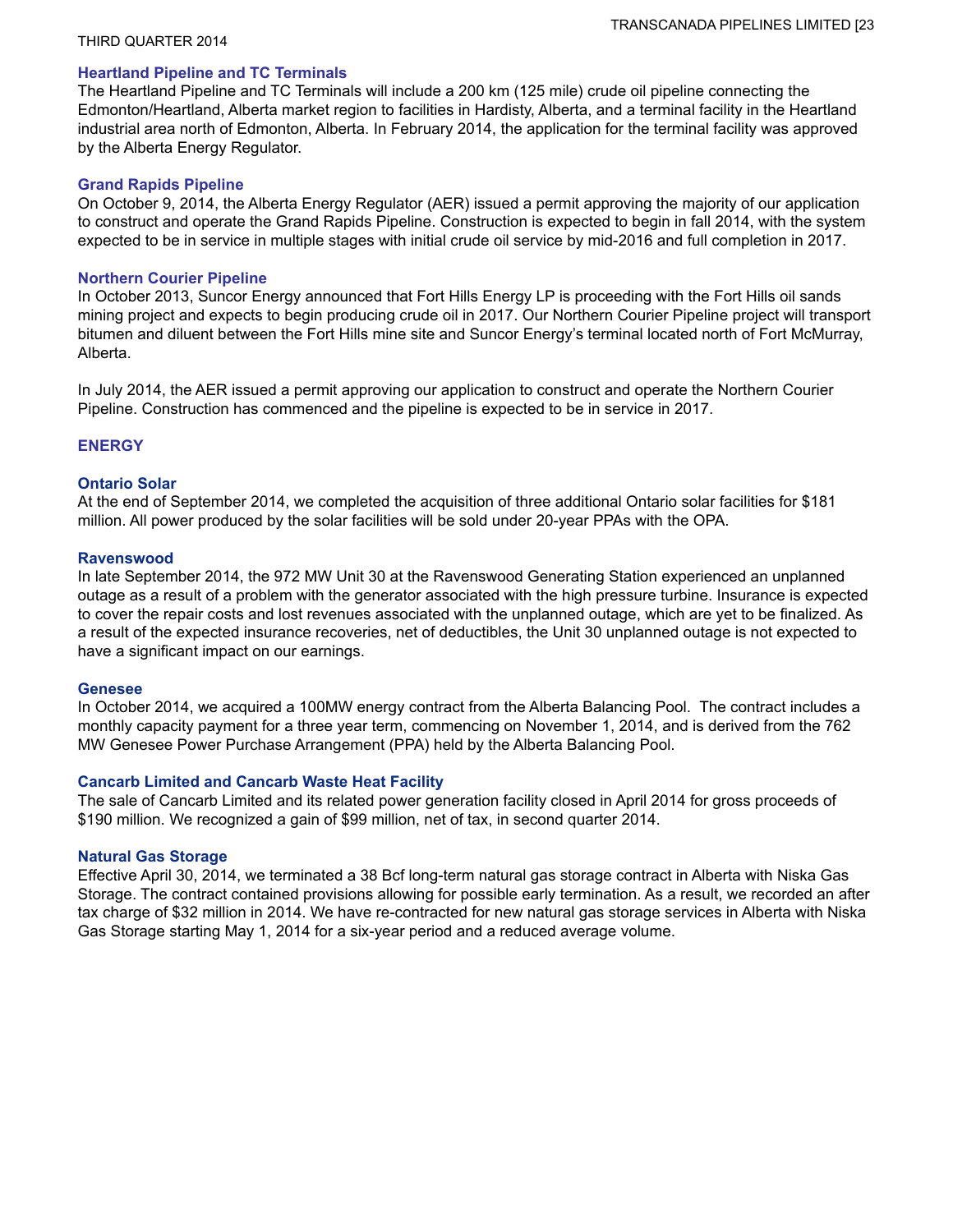# Other income statement items

The following are reconciliations and related analyses of our non-GAAP measures to the equivalent GAAP measures.

|                                                                                            | three months ended<br>September 30 |       | nine months ended<br>September 30 |       |
|--------------------------------------------------------------------------------------------|------------------------------------|-------|-----------------------------------|-------|
| (unaudited - millions of \$)                                                               | 2014                               | 2013  | 2014                              | 2013  |
| Comparable interest on long-term debt<br>(including interest on junior subordinated notes) |                                    |       |                                   |       |
| Canadian-dollar denominated                                                                | (108)                              | (127) | (335)                             | (372) |
| U.S. dollar-denominated (US\$)                                                             | (215)                              | (188) | (638)                             | (561) |
| Foreign exchange impact                                                                    | (19)                               | (7)   | (60)                              | (13)  |
|                                                                                            | (342)                              | (322) | (1,033)                           | (946) |
| Other interest and amortization expense                                                    | (27)                               | (10)  | (69)                              | (40)  |
| Capitalized interest                                                                       | 57                                 | 80    | 199                               | 195   |
| <b>Comparable interest expense</b>                                                         | (312)                              | (252) | (903)                             | (791) |
| Specific item:                                                                             |                                    |       |                                   |       |
| NEB decision - 2012                                                                        |                                    |       |                                   | (1)   |
| Interest expense                                                                           | (312)                              | (252) | (903)                             | (792) |

Comparable interest expense increased by \$60 million and \$112 million for the three and nine months ended September 30, 2014 compared to the same periods in 2013 because of the following:

- higher interest expense due to debt issues of:
	- US\$1.25 billion in February 2014
	- US\$1.25 billion in October 2013  $\circ$
	- US\$500 million in July 2013  $\circ$
	- \$750 million in July 2013  $\circ$
	- US\$500 million in July 2013 by TC PipeLines, LP
	- partially offset by Canadian and U.S. dollar-denominated debt maturities
	- higher foreign exchange on interest expense related to U.S. denominated debt
- lower capitalized interest due to the completion of the Gulf Coast extension of the Keystone Pipeline System in first quarter 2014 offset by higher capitalized interest primarily for Keystone XL.

|                                      | three months ended<br>September 30 |      | nine months ended<br>September 30 |      |
|--------------------------------------|------------------------------------|------|-----------------------------------|------|
| (unaudited - millions of $\$\$ )     | 2014                               | 2013 | 2014                              | 2013 |
| Comparable interest income and other | 57                                 | 25   | 98                                | 61   |
| Specific items (pre-tax):            |                                    |      |                                   |      |
| NEB decision - 2012                  |                                    |      |                                   |      |
| Risk management activities           | (32)                               | 15   | (9)                               |      |
| Interest income and other            | 25                                 | 40   | 89                                | 62   |

Comparable interest income and other increased by \$32 million and \$37 million for the three and nine months ended September 30, 2014 compared to the same periods in 2013. This is the result of increased AFUDC related to our rate-regulated projects, including Energy East Pipeline and Mexico pipelines, offset by higher realized losses in 2014 compared to 2013 on derivatives used to manage our net exposure to foreign exchange rate fluctuations on U.S. dollar denominated income and the impact of a fluctuating U.S. dollar on the translation of foreign currency denominated working capital.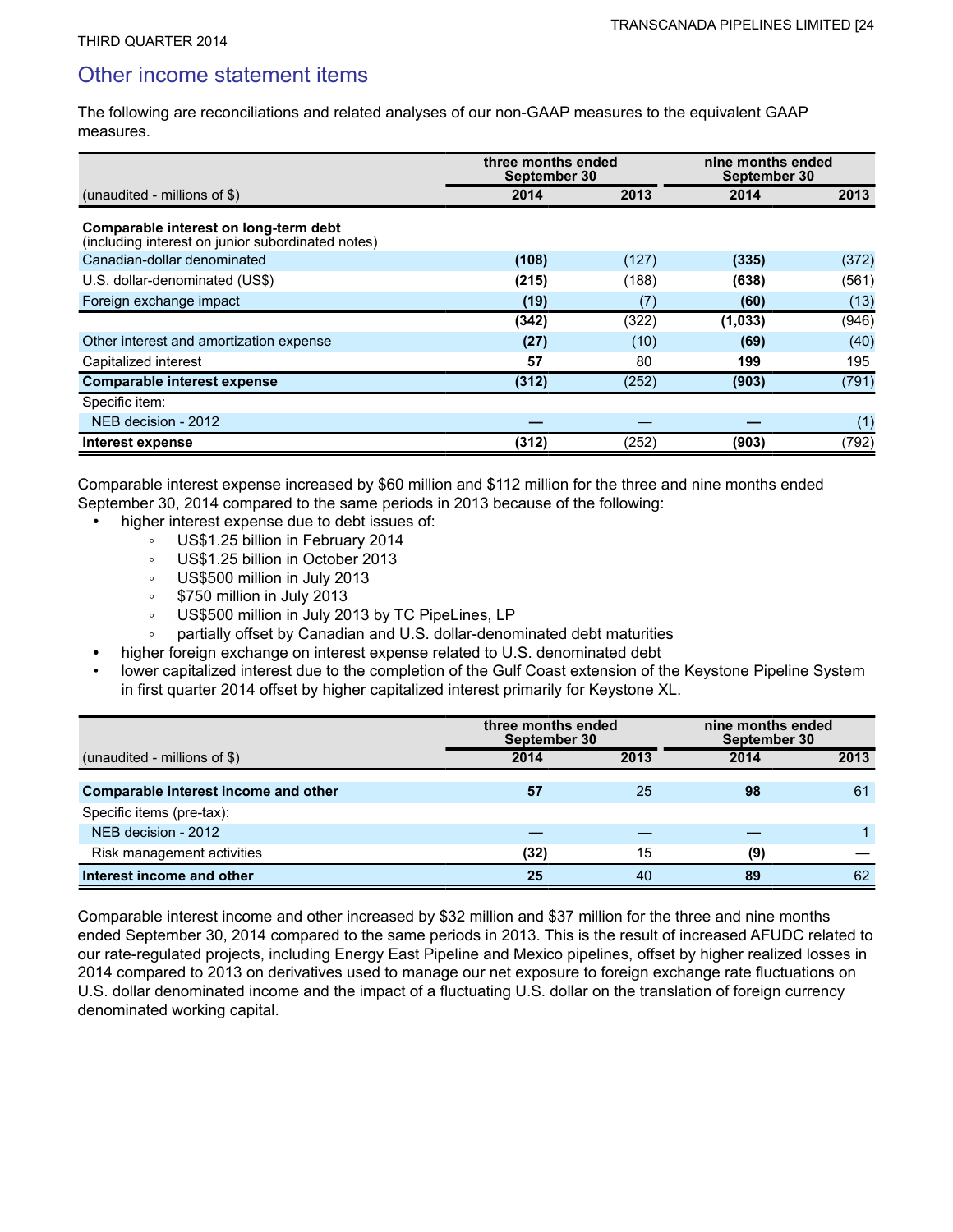|                                  | three months ended<br>September 30 |       | nine months ended<br>September 30 |       |
|----------------------------------|------------------------------------|-------|-----------------------------------|-------|
| (unaudited - millions of $\$\$ ) | 2014                               | 2013  | 2014                              | 2013  |
| Comparable income tax expense    | (230)                              | (171) | (615)                             | (460) |
| Specific items:                  |                                    |       |                                   |       |
| Cancarb gain on sale             |                                    |       | (9)                               |       |
| Niska contract termination       |                                    |       | 11                                |       |
| NEB decision - 2012              |                                    |       |                                   | 42    |
| Part VI.I income tax adjustment  |                                    |       |                                   | 25    |
| Risk management activities       | (10)                               | (18)  | (11)                              | (6)   |
| Income tax expense               | (239)                              | (189) | (624)                             | (399) |

Comparable income tax expense increased by \$59 million and \$155 million for the three and nine months ended September 30, 2014 compared to the same periods in 2013. The increase was mainly the result of higher pre-tax earnings in 2014 compared to 2013, changes in the proportion of income earned between Canadian and foreign jurisdictions as well as higher flow-through taxes in 2014 on Canadian regulated pipelines.

|                                                      | three months ended<br>September 30 |      | nine months ended<br>September 30 |      |
|------------------------------------------------------|------------------------------------|------|-----------------------------------|------|
| (unaudited - millions of $\$\$ )                     | 2014                               | 2013 | 2014                              | 2013 |
| Net income attributable to non-controlling interests | (25)                               | (27) | (108)                             | (70) |
| Preferred share dividends                            |                                    | (6)  | (2)                               | (17) |

Net income attributable to non-controlling interests decreased by \$2 million for the three months ended September 30, 2014 compared to the same period in 2013 primarily due to lower earnings from TC PipeLines, LP.

Net income attributable to non-controlling interests increased by \$38 million for the nine months ended September 30, 2014 compared to the same period in 2013 primarily due to the sale of a 45 per cent interest in each of GTN and Bison to TC PipeLines, LP in July 2013.

Preferred share dividends decreased by \$6 million and \$15 million for the three and nine months ended September 30, 2014 compared to the same periods in 2013 following the redemption of Series U preferred shares in October 2013 and Series Y preferred shares in March 2014.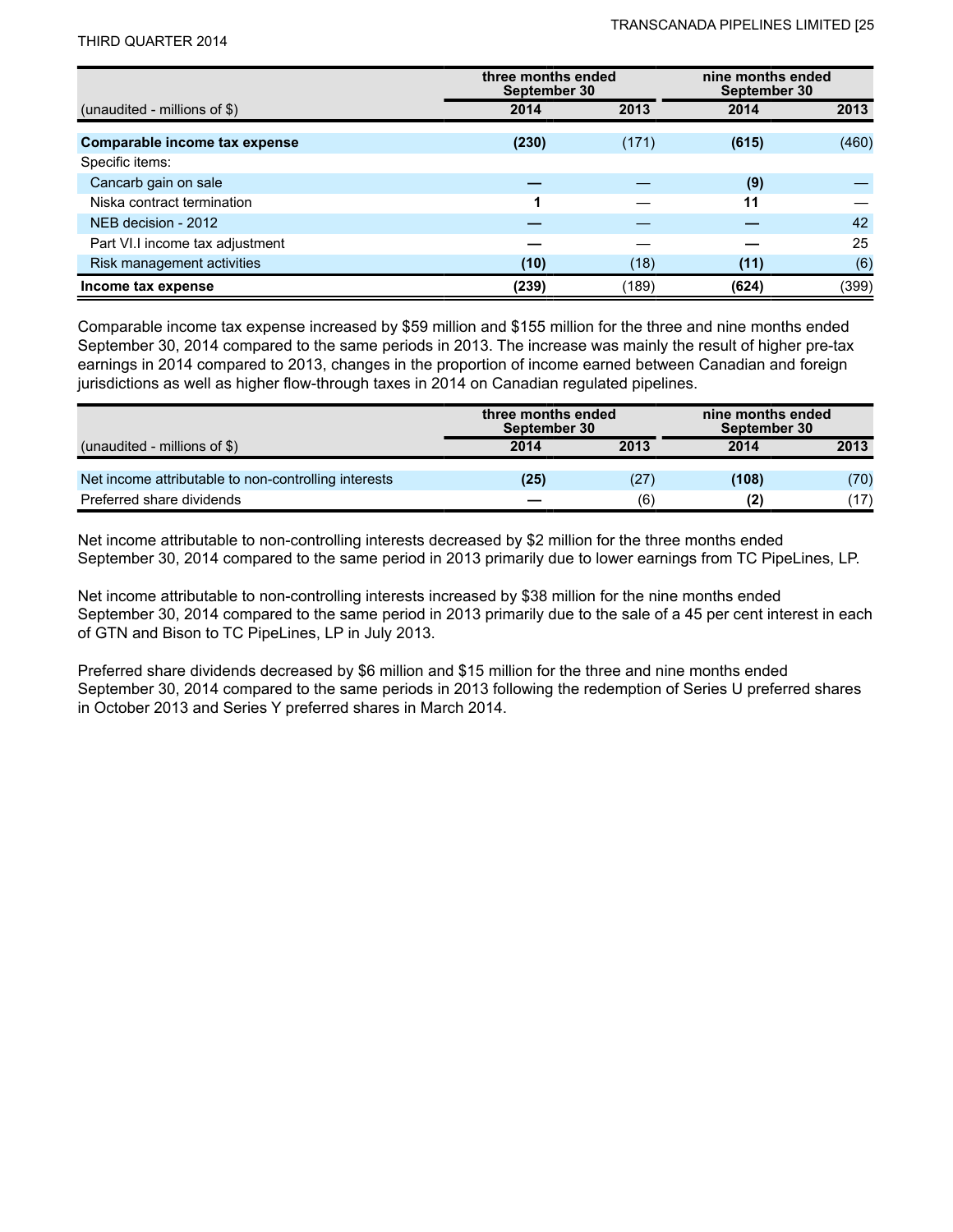# Financial condition

We strive to maintain strong financial capacity and flexibility in all parts of an economic cycle, and rely on our cash flow from operations to sustain our business, pay dividends and fund a portion of our growth.

We believe we have the capacity to fund our existing capital program through predictable cash flow from operations, access to capital markets, cash on hand and substantial committed credit facilities.

We access capital markets to meet our financing needs, manage our capital structure and to preserve our credit ratings.

## **CASH PROVIDED BY OPERATING ACTIVITIES**

|                                                  | three months ended<br>September 30 |       | nine months ended<br>September 30 |       |
|--------------------------------------------------|------------------------------------|-------|-----------------------------------|-------|
| (unaudited - millions of $\$\$ )                 | 2014                               | 2013  | 2014                              | 2013  |
| Funds generated from operations'                 | 1,071                              | 1.038 | 3,088                             | 2,899 |
| Decrease/(increase) in operating working capital | 157                                | 72    | 239                               | (263) |
| Net cash provided by operations                  | 1.228                              | 1.110 | 3,327                             | 2,636 |

1 See the non-GAAP measures section in this MD&A for further discussion of funds generated from operations.

Net cash provided by operations increased by \$118 million and \$691 million for the three and nine months ended September 30, 2014 compared to the same periods in 2013 primarily due to changes in our operating working capital.

At September 30, 2014, our current assets were \$6.1 billion and current liabilities were \$7.4 billion, leaving us with a working capital deficit of \$1.3 billion compared to \$0.9 billion at December 31, 2013. This working capital deficiency is considered to be in the normal course of business and is managed through our ability to generate cash flow from operations and our ongoing access to the capital markets.

## **CASH (USED IN)/PROVIDED BY INVESTING ACTIVITIES**

|                                                        | three months ended<br>September 30 |       | nine months ended<br>September 30 |         |
|--------------------------------------------------------|------------------------------------|-------|-----------------------------------|---------|
| (unaudited - millions of $\$\$ )                       | 2014                               | 2013  | 2014                              | 2013    |
| Capital expenditures                                   | (853)                              | (992) | (2,598)                           | (3,030) |
| Equity investments                                     | (66)                               | (30)  | (195)                             | (101)   |
| Acquisitions                                           | (181)                              | (99)  | (181)                             | (154)   |
| Proceeds from sale of assets, net of transaction costs |                                    |       | 187                               |         |

Capital expenditures in 2014 were primarily related to the construction of Mexico pipelines, expansion of the NGTL System, and construction of the Houston Lateral and Tank Terminals.

Equity investments have increased year-over-year primarily due to our investment in Grand Rapids.

In September 2014, we completed the acquisition of three additional Ontario solar facilities for \$181 million.

In April 2014, we closed the sale of Cancarb Limited for \$187 million, net of transaction costs.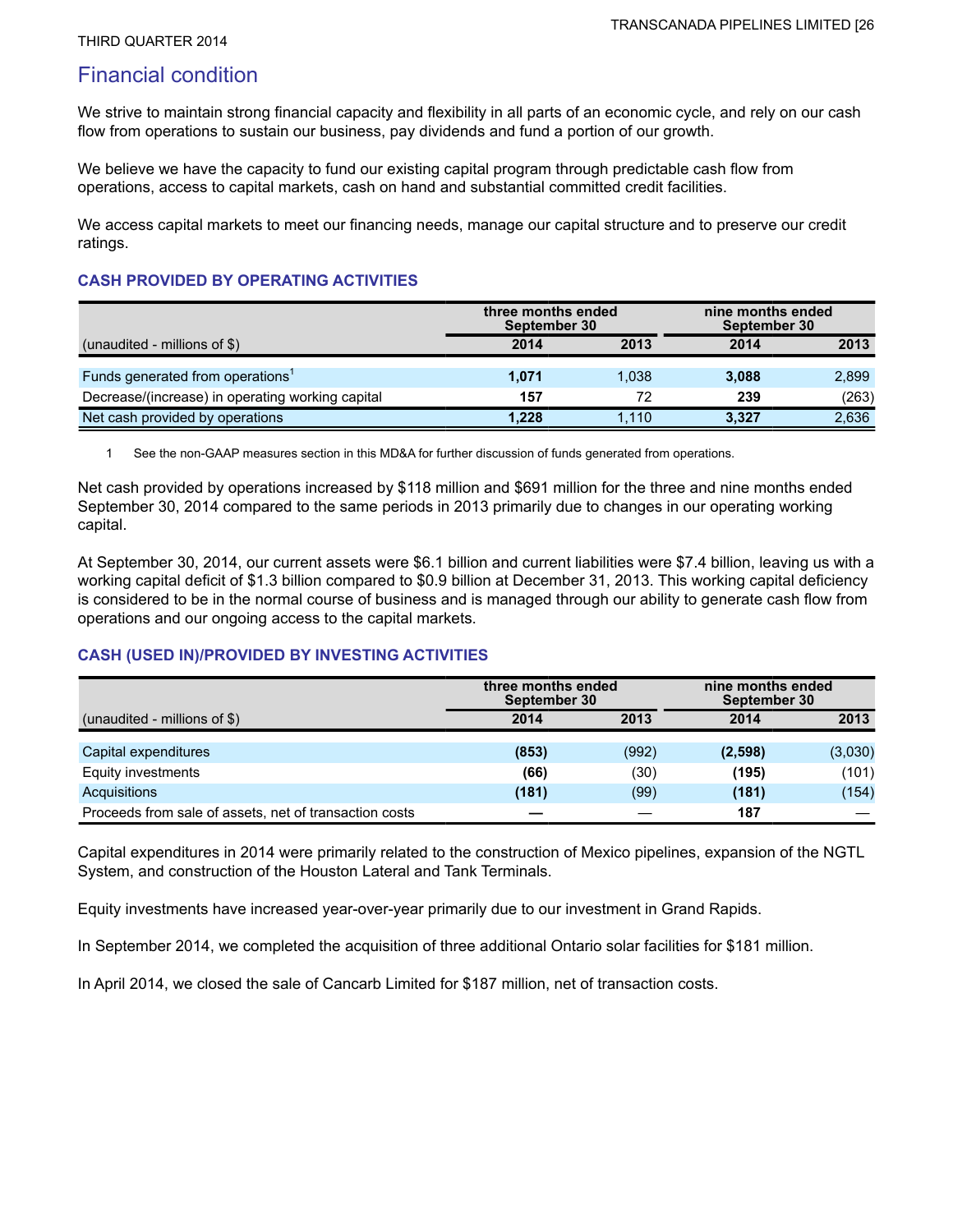# **CASH PROVIDED BY/(USED IN) FINANCING ACTIVITIES**

|                                                            | three months ended<br>September 30 |          | nine months ended<br>September 30 |         |
|------------------------------------------------------------|------------------------------------|----------|-----------------------------------|---------|
| (unaudited - millions of $\$\$ )                           | 2014                               | 2013     | 2014                              | 2013    |
| Long-term debt issued, net of issue costs                  |                                    | 2.173    | 1.380                             | 2,917   |
| Long-term debt repaid                                      | (38)                               | (521)    | (1,020)                           | (1,230) |
| Notes payable issued/(repaid), net                         | 377                                | (1, 177) | (145)                             | (618)   |
| Dividends and distributions paid                           | (382)                              | (370)    | (1, 139)                          | (1,075) |
| Common shares issued, net of issue costs                   |                                    |          | 1.115                             | 499     |
| Partnership units of subsidiary issued, net of issue costs | 79                                 |          | 79                                | 384     |
| Preferred shares redeemed                                  |                                    |          | (200)                             |         |
| Advances (to)/from affiliates, net                         | 2                                  |          | (681)                             | 111     |

## **LONG-TERM DEBT ISSUED**

| Amount<br>(unaudited - millions of $\$\)$ ) | Type                   | <b>Maturity date</b> | Interest rate | Date issued   |
|---------------------------------------------|------------------------|----------------------|---------------|---------------|
| <b>US\$1,250</b>                            | Senior unsecured notes | March 1, 2034        | 4.625%        | February 2014 |

## **LONG-TERM DEBT RETIRED**

| Amount<br>(unaudited - millions of \$) | Type              | <b>Retirement date</b> | Interest rate |
|----------------------------------------|-------------------|------------------------|---------------|
| \$450                                  | Medium term notes | January 2014           | 5.65%         |
| \$300                                  | Medium term notes | February 2014          | 5.05%         |
| \$125                                  | Debenture         | June 2014              | 11.10%        |
| \$53                                   | Debenture         | June 2014              | 11.20%        |

#### **COMMON SHARE ISSUANCE**

In January 2014, we issued 9.1 million common shares to TransCanada Corporation (TransCanada) resulting in proceeds of \$440 million.

In April 2014, we issued 13.3 million common shares to TransCanada resulting in proceeds of \$675 million.

### **PREFERRED SHARE REDEMPTION**

In March 2014, we redeemed all four million Series Y preferred shares of TCPL at a price of \$50 per share plus \$0.2455 representing accrued and unpaid dividends. The total face value of the outstanding Series Y Shares was \$200 million and carried an aggregate of \$11 million in annualized dividends.

The net proceeds of the above debt and preferred share offerings were used for general corporate purposes and to reduce short-term indebtedness.

### **TC PIPELINES, LP AT-THE-MARKET (ATM) EQUITY ISSUANCE PROGRAM**

Beginning in August 2014, TC PipeLines, LP began its at-the-market equity issuance program (ATM Program). TC PipeLines, LP may offer and sell common units having an aggregate offering price of up to US\$200 million. Net proceeds from sales under the program will be used for general partnership purposes, which may include debt repayment and future acquisitions.

From August until September 30, 2014, 1.3 million common units were issued under the ATM program generating net proceeds of approximately US\$73 million. Our ownership interest in TC PipeLines, LP will decrease as a result of the ATM program. The issuance did not significantly impact our income in third quarter 2014.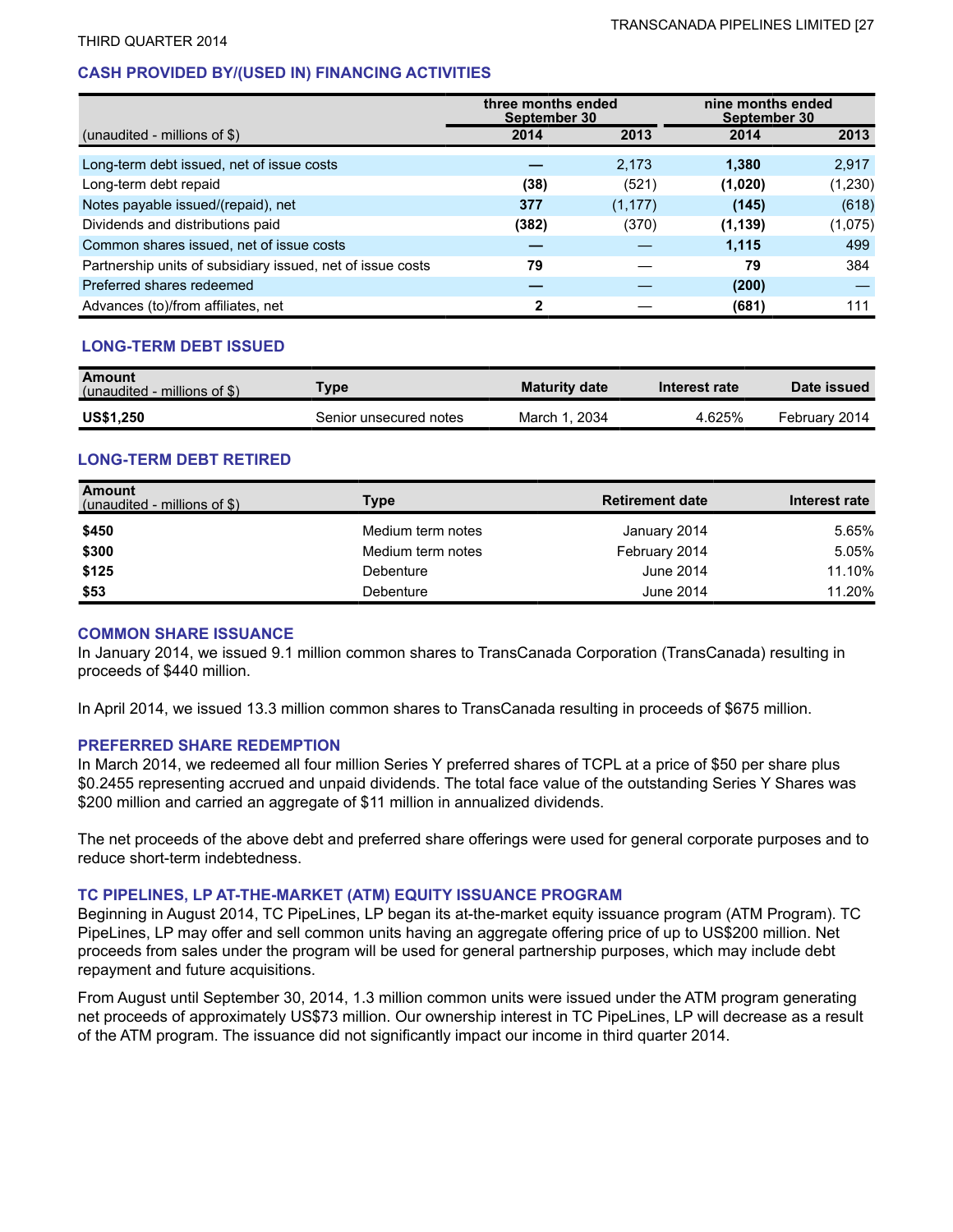#### **DIVIDENDS**

On November 3, 2014, we declared quarterly dividends as follows:

#### **Quarterly dividend on our common shares**

The Dividend declared for the quarter ending December 31, 2014 is equal to the quarterly dividend to be paid on TransCanada's issued and outstanding common shares at the close of business on December 31, 2014.

#### **SHARE INFORMATION**

| <b>October 30, 2014</b> |                               |  |
|-------------------------|-------------------------------|--|
| <b>Common shares</b>    | <b>Issued and outstanding</b> |  |
|                         | 779 million                   |  |

#### **CREDIT FACILITIES**

We use committed revolving credit facilities to support our commercial paper programs and, along with demand facilities, for general corporate purposes including issuing letters of credit as well as providing additional liquidity.

At September 30, 2014, we had \$6.5 billion in unsecured credit facilities, including:

| Amount                    | <b>Unused</b><br>capacity | <b>Borrower</b>                                       | <b>Description and Use</b>                                                                                                                                                                  | <b>Matures</b>   |
|---------------------------|---------------------------|-------------------------------------------------------|---------------------------------------------------------------------------------------------------------------------------------------------------------------------------------------------|------------------|
| \$3.0 billion             | \$3.0 billion             | TCPI                                                  | Committed, syndicated, revolving, extendible credit facility<br>that supports TCPL's Canadian commercial paper<br>program                                                                   | December<br>2018 |
| <b>US\$1.0</b><br>billion | US\$1.0<br>billion        | <b>TCPL USA</b>                                       | Committed, syndicated, revolving, extendible credit facility<br>that is used for TCPL USA general corporate purposes                                                                        | November<br>2014 |
| <b>US\$1.0</b><br>billion | <b>US\$1.0</b><br>billion | TransCanada<br>American<br>Investments Ltd.<br>(TAIL) | Committed, syndicated, revolving, extendible credit facility<br>that supports the TAIL U.S. commercial paper program                                                                        | November<br>2014 |
| \$1.3 billion             | \$0.3 billion             | TCPL.<br><b>TCPL USA</b>                              | Demand lines for issuing letters of credit and as a source<br>of additional liquidity. At September 30, 2014, we had<br>\$1.0 billion outstanding in letters of credit under these<br>lines | Demand           |

See Financial risks and financial instruments for more information about liquidity, market and other risks.

### **RELATED PARTY DEBT FINANCING**

Related party debt consists of amounts due to/from affiliates.

|                        | Amount        | For                                                                                                                                                                                                          | <b>Matures</b> |
|------------------------|---------------|--------------------------------------------------------------------------------------------------------------------------------------------------------------------------------------------------------------|----------------|
| Discount Notes         | \$2.6 billion | Discount notes issued to TransCanada; used for<br>general corporate purposes.                                                                                                                                | 2014           |
| <b>Credit Facility</b> | \$0.1 billion | Demand revolving credit facility arrangement with<br>TransCanada.                                                                                                                                            | n/a            |
| <b>Credit Facility</b> | \$0.8 billion | TransCanada Energy Investments Ltd. unsecured<br>credit facility agreement; used to repay indebtedness,<br>make partner contributions to Bruce A, and for<br>working capital and general corporate purposes. | 2014           |

### **CONTRACTUAL OBLIGATIONS**

Our capital commitments have decreased by approximately \$400 million since December 31, 2013 primarily due to the completion or advancement of capital projects. Our other purchase obligations have decreased by approximately \$500 million since December 31, 2013 primarily due to re-contracting for natural gas storage services in Alberta for a shorter period and a reduced average volume. There were no other material changes to our contractual obligations in third quarter 2014 or to payments due in the next five years or after. See the MD&A in our 2013 Annual Report for more information about our contractual obligations.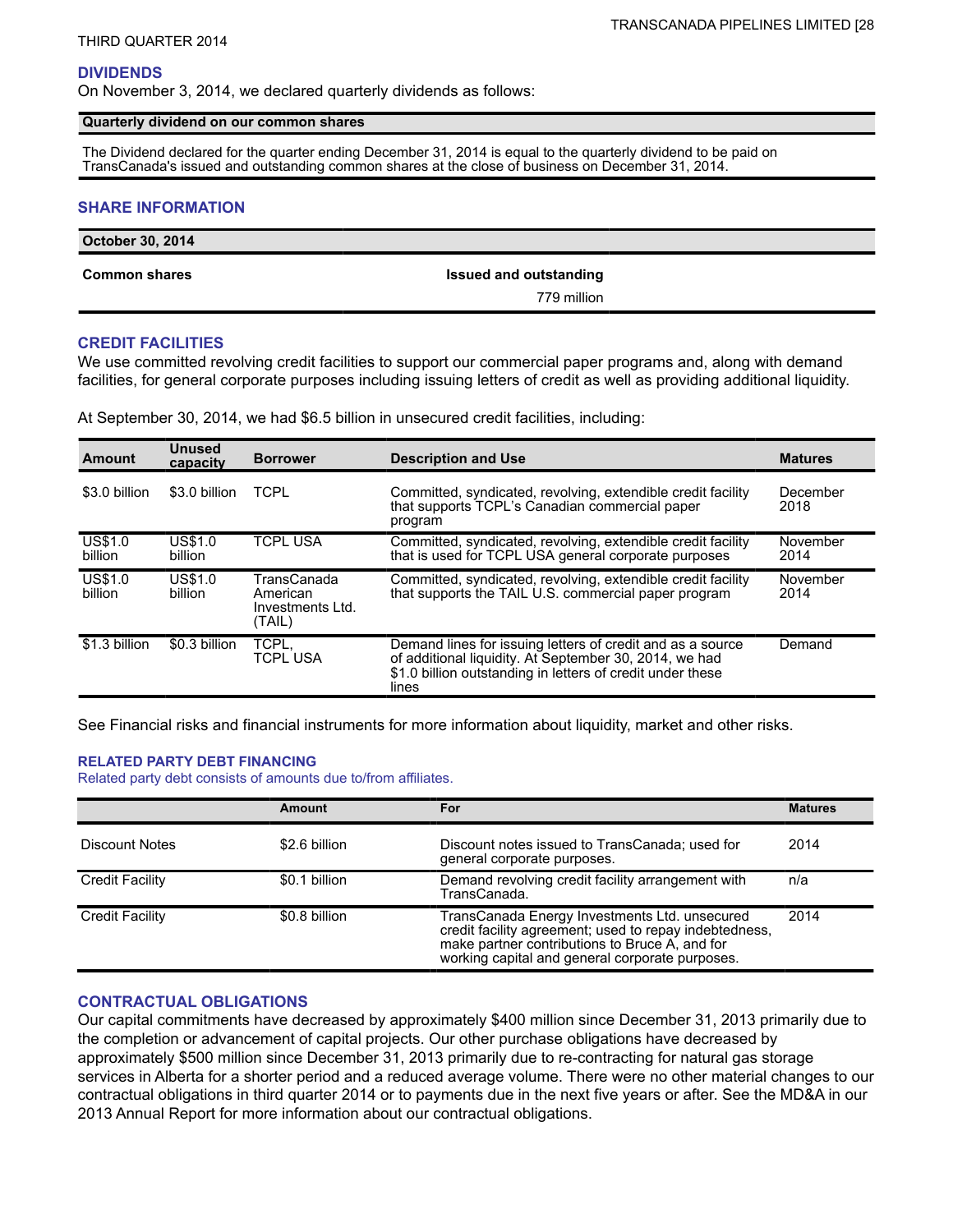# Financial risks and financial instruments

We are exposed to liquidity risk, counterparty credit risk and market risk, and have strategies, policies and limits in place to mitigate their impact on our earnings, cash flow and, ultimately, shareholder value. These are designed to ensure our risks and related exposures are in line with our business objectives and risk tolerance.

See our 2013 Annual Report for more information about the risks we face in our business. Our risks have not changed substantially since December 31, 2013.

# **LIQUIDITY RISK**

We manage our liquidity risk by continuously forecasting our cash requirements for a rolling twelve month period and making sure we have adequate cash balances, cash flow from operations, committed and demand credit facilities and access to capital markets to meet our operating, financing and capital expenditure obligations under both normal and stressed economic conditions.

## **COUNTERPARTY CREDIT RISK**

We have exposure to counterparty credit risk in the following areas:

- accounts receivable
- the fair value of derivative assets
- notes receivable.

We review our accounts receivable regularly and record allowances for doubtful accounts using the specific identification method. At September 30, 2014 we had not incurred any significant credit losses and had no significant amounts past due or impaired. We had a credit risk concentration of \$224 million with one counterparty at September 30, 2014 (December 31, 2013 - \$240 million). This amount is secured by a guarantee from the counterparty's parent company and we anticipate collecting the full amount.

We have significant credit and performance exposure to financial institutions because they hold cash deposits and provide committed credit lines and letters of credit that help manage our exposure to counterparties and provide liquidity in commodity, foreign exchange and interest rate derivative markets.

# **FOREIGN EXCHANGE AND INTEREST RATE RISK**

Certain of our businesses generate income in U.S. dollars, but since we report in Canadian dollars, changes in the value of the U.S. dollar against the Canadian dollar can affect our net income. As our U.S. dollar-denominated operations continue to grow, our exposure to changes in currency exchange rates increases. Some of this risk is offset by interest expense on U.S. dollar-denominated debt and by using foreign exchange derivatives.

We have floating interest rate debt which subjects us to interest rate cash flow risk. We manage this using a combination of interest rate swaps and options.

### **Average exchange rate - U.S. to Canadian dollars**

| third quarter 2014 | 1 0 9 |
|--------------------|-------|
| third quarter 2013 | 1.03  |

The impact of changes in the value of the U.S. dollar on our U.S. dollar-denominated operations is significantly offset by other U.S. dollar-denominated items, as set out in the table below.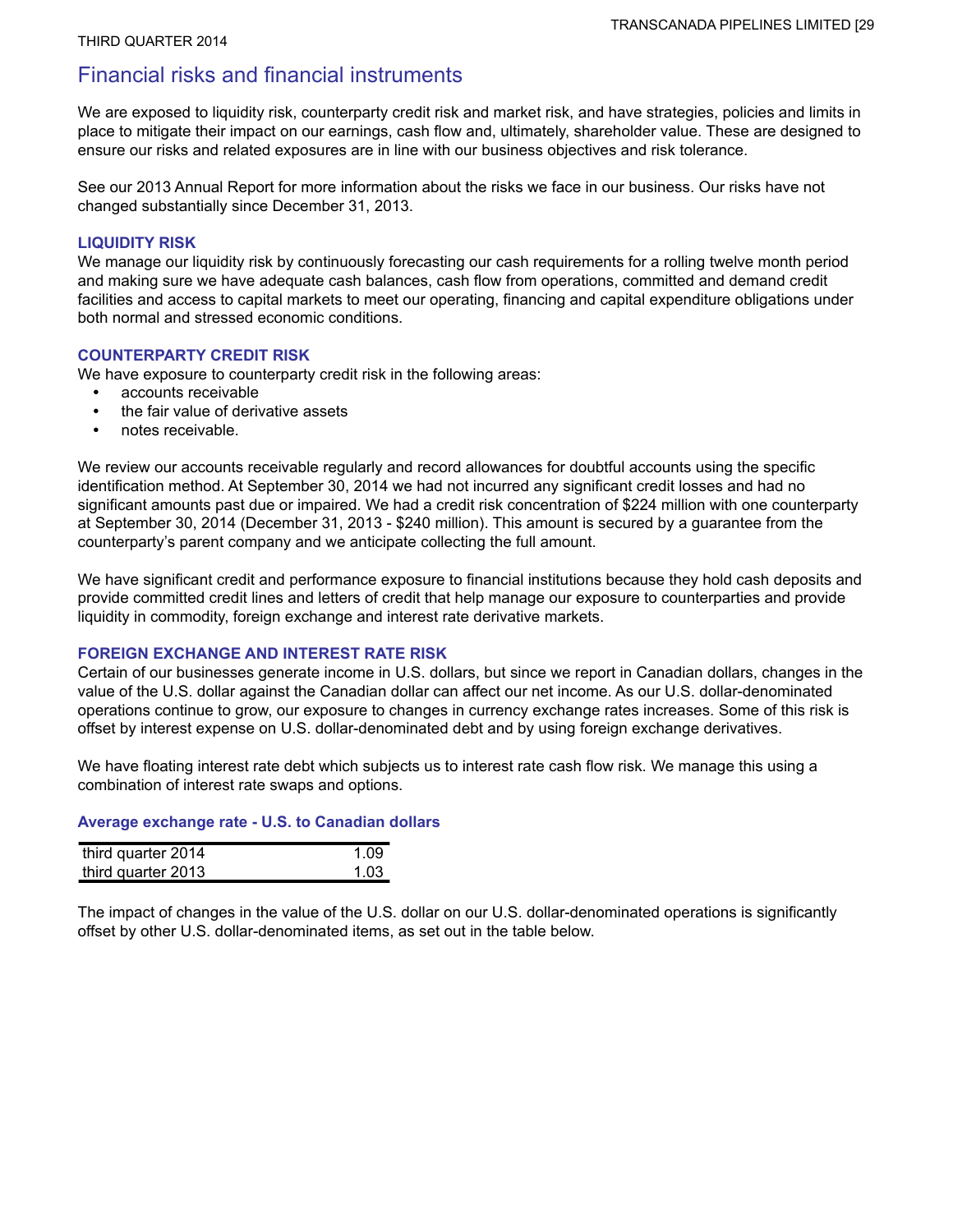## **Significant U.S. dollar-denominated amounts**

|                                                                 | three months ended<br>September 30 |       | nine months ended<br>September 30 |       |  |
|-----------------------------------------------------------------|------------------------------------|-------|-----------------------------------|-------|--|
| (unaudited - millions of US\$)                                  | 2014                               | 2013  | 2014                              | 2013  |  |
| U.S. and International Natural Gas Pipelines<br>comparable EBIT | 118                                | 111   | 469                               | 412   |  |
| U.S. Liquids Pipelines comparable EBIT                          | 155                                | 98    | 417                               | 287   |  |
| U.S. Power comparable EBIT                                      | 91                                 | 82    | 211                               | 178   |  |
| Interest expense on U.S. dollar-denominated long-term<br>debt   | (215)                              | (188) | (638)                             | (561) |  |
| Capitalized interest on U.S. capital expenditures               | 30                                 | 59    | 125                               | 152   |  |
| U.S. non-controlling interests and other                        | (52)                               | (49)  | (184)                             | (136) |  |
|                                                                 | 127                                | 113   | 400                               | 332   |  |

### **NET INVESTMENT IN FOREIGN OPERATIONS**

We hedge our net investment in foreign operations (on an after-tax basis) with U.S. dollar-denominated debt, crosscurrency interest rate swaps, foreign exchange forward contracts and foreign exchange options. The fair values and notional amounts for the derivatives designated as a net investment hedge were as follows:

|                                                | <b>September 30, 2014</b> |                                           | <b>December 31, 2013</b> |                                           |  |
|------------------------------------------------|---------------------------|-------------------------------------------|--------------------------|-------------------------------------------|--|
| (unaudited - millions of $\$\$ )               | Fair value <sup>1</sup>   | <b>Notional or</b><br>principal<br>amount | Fair value               | <b>Notional or</b><br>principal<br>amount |  |
| Asset/(liability)                              |                           |                                           |                          |                                           |  |
| U.S. dollar cross-currency swaps               |                           |                                           |                          |                                           |  |
| (maturing 2014 to 2019) <sup>2</sup>           | (342)                     | <b>US 3,050</b>                           | (201)                    | <b>US 3,800</b>                           |  |
| U.S. dollar foreign exchange forward contracts |                           |                                           |                          |                                           |  |
| (maturity 2014)                                | (8)                       | <b>US 450</b>                             | (11)                     | <b>US 850</b>                             |  |
|                                                | (350)                     | <b>US 3,500</b>                           | (212)                    | <b>US 4,650</b>                           |  |

1 Fair values equal carrying values.

2 Net income in the three and nine months ended September 30, 2014 included net realized gains of \$5 million and \$16 million, respectively, (2013 - gains of \$8 million and \$22 million, respectively) related to the interest component of cross-currency swaps.

## **U.S. dollar-denominated debt designated as a net investment hedge**

| (unaudited - millions of $\$\$ ) | September 30, 2014 | December 31, 2013  |
|----------------------------------|--------------------|--------------------|
| Carrying value                   | 16,400 (US 14,600) | 14,200 (US 13,400) |
| Fair value                       | 18,700 (US 16,700) | 16,000 (US 15,000) |

The balance sheet classification of the fair value of derivatives used to hedge our net investment in foreign operations is as follows:

| (unaudited - millions of $\$\$ ) | <b>September 30, 2014</b> | <b>December 31, 2013</b> |
|----------------------------------|---------------------------|--------------------------|
|                                  |                           |                          |
| Other current assets             |                           | 5                        |
| Intangible and other assets      |                           |                          |
| Accounts payable and other       | (110)                     | (50)                     |
| Other long-term liabilities      | (246)                     | (167)                    |
|                                  | (350)                     | (212)                    |

### **FINANCIAL INSTRUMENTS**

All financial instruments, including both derivative and non-derivative instruments, are recorded on the balance sheet at fair value unless they were entered into and continue to be held for the purpose of receipt or delivery in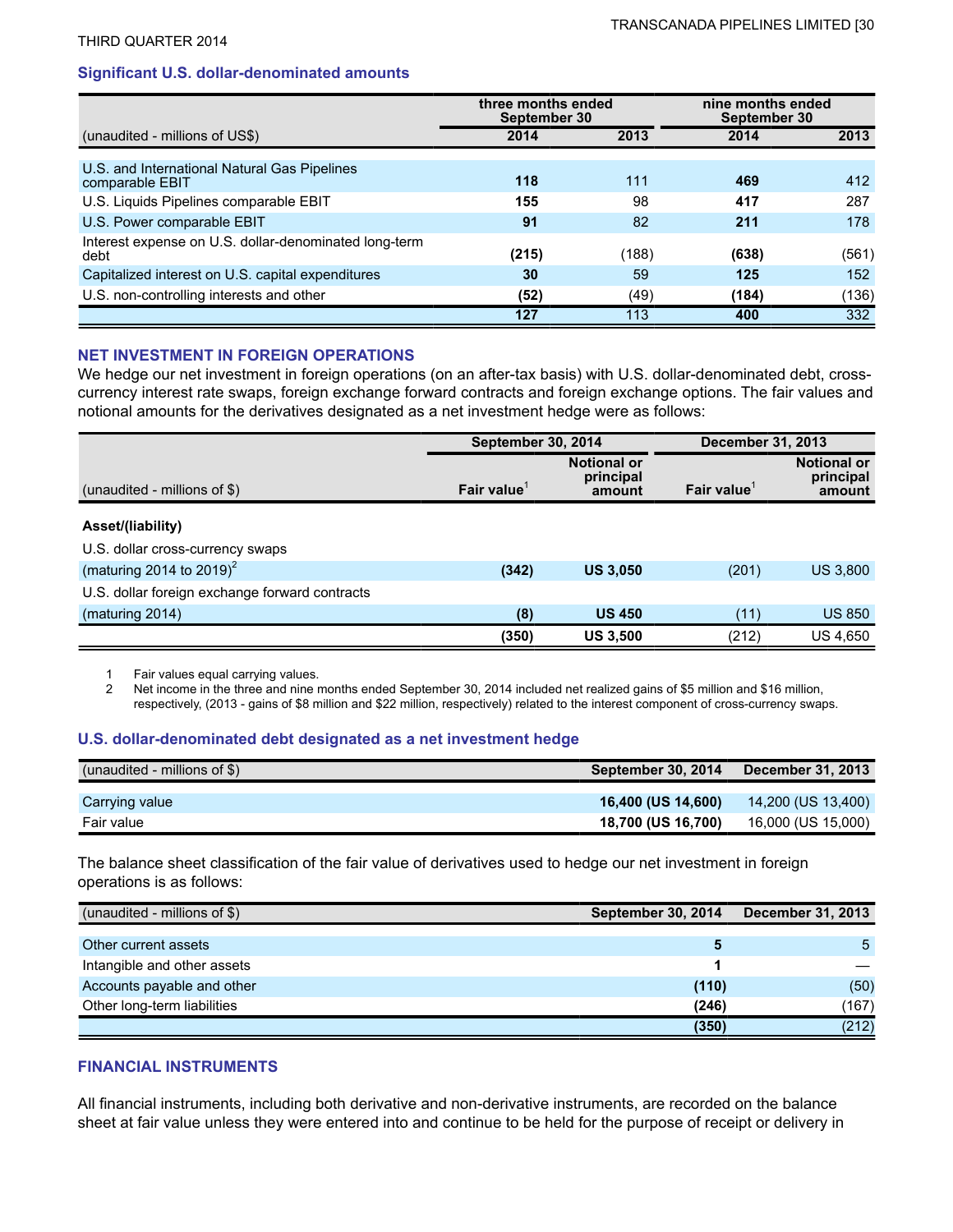accordance with our normal purchase and sales exemptions and are documented as such. In addition, fair value accounting is not required for other financial instruments that qualify for certain accounting exemptions.

### **Non-derivative financial instruments**

#### **Fair value of non-derivative financial instruments**

The fair value of our notes receivable is calculated by discounting future payments of interest and principal using forward interest rates. The fair value of long-term debt has been estimated using an income approach based on quoted market prices for the same or similar debt instruments from external data providers. The fair value of available for sale assets has been calculated using quoted market prices where available. Credit risk has been taken into consideration when calculating the fair value of non-derivative financial instruments.

Certain non-derivative financial instruments including cash and cash equivalents, accounts receivable, due from affiliates, intangible and other assets, notes payable, accounts payable and other, due to affiliates, accrued interest and other long-term liabilities have carrying amounts that equal their fair value due to the nature of the item or the short time to maturity.

#### **Derivative instruments**

We use derivative instruments to reduce volatility associated with fluctuations in commodity prices, interest rates and foreign exchange rates. We apply hedge accounting to derivative instruments that qualify. The effective portion of the change in the fair value of hedging derivatives for cash flow hedges and hedges of our net investment in foreign operations are recorded in OCI in the period of change. Any ineffective portion is recognized in net income in the same financial category as the underlying transaction. The change in the fair value of derivative instruments that have been designated as fair value hedges are recorded in net income in interest income and other and interest expense.

Derivative instruments that are not designated or do not qualify for hedge accounting treatment have been entered into as economic hedges to manage our exposure to market risk (held for trading). Changes in the fair value of held for trading derivative instruments are recorded in net income in the period of change. This may expose us to increased variability in reported operating results since the fair value of the held for trading derivative instruments can fluctuate significantly from period to period.

The recognition of gains and losses on derivatives for Canadian natural gas regulated pipelines exposures is determined through the regulatory process. Gains and losses arising from changes in the fair value of derivatives accounted for as part of RRA, including those that qualify for hedge accounting treatment, can be recovered or refunded through the tolls charged by us. As a result, these gains and losses are deferred as regulatory assets or regulatory liabilities and are refunded to or collected from the ratepayers in subsequent years when the derivative settles.

### **Fair value of derivative instruments**

The fair value of foreign exchange and interest rate derivatives has been calculated using the income approach which uses current market rates and applies a discounted cash flow valuation model. The fair value of power and natural gas derivatives have been calculated using quoted market prices where available. In the absence of quoted market prices, third-party broker quotes or other valuation techniques have been used. Credit risk has been taken into consideration when calculating the fair value of derivative instruments.

### **Balance sheet presentation of derivative instruments**

The balance sheet classification of the fair value of the derivative instruments is as follows:

| (unaudited - millions of $\$\$ ) | <b>September 30, 2014</b> | <b>December 31, 2013</b> |
|----------------------------------|---------------------------|--------------------------|
|                                  |                           |                          |
| Other current assets             | 463                       | 395                      |
| Intangible and other assets      | 144                       | 112                      |
| Accounts payable and other       | (495)                     | (357)                    |
| Other long-term liabilities      | (339)                     | (255)                    |
|                                  | (227)                     | (105)                    |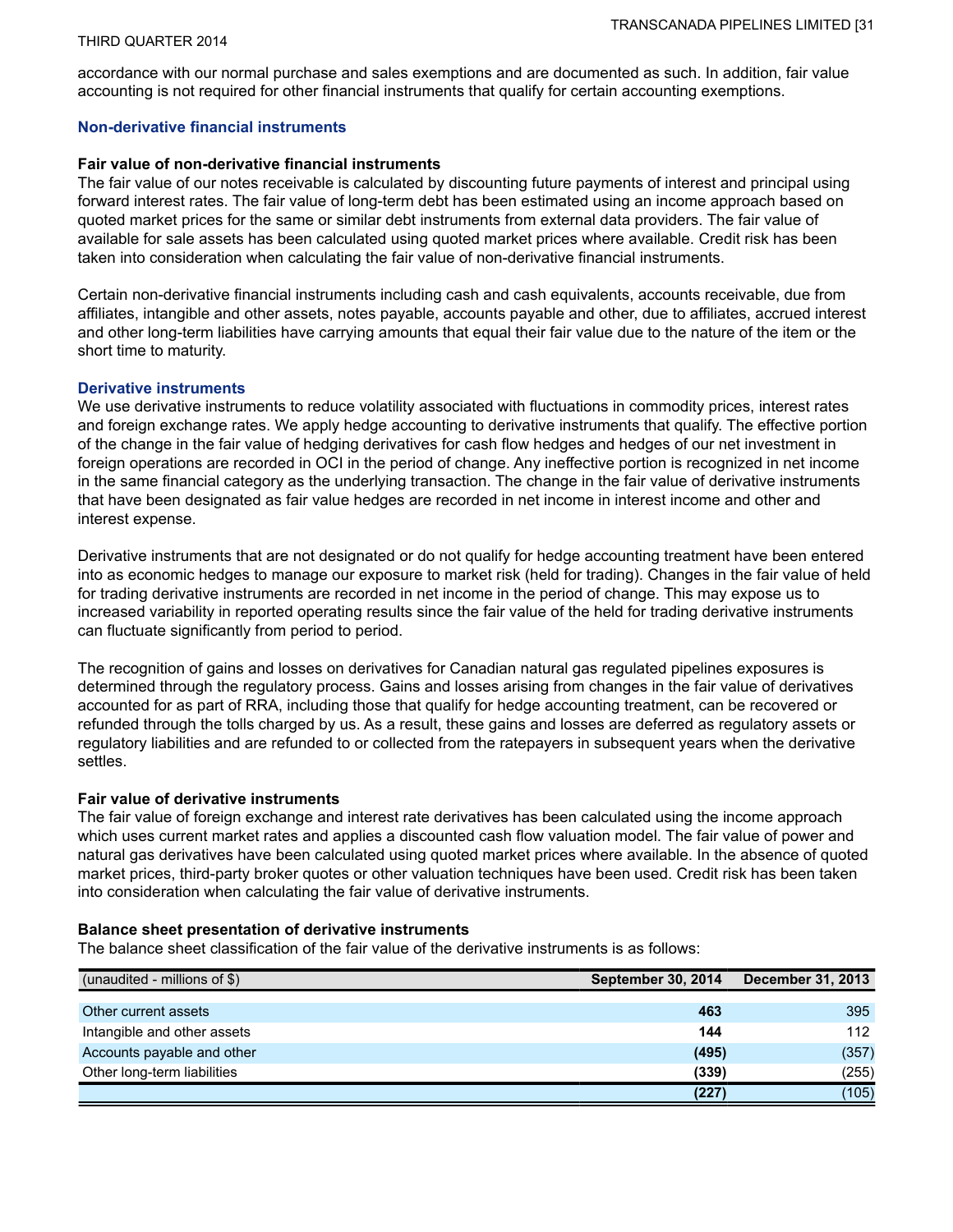# **The effect of derivative instruments on the consolidated statement of income**

The following summary does not include hedges of our net investment in foreign operations.

|                                                                                                           | three months ended<br>September 30 |      | nine months ended<br>September 30 |      |  |
|-----------------------------------------------------------------------------------------------------------|------------------------------------|------|-----------------------------------|------|--|
| (unaudited - millions of \$, pre-tax)                                                                     | 2014                               | 2013 | 2014                              | 2013 |  |
| Derivative instruments held for trading <sup>1</sup><br>Amount of unrealized gains/(losses) in the period |                                    |      |                                   |      |  |
| Power                                                                                                     | 20                                 | 18   | 35                                | 15   |  |
| Natural gas                                                                                               |                                    | 13   | (14)                              |      |  |
| Foreign exchange                                                                                          | (32)                               | 16   | (9)                               | (1)  |  |
| Amount of realized gains/(losses) in the period                                                           |                                    |      |                                   |      |  |
| Power                                                                                                     | 8                                  | (10) | (23)                              | (46) |  |
| Natural gas                                                                                               | (27)                               | (14) | 19                                | (21) |  |
| Foreign exchange                                                                                          | (1)                                | 3    | (19)                              | (5)  |  |
| Derivative instruments in hedging relationships <sup>2,3</sup>                                            |                                    |      |                                   |      |  |
| Amount of realized (losses)/gains in the period                                                           |                                    |      |                                   |      |  |
| Power                                                                                                     | (50)                               | (18) | 138                               | (29) |  |
| Natural gas                                                                                               |                                    |      |                                   | (1)  |  |
| Interest                                                                                                  | 1                                  |      | 3                                 | 5    |  |

1 Realized and unrealized gains and losses on held for trading derivative instruments used to purchase and sell power and natural gas are included net in energy revenues. Realized and unrealized gains and losses on interest rate and foreign exchange held for trading derivative instruments are included net in interest expense and interest income and other, respectively.

2 At September 30, 2014, all hedging relationships were designated as cash flow hedges except for interest rate derivative financial instruments designated as fair value hedges with a fair value of \$3 million (2013 - \$7 million) and a notional amount of US\$400 million (2013 - US\$200 million). For the three and nine months ended September 30, 2014, net realized gains on fair value hedges were \$2 million and \$5 million, respectively (2013 - \$1 million and \$5 million, respectively) and were included in interest expense. For the three and nine months ended September 30, 2014 and 2013, we did not record any amounts in net income related to ineffectiveness for fair value hedges.

3 The effective portion of the change in fair value of derivative instruments in hedging relationships is initially recognized in OCI and reclassified to energy revenues, interest expense and interest income and other, as appropriate, as the original hedged item settles. For the three and nine months ended September 30, 2014 and 2013, there were no gains or losses included in net income relating to discontinued cash flow hedges where it was probable that the anticipated transaction would not occur.

### **Derivatives in cash flow hedging relationships**

The components of the Condensed consolidated statement of OCI related to derivatives in cash flow hedging relationships is as follows:

|                                                                                                                          | three months ended<br>September 30 |      | nine months ended<br>September 30 |      |  |
|--------------------------------------------------------------------------------------------------------------------------|------------------------------------|------|-----------------------------------|------|--|
| (unaudited - millions of \$, pre-tax)                                                                                    | 2014                               | 2013 | 2014                              | 2013 |  |
| Change in fair value of derivative instruments recognized<br>in OCI (effective portion)                                  |                                    |      |                                   |      |  |
| Power                                                                                                                    | 62                                 | 28   | 96                                | (6)  |  |
| Natural gas                                                                                                              | (1)                                | (1)  | (2)                               | (1)  |  |
| Foreign exchange                                                                                                         |                                    |      | 10                                | 5    |  |
| Interest                                                                                                                 |                                    | (1)  |                                   | (1)  |  |
|                                                                                                                          | 62                                 | 27   | 104                               | (3)  |  |
| Reclassification of gains/(losses) on derivative instruments<br>from AOCI to net income (effective portion) <sup>1</sup> |                                    |      |                                   |      |  |
| Power                                                                                                                    |                                    | 33   | (109)                             | 34   |  |
| Natural gas                                                                                                              |                                    |      | 3                                 | 3    |  |
| Interest                                                                                                                 | 4                                  | 4    | 12                                | 12   |  |
|                                                                                                                          | 5                                  | 38   | (94)                              | 49   |  |
| Gains/(losses) on derivative instruments recognized in<br>earnings (ineffective portion)                                 |                                    |      |                                   |      |  |
| Power                                                                                                                    | 23                                 | 6    | 13                                | (1)  |  |
|                                                                                                                          | 23                                 | 6    | 13                                | (1)  |  |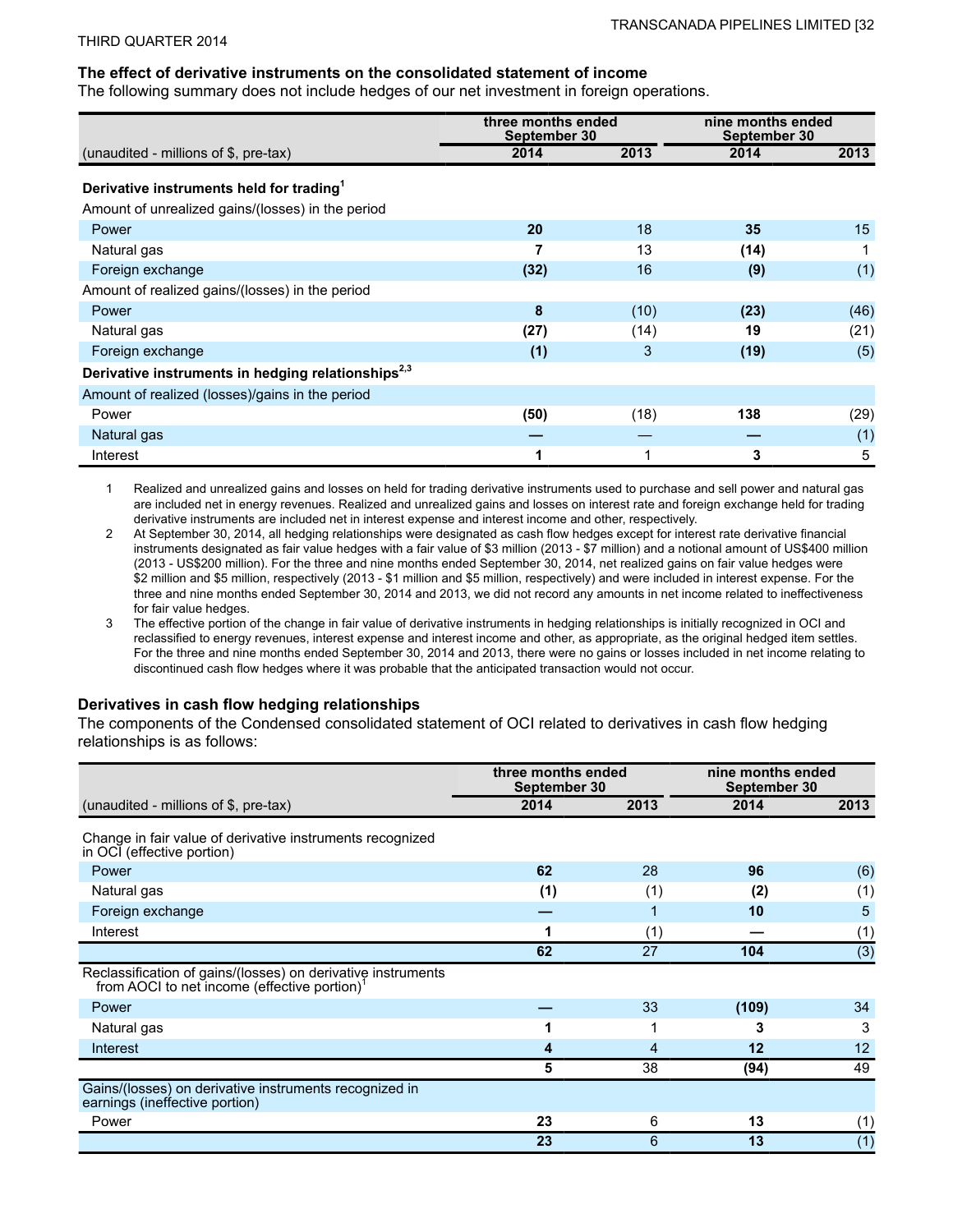1 No amounts have been excluded from the assessment of hedge effectiveness. Amounts in parentheses indicate losses recorded to OCI.

### **Credit risk related contingent features of derivative instruments**

Derivatives contracts often contain financial assurance provisions that may require us to provide collateral if a credit risk related contingent event occurs (for example, if our credit rating is downgraded to non-investment grade).

Based on contracts in place and market prices at September 30, 2014, the aggregate fair value of all derivative contracts with credit risk related contingent features that were in a net liability position was \$13 million (December 31, 2013 - \$16 million), with collateral provided in the normal course of business of nil (December 31, 2013 – nil). If the credit risk related contingent features in these agreements had been triggered on September 30, 2014, we would have been required to provide collateral of \$13 million (December 31, 2013 - \$16 million) to our counterparties. Collateral may also need to be provided should the fair value of derivative instruments exceed predefined contractual exposure limit thresholds.

We feel we have sufficient liquidity in the form of cash and undrawn committed revolving bank lines to meet these contingent obligations should they arise.

# Other information

## **CONTROLS AND PROCEDURES**

Management, including our President and CEO and our CFO, evaluated the effectiveness of our disclosure controls and procedures as at September 30, 2014, as required by the Canadian securities regulatory authorities and by the SEC, and concluded that our disclosure controls and procedures are effective at a reasonable assurance level.

There were no changes in third quarter 2014 that had or are likely to have a material impact on our internal control over financial reporting, other than noted below.

Effective January 1, 2014, management implemented an ERP system. As a result of the ERP system, certain processes supporting our internal control over financial reporting have changed. Management will continue to monitor the effectiveness of these processes going forward.

## **CRITICAL ACCOUNTING ESTIMATES AND ACCOUNTING POLICY CHANGES**

When we prepare financial statements that conform with U.S. GAAP, we are required to make estimates and assumptions that affect the timing and amount we record for our assets, liabilities, revenues and expenses because these items may be affected by future events. We base the estimates and assumptions on the most current information available, using our best judgement. We also regularly assess the assets and liabilities themselves. You can find a summary of our critical accounting estimates in our 2013 Annual Report.

Our significant accounting policies have remained unchanged since December 31, 2013 other than described below. You can find a summary of our significant accounting policies in our 2013 Annual Report.

### **Changes in accounting policies for 2014**

#### **Obligations resulting from joint and several liability arrangements**

In February 2013, the FASB issued guidance for recognizing, measuring, and disclosing obligations resulting from joint and several liability arrangements when the total amount of the obligation is fixed at the reporting date. Debt arrangements, other contractual obligations, and settled litigation and judicial rulings are examples of these obligations. This new guidance was effective January 1, 2014. There was no material impact on our consolidated financial statements as a result of applying this new standard.

### **Foreign currency matters - cumulative translation adjustment**

In March 2013, the FASB issued amended guidance related to the release of the cumulative translation adjustment into net income when a parent either sells a part or all of its investment in a foreign entity or no longer holds a controlling financial interest in a subsidiary or group of assets that is a business. This new guidance was effective prospectively from January 1, 2014 and will be applied for all applicable transactions after that date.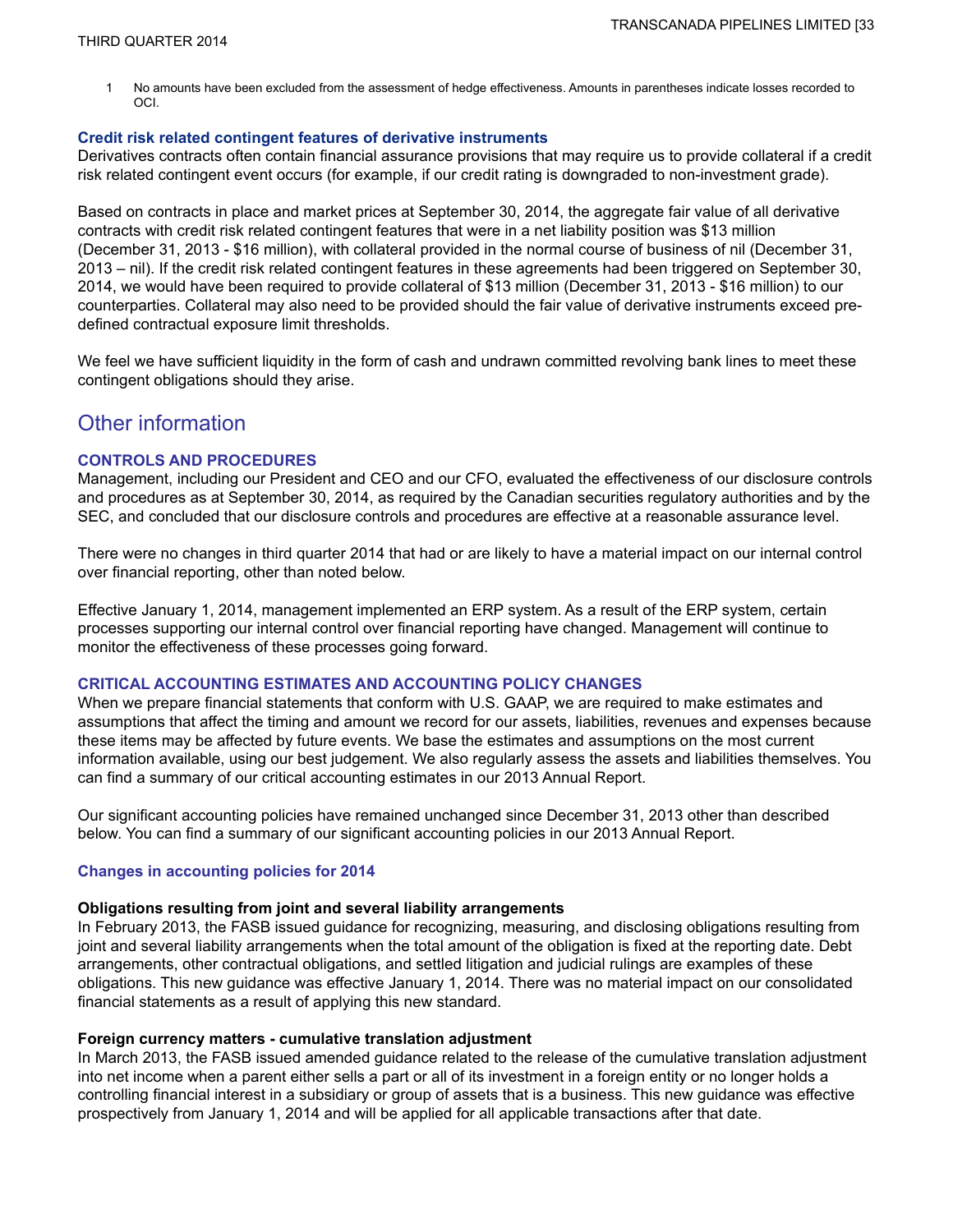#### **Unrecognized tax benefit**

In July 2013, the FASB issued amended guidance on the financial statement presentation of an unrecognized tax benefit when a net operating loss carryforward, a similar tax loss, or a tax credit carryforward exists. This new guidance was effective January 1, 2014. There was no material impact on our consolidated financial statements as a result of applying this new standard.

### **Future accounting changes**

### **Reporting discontinued operations**

In April 2014, the FASB issued amended guidance on the reporting of discontinued operations. The criteria of what will qualify as a discontinued operation has changed and there are expanded disclosures required. This new guidance is effective from January 1, 2015 and will be applied prospectively. We do not expect the adoption of this new standard to have a material impact on our consolidated financial statements.

## **Revenue from contracts with customers**

In May 2014, the FASB issued new guidance on Revenue from Contracts with Customers. This guidance supersedes the current revenue recognition requirements and most industry-specific guidance. This new guidance requires that an entity recognize revenue to depict the transfer of promised goods or services to customers in an amount that reflects the consideration to which the company expects to be entitled in exchange for those goods or services. This new guidance is effective from January 1, 2017 with two methods in which the amendment can be applied: (1) retrospectively to each prior reporting period presented, or (2) retrospectively with the cumulative effect recognized at the date of initial application. Early application is not permitted. We are currently evaluating the impact of the adoption of this ASU and have not yet determined the effect on our consolidated financial statements.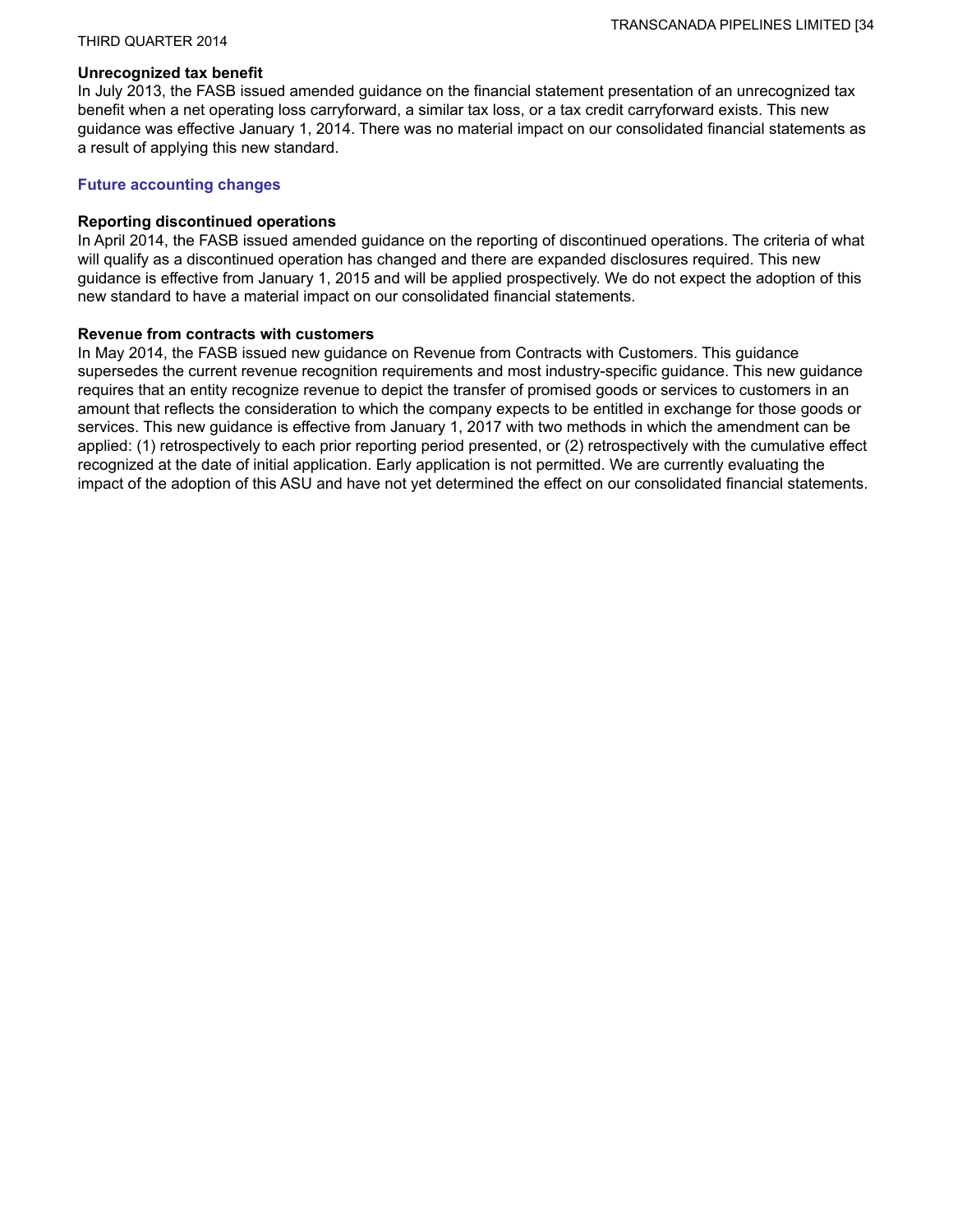# Reconciliation of non-GAAP measures

|                                                      | three months ended<br>September 30 |       | nine months ended<br>September 30 |         |  |
|------------------------------------------------------|------------------------------------|-------|-----------------------------------|---------|--|
| (unaudited - millions of \$)                         | 2014                               | 2013  | 2014                              | 2013    |  |
| <b>EBITDA</b>                                        | 1,435                              | 1,294 | 4,099                             | 3,638   |  |
| Cancarb gain on sale                                 |                                    |       | (108)                             |         |  |
| Niska contract termination                           | $\overline{2}$                     |       | 43                                |         |  |
| NEB decision - 2012                                  |                                    |       |                                   | (55)    |  |
| Non-comparable risk management activities affecting  |                                    |       |                                   |         |  |
| <b>EBITDA</b>                                        | (50)                               | (37)  | (34)                              | (15)    |  |
| <b>Comparable EBITDA</b>                             | 1,387                              | 1,257 | 4,000                             | 3,568   |  |
| Comparable depreciation and amortization             | (403)                              | (366) | (1, 195)                          | (1,076) |  |
| <b>Comparable EBIT</b>                               | 984                                | 891   | 2,805                             | 2,492   |  |
| Other income statement items                         |                                    |       |                                   |         |  |
| Comparable interest expense                          | (312)                              | (252) | (903)                             | (791)   |  |
| Comparable interest income and other                 | 57                                 | 25    | 98                                | 61      |  |
| Comparable income tax expense                        | (230)                              | (171) | (615)                             | (460)   |  |
| Net income attributable to non-controlling interests | (25)                               | (27)  | (108)                             | (70)    |  |
| Preferred share dividends                            | 474                                | (6)   | (2)                               | (17)    |  |
| <b>Comparable earnings</b>                           |                                    | 460   | 1,275                             | 1,215   |  |
| Specific items (net of tax):                         |                                    |       |                                   |         |  |
| Cancarb gain on sale                                 |                                    |       | 99                                |         |  |
| Niska contract termination                           | (1)                                |       | (32)                              |         |  |
| NEB decision - 2012                                  |                                    |       |                                   | 84      |  |
| Part VI.I income tax adjustment                      |                                    |       |                                   | 25      |  |
| Risk management activities <sup>1</sup>              | 8                                  | 34    | 14                                | 9       |  |
| Net income attributable to common shares             | 481                                | 494   | 1,356                             | 1,333   |  |
| Comparable depreciation and amortization             | (403)                              | (366) | (1, 195)                          | (1,076) |  |
| Specific item:                                       |                                    |       |                                   |         |  |
| NEB decision - 2012                                  |                                    |       |                                   | (13)    |  |
| <b>Depreciation and amortization</b>                 | (403)                              | (366) | (1, 195)                          | (1,089) |  |
| <b>Comparable interest expense</b>                   | (312)                              | (252) | (903)                             | (791)   |  |
| Specific item:                                       |                                    |       |                                   |         |  |
| NEB decision - 2012                                  |                                    |       |                                   | (1)     |  |
| Interest expense                                     | (312)                              | (252) | (903)                             | (792)   |  |
| Comparable interest income and other                 | 57                                 | 25    | 98                                | 61      |  |
| Specific items:                                      |                                    |       |                                   |         |  |
| NEB decision - 2012                                  |                                    |       |                                   | 1       |  |
| Risk management activities <sup>1</sup>              | (32)                               | 15    | (9)                               |         |  |
| Interest income and other                            | 25                                 | 40    | 89                                | 62      |  |
|                                                      |                                    |       |                                   |         |  |
| Comparable income tax expense                        | (230)                              | (171) | (615)                             | (460)   |  |
| Specific items:                                      |                                    |       |                                   |         |  |
| Cancarb gain on sale                                 |                                    |       | (9)                               |         |  |
| Niska contract termination                           | 1                                  |       | 11                                |         |  |
| NEB decision - 2012                                  |                                    |       |                                   | 42      |  |
| Part VI.I income tax adjustment                      |                                    |       |                                   | 25      |  |
| Risk management activities <sup>1</sup>              | (10)                               | (18)  | (11)                              | (6)     |  |
| Income tax expense                                   | (239)                              | (189) | (624)                             | (399)   |  |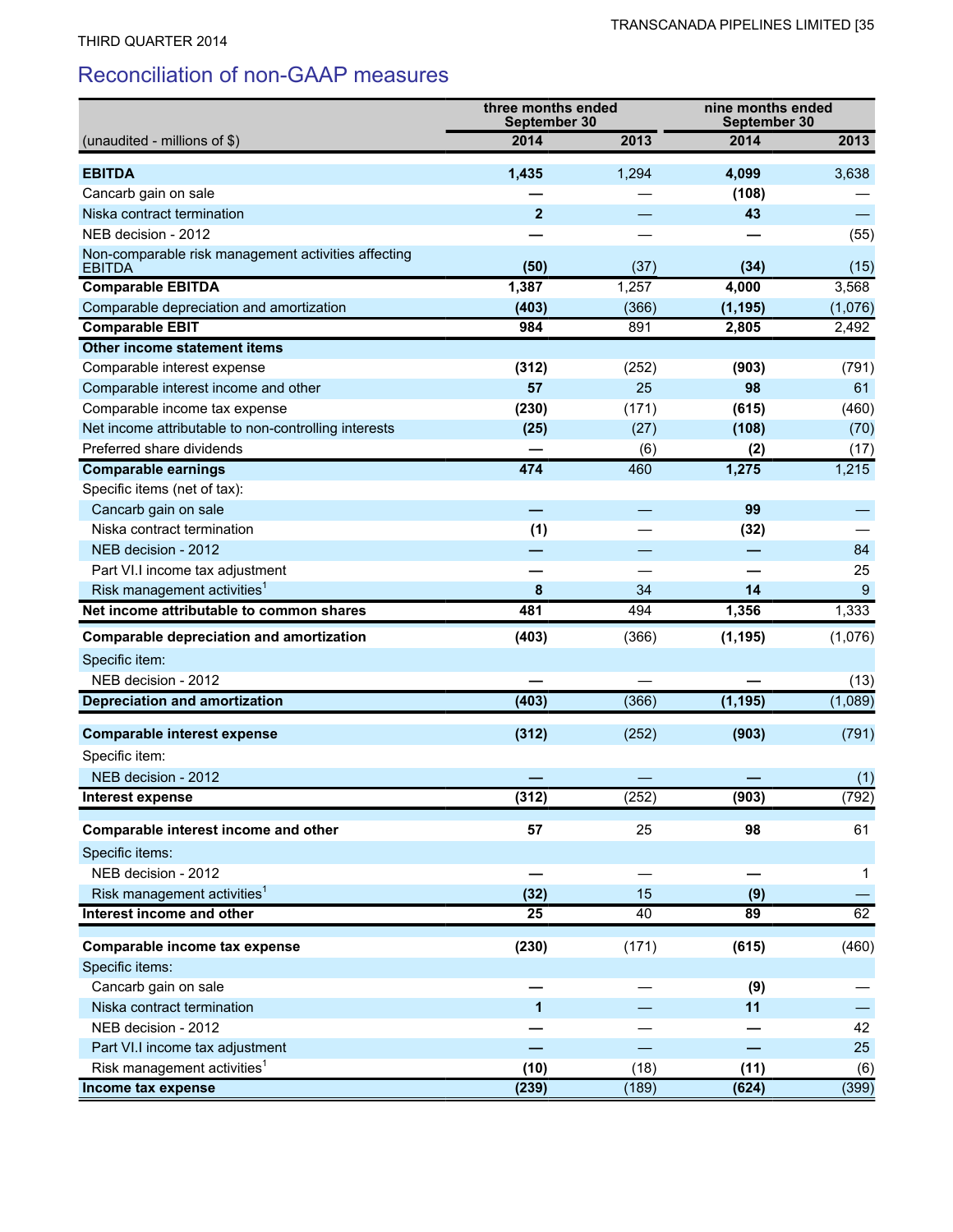| 1 | <b>Risk management activities</b>                     | three months ended<br>September 30 |               | nine months ended<br>September 30 |      |
|---|-------------------------------------------------------|------------------------------------|---------------|-----------------------------------|------|
|   | (unaudited - millions of \$)                          | 2014                               | 2013          | 2014                              | 2013 |
|   | <b>Canadian Power</b>                                 |                                    | 4             |                                   | (2)  |
|   | U.S. Power                                            | 41                                 | 31            | 30                                | 14   |
|   | <b>Natural Gas Storage</b>                            |                                    | $\mathcal{P}$ |                                   | 3    |
|   | Foreign exchange                                      | (32)                               | 15            | (9)                               |      |
|   | Income tax attributable to risk management activities | (10)                               | (18)          | (11)                              | (6)  |
|   | Total gains from risk management activities           |                                    | 34            | 14                                | 9    |

# **Comparable EBITDA and EBIT by business segment**

| three months ended September 30, 2014<br>(unaudited - millions of $\$\$ ) | <b>Natural Gas</b><br><b>Pipelines</b> | Liguids<br>$P$ ipelines <sup>1</sup> | <b>Energy</b> | Corporate | <b>Total</b> |
|---------------------------------------------------------------------------|----------------------------------------|--------------------------------------|---------------|-----------|--------------|
| <b>EBITDA</b>                                                             | 750                                    | 281                                  | 435           | (31)      | 1,435        |
| Niska contract termination                                                |                                        |                                      | 2             |           | 2            |
| Non-comparable risk management activities affecting<br><b>EBITDA</b>      |                                        |                                      | (50)          |           | (50)         |
| <b>Comparable EBITDA</b>                                                  | 750                                    | 281                                  | 387           | (31)      | 1,387        |
| Comparable depreciation and amortization                                  | (266)                                  | (55)                                 | (76)          | (6)       | (403)        |
| <b>Comparable EBIT</b>                                                    | 484                                    | 226                                  | 311           | (37)      | 984          |

| three months ended September 30, 2013<br>(unaudited - millions of \$) | <b>Natural Gas</b><br><b>Pipelines</b> | <b>Liquids</b><br>$P$ ipelines <sup>1</sup> | Energy | Corporate | <b>Total</b> |
|-----------------------------------------------------------------------|----------------------------------------|---------------------------------------------|--------|-----------|--------------|
| <b>EBITDA</b>                                                         | 684                                    | 189                                         | 447    | (26)      | 1,294        |
| Non-comparable risk management activities affecting<br><b>EBITDA</b>  |                                        |                                             | (37)   |           | (37)         |
| <b>Comparable EBITDA</b>                                              | 684                                    | 189                                         | 410    | (26)      | 1,257        |
| Comparable depreciation and amortization                              | (248)                                  | (37)                                        | (77)   | (4)       | (366)        |
| <b>Comparable EBIT</b>                                                | 436                                    | 152                                         | 333    | (30)      | 891          |

| nine months ended September 30, 2014<br>(unaudited - millions of \$) | <b>Natural Gas</b><br><b>Pipelines</b> | Liquids<br>Pipelines <sup>1</sup> | Enerav | Corporate | <b>Total</b> |
|----------------------------------------------------------------------|----------------------------------------|-----------------------------------|--------|-----------|--------------|
| <b>EBITDA</b>                                                        | 2,357                                  | 771                               | 1.062  | (91)      | 4,099        |
| Cancarb gain on sale                                                 |                                        |                                   | (108)  |           | (108)        |
| Niska contract termination                                           |                                        |                                   | 43     |           | 43           |
| Non-comparable risk management activities affecting<br><b>EBITDA</b> |                                        |                                   | (34)   |           | (34)         |
| <b>Comparable EBITDA</b>                                             | 2,357                                  | 771                               | 963    | (91)      | 4,000        |
| Comparable depreciation and amortization                             | (791)                                  | (158)                             | (230)  | (16)      | (1, 195)     |
| <b>Comparable EBIT</b>                                               | 1,566                                  | 613                               | 733    | (107)     | 2,805        |

| nine months ended September 30, 2013                                 | <b>Natural Gas</b> | Liguids                |               |           |              |
|----------------------------------------------------------------------|--------------------|------------------------|---------------|-----------|--------------|
| (unaudited - millions of $\$\$ )                                     | <b>Pipelines</b>   | Pipelines <sup>1</sup> | <b>Energy</b> | Corporate | <b>Total</b> |
| <b>EBITDA</b>                                                        | 2,129              | 554                    | 1.032         | (77)      | 3,638        |
| NEB decision - 2012                                                  | (55)               |                        |               |           | (55)         |
| Non-comparable risk management activities affecting<br><b>EBITDA</b> |                    |                        | (15)          |           | (15)         |
| <b>Comparable EBITDA</b>                                             | 2.074              | 554                    | 1.017         | (77)      | 3.568        |
| Comparable depreciation and amortization                             | (733)              | (111)                  | (220)         | (12)      | (1,076)      |
| <b>Comparable EBIT</b>                                               | 1.341              | 443                    | 797           | (89)      | 2,492        |

1 Previously Oil Pipelines.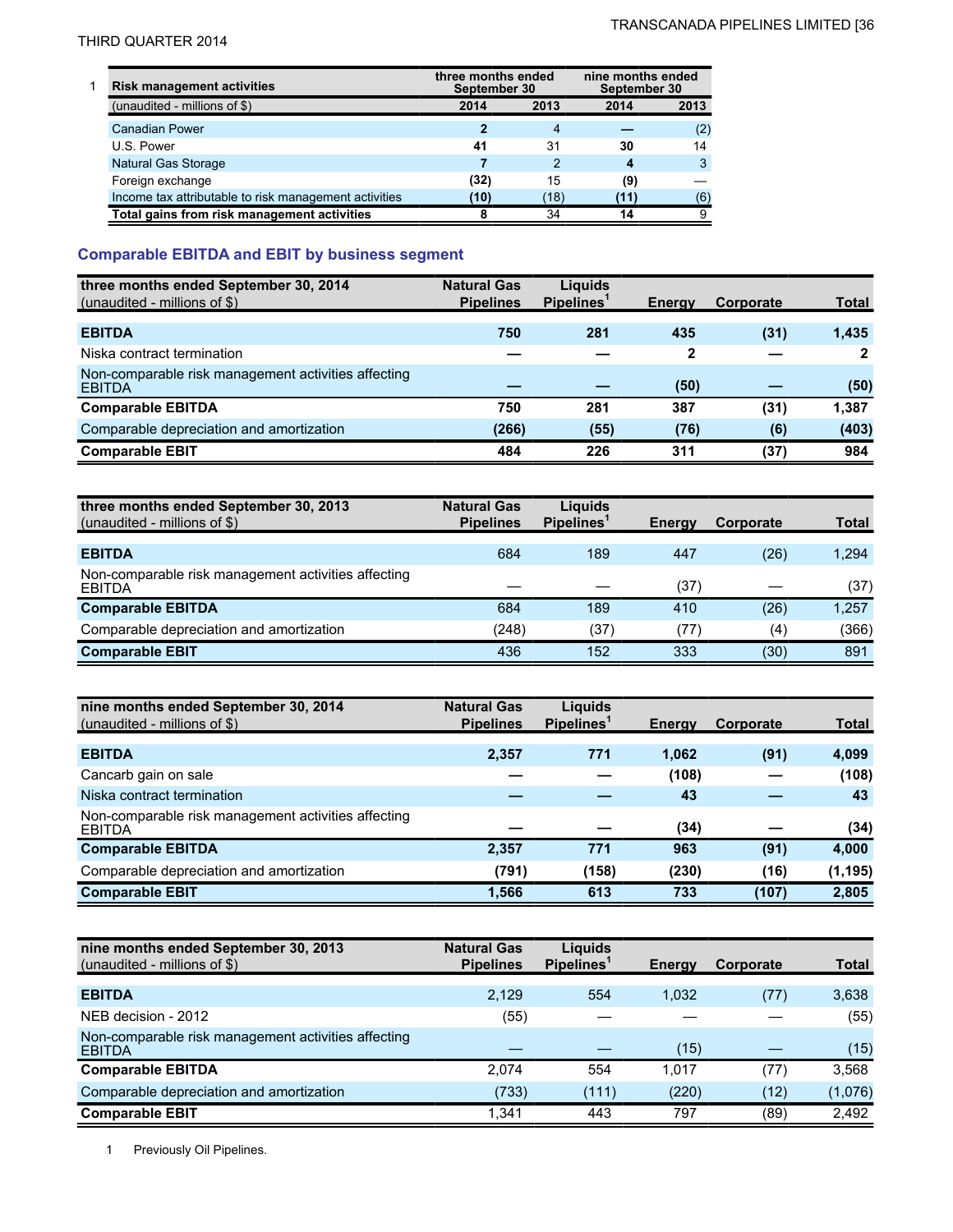# Quarterly results

# **SELECTED QUARTERLY CONSOLIDATED FINANCIAL DATA**

|                                                           | 2014   |               |              | 2013          |              |               |              | 2012          |
|-----------------------------------------------------------|--------|---------------|--------------|---------------|--------------|---------------|--------------|---------------|
| (unaudited - millions of \$, except per<br>share amounts) | Third  | <b>Second</b> | <b>First</b> | <b>Fourth</b> | <b>Third</b> | <b>Second</b> | <b>First</b> | <b>Fourth</b> |
|                                                           |        |               |              |               |              |               |              |               |
| Revenues                                                  | 2,451  | 2.234         | 2.884        | 2,332         | 2.204        | 2,009         | 2,252        | 2,089         |
| Net income attributable to common shares                  | 481    | 443           | 432          | 436           | 494          | 381           | 458          | 315           |
| Comparable earnings                                       | 474    | 359           | 442          | 426           | 460          | 373           | 382          | 327           |
| Share statistics                                          |        |               |              |               |              |               |              |               |
| Net income per common share - basic<br>and diluted        | \$0.62 | \$0.57        | \$0.57       | \$0.58        | \$0.66       | \$0.51        | \$0.62       | \$0.43        |

# **FACTORS AFFECTING QUARTERLY FINANCIAL INFORMATION BY BUSINESS SEGMENT**

Quarter-over-quarter revenues and net income sometimes fluctuate. The causes of these fluctuations vary across our business segments.

In Natural Gas Pipelines, quarter-over-quarter revenues and net income from the Canadian regulated pipelines generally remain relatively stable during any fiscal year. Our U.S. natural gas pipelines are generally seasonal in nature with higher earnings in the winter months as a result of increased customer demands. Over the long term, however, results from both our Canadian and U.S. natural gas pipelines fluctuate because of:

- regulatory decisions
- negotiated settlements with shippers
- acquisitions and divestitures
- developments outside of the normal course of operations
- newly constructed assets being placed in service.

In Liquids Pipelines, annual revenues and net income are based on contracted crude oil transportation and uncommitted spot transportation. Quarter-over-quarter revenues and net income are affected by:

- developments outside of the normal course of operations
- newly constructed assets being placed in service
- regulatory decisions.

In Energy, quarter-over-quarter revenues and net income are affected by:

- weather
- customer demand
- market prices
- capacity prices and payments
- planned and unplanned plant outages
- acquisitions and divestitures
- certain fair value adjustments
- developments outside of the normal course of operations
- newly constructed assets being placed in service
- regulatory decisions.

### **FACTORS AFFECTING FINANCIAL INFORMATION BY QUARTER**

We calculate comparable measures by adjusting certain GAAP and non-GAAP measures for specific items we believe are significant but not reflective of our underlying operations in the period.

Comparable earnings exclude the unrealized gains and losses from changes in the fair value of certain derivatives used to reduce our exposure to certain financial and commodity price risks. These derivatives provide effective economic hedges, but do not meet the criteria for hedge accounting. As a result, the changes in fair value are recorded in net income. As these amounts do not accurately reflect the gains and losses that will be realized at settlement, we do not consider them part of our underlying operations.

In second quarter 2014, comparable earnings excluded a \$99 million after-tax gain on the sale of Cancarb Limited and a \$31 million after-tax loss related to the termination of the Niska Gas Storage contract.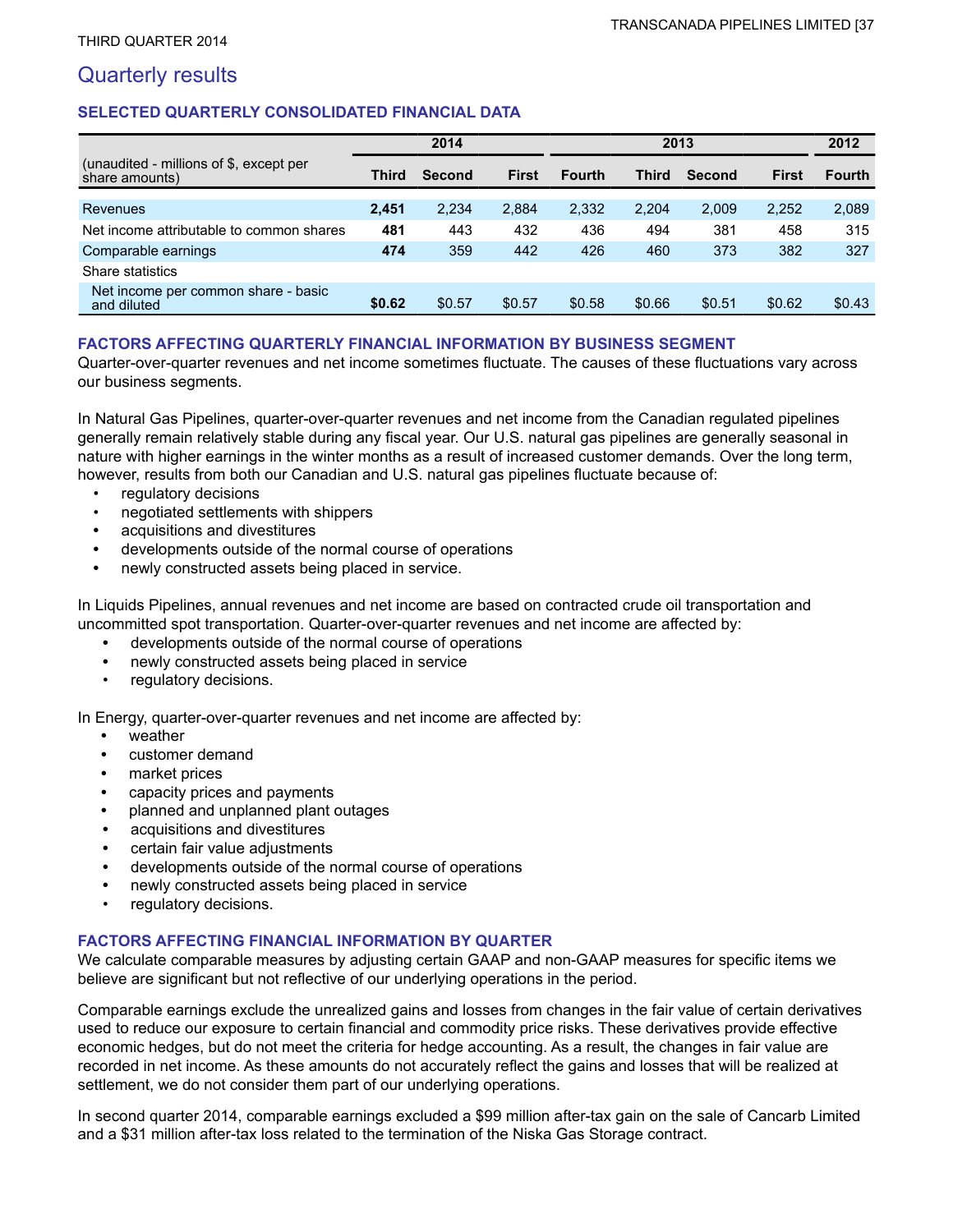In second quarter 2013, comparable earnings excluded a \$25 million favourable income tax adjustment due to the enactment of Canadian Federal tax legislation relating to Part VI.I tax in June 2013.

In first quarter 2013, comparable earnings excluded \$84 million of net income in 2013 related to 2012 from the NEB decision (RH-003-2011).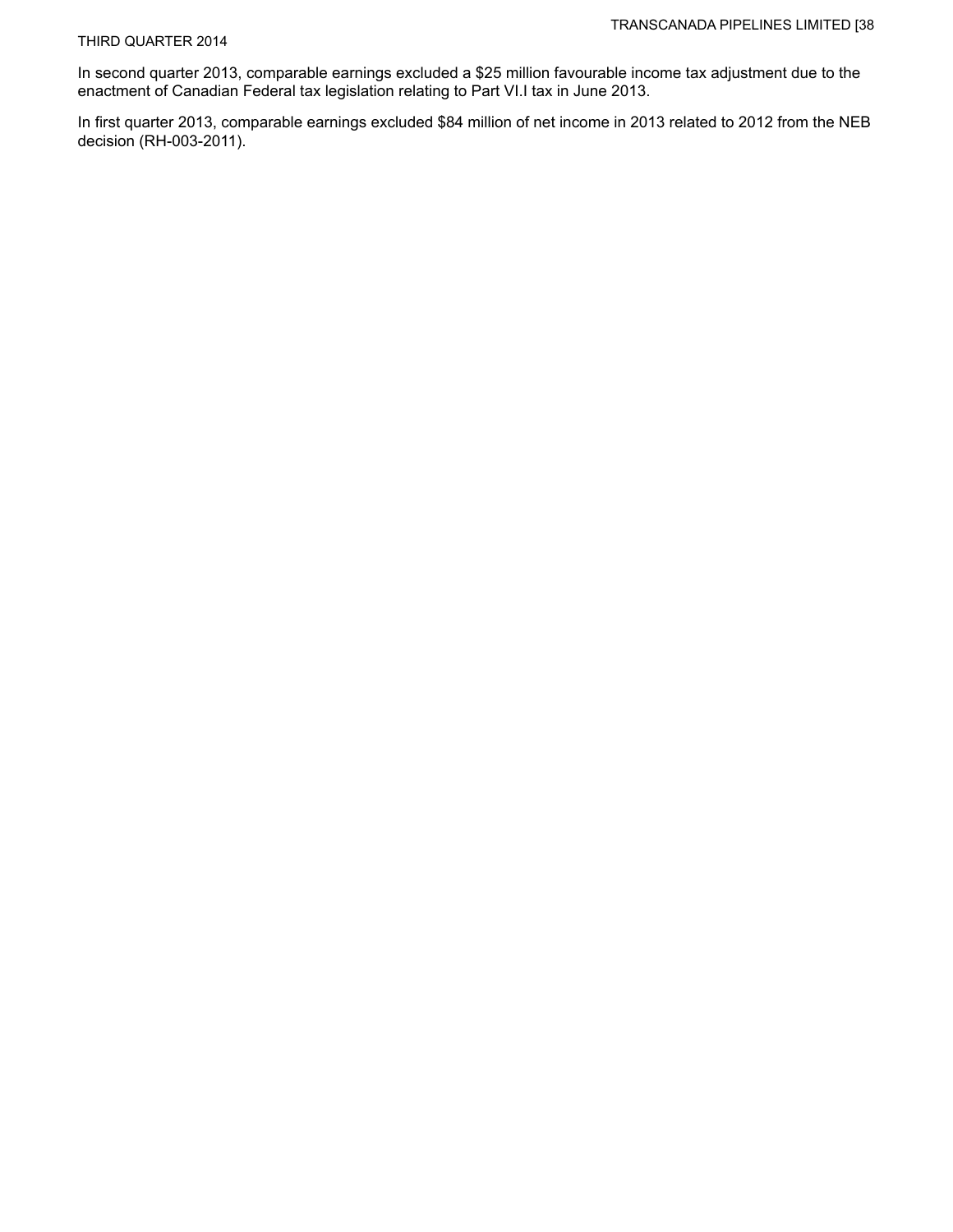# Condensed consolidated statement of income

|                                                      |       | three months ended<br>September 30 |              |       |
|------------------------------------------------------|-------|------------------------------------|--------------|-------|
| (unaudited - millions of Canadian \$)                | 2014  | 2013                               | 2014         | 2013  |
| <b>Revenues</b>                                      |       |                                    |              |       |
| Natural gas pipelines                                | 1,145 | 1,083                              | 3,514        | 3,271 |
| Liquids pipelines                                    | 387   | 281                                | 1,112        | 830   |
| Energy                                               | 919   | 840                                | 2,943        | 2,364 |
|                                                      | 2,451 | 2,204                              | 7,569        | 6,465 |
| <b>Income from Equity Investments</b>                | 159   | 177                                | 362          | 423   |
| <b>Operating and Other Expenses</b>                  |       |                                    |              |       |
| Plant operating costs and other                      | 674   | 650                                | 2,163        | 1,939 |
| Commodity purchases resold                           | 388   | 299                                | 1,422        | 958   |
| Property taxes                                       | 113   | 138                                | 355          | 353   |
| Depreciation and amortization                        | 403   | 366                                | 1,195        | 1,089 |
| Gain on sale of assets                               |       |                                    | (108)        |       |
|                                                      | 1,578 | 1,453                              | 5,027        | 4,339 |
| <b>Financial Charges/(Income)</b>                    |       |                                    |              |       |
| Interest expense                                     | 312   | 252                                | 903          | 792   |
| Interest income and other                            | (25)  | (40)                               | (89)         | (62)  |
|                                                      | 287   | 212                                | 814          | 730   |
| <b>Income before Income Taxes</b>                    | 745   | 716                                | 2,090        | 1,819 |
| <b>Income Tax Expense</b>                            |       |                                    |              |       |
| Current                                              | 22    | (3)                                | 104          | 40    |
| Deferred                                             | 217   | 192                                | 520          | 359   |
|                                                      | 239   | 189                                | 624          | 399   |
| <b>Net Income</b>                                    | 506   | 527                                | 1,466        | 1,420 |
| Net income attributable to non-controlling interests | 25    | 27                                 | 108          | 70    |
| Net Income Attributable to Controlling Interests     | 481   | 500                                | 1,358        | 1,350 |
| Preferred share dividends                            |       | 6                                  | $\mathbf{2}$ | 17    |
| <b>Net Income Attributable to Common Shares</b>      | 481   | 494                                | 1,356        | 1,333 |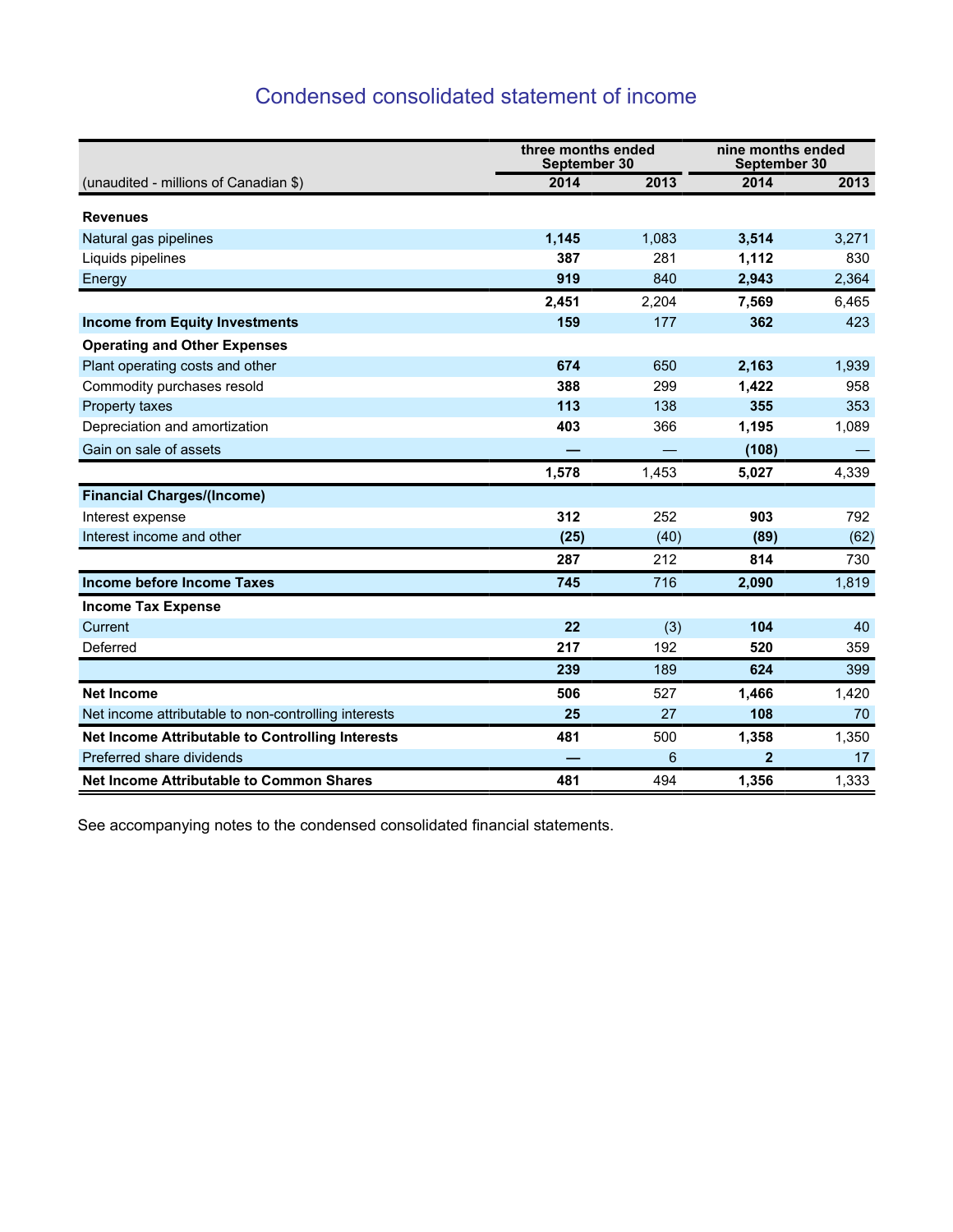# Condensed consolidated statement of comprehensive income

|                                                                                                                                               | three months ended<br>September 30 |                | nine months ended<br>September 30 |             |  |
|-----------------------------------------------------------------------------------------------------------------------------------------------|------------------------------------|----------------|-----------------------------------|-------------|--|
| (unaudited - millions of Canadian \$)                                                                                                         | 2014                               | 2013           | 2014                              | 2013        |  |
| <b>Net Income</b>                                                                                                                             | 506                                | 527            | 1,466                             | 1,420       |  |
| Other Comprehensive Income, Net of Income Taxes                                                                                               |                                    |                |                                   |             |  |
| Foreign currency translation gains and losses on net investment<br>in foreign operations                                                      | 287                                | (140)          | 337                               | 196         |  |
| Change in fair value of net investment hedges                                                                                                 | (121)                              | 62             | (169)                             | (122)       |  |
| Change in fair value of cash flow hedges                                                                                                      | 37                                 | 14             | 64                                | (9)         |  |
| Reclassification to Net Income of gains and losses on cash flow<br>hedges                                                                     | 5                                  | 27             | (55)                              | 34          |  |
| Unrealized actuarial gains and losses on pension and other<br>post-retirement benefit plans                                                   |                                    | $\overline{1}$ |                                   | $\mathbf 1$ |  |
| Reclassification to Net Income of actuarial gains and losses and<br>prior service costs on pension and other post-retirement benefit<br>plans | 5                                  | 5              | 14                                | 17          |  |
| Other comprehensive income/(loss) on equity investments                                                                                       |                                    | (1)            | $\mathbf{2}$                      | (4)         |  |
| Other comprehensive income/(loss) (Note 8)                                                                                                    | 213                                | (32)           | 193                               | 113         |  |
| <b>Comprehensive Income</b>                                                                                                                   | 719                                | 495            | 1,659                             | 1,533       |  |
| Comprehensive income attributable to non-controlling interests                                                                                | 97                                 | (1)            | 185                               | 99          |  |
| <b>Comprehensive Income Attributable to Controlling Interests</b>                                                                             | 622                                | 496            | 1,474                             | 1,434       |  |
| Preferred share dividends                                                                                                                     |                                    | 6              | 2                                 | 17          |  |
| <b>Comprehensive Income Attributable to Common Shares</b>                                                                                     | 622                                | 490            | 1,472                             | 1,417       |  |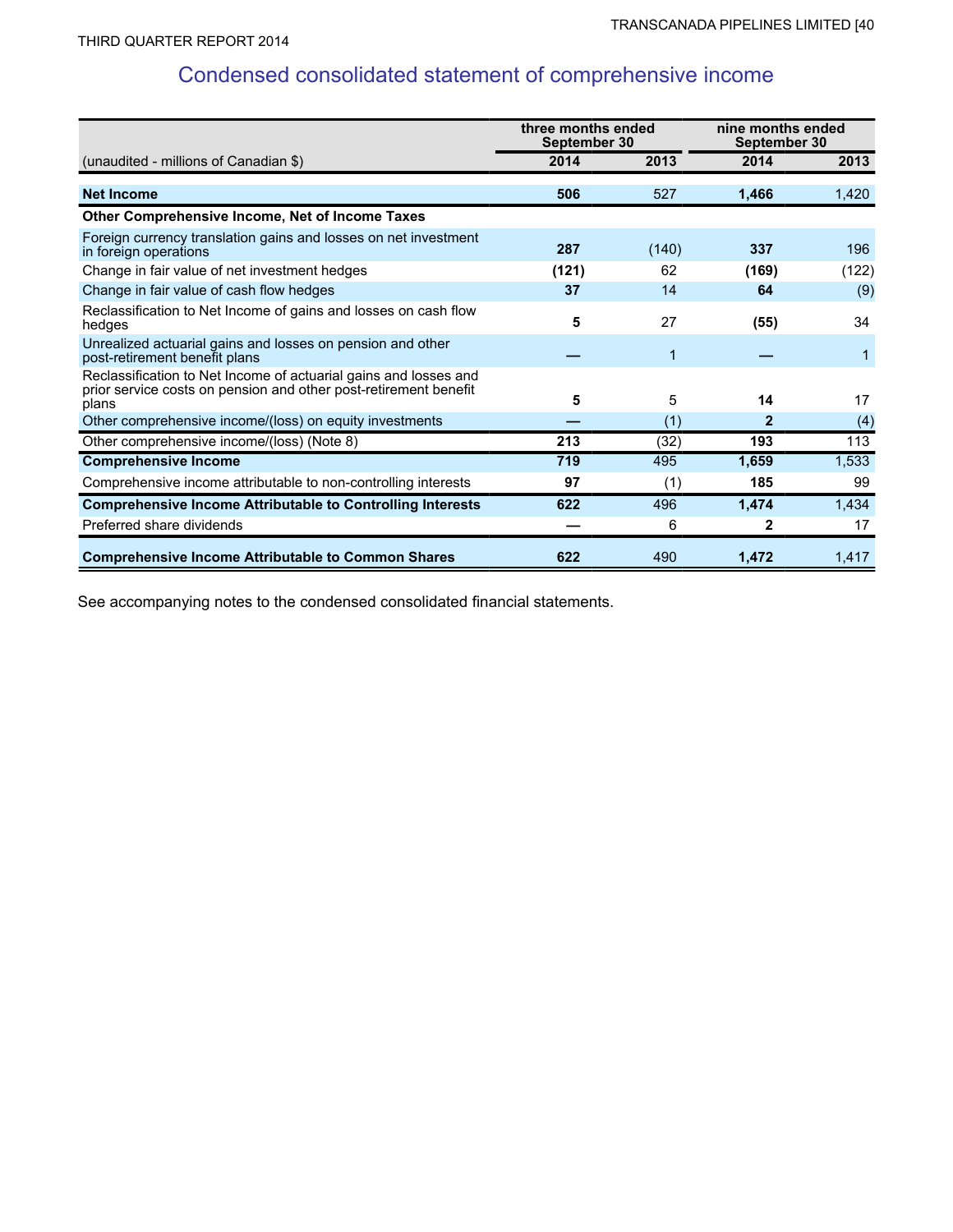# Condensed consolidated statement of cash flows

|                                                                                | three months ended<br>September 30 |          | nine months ended<br>September 30 |          |  |
|--------------------------------------------------------------------------------|------------------------------------|----------|-----------------------------------|----------|--|
| (unaudited - millions of Canadian \$)                                          | 2014                               | 2013     | 2014                              | 2013     |  |
| <b>Cash Generated from Operations</b>                                          |                                    |          |                                   |          |  |
| Net income                                                                     | 506                                | 527      | 1,466                             | 1,420    |  |
| Depreciation and amortization                                                  | 403                                | 366      | 1,195                             | 1,089    |  |
| Deferred income taxes                                                          | 217                                | 192      | 520                               | 359      |  |
| Income from equity investments                                                 | (159)                              | (177)    | (362)                             | (423)    |  |
| Distributed earnings received from equity investments                          | 161                                | 163      | 415                               | 427      |  |
| Employee post-retirement benefits funding lower than expense                   | 16                                 | 7        | 28                                | 33       |  |
| Gain on sale of assets                                                         |                                    |          | (108)                             |          |  |
| Other                                                                          | (73)                               | (40)     | (66)                              | (6)      |  |
| Decrease/(increase) in operating working capital                               | 157                                | 72       | 239                               | (263)    |  |
| Net cash provided by operations                                                | 1,228                              | 1,110    | 3,327                             | 2,636    |  |
| <b>Investing Activities</b>                                                    |                                    |          |                                   |          |  |
| Capital expenditures                                                           | (853)                              | (992)    | (2,598)                           | (3,030)  |  |
| <b>Equity investments</b>                                                      | (66)                               | (30)     | (195)                             | (101)    |  |
| Acquisitions                                                                   | (181)                              | (99)     | (181)                             | (154)    |  |
| Proceeds from sale of assets, net of transaction costs                         |                                    |          | 187                               |          |  |
| Deferred amounts and other                                                     | (31)                               | (103)    | (148)                             | (267)    |  |
| Net cash used in investing activities                                          | (1, 131)                           | (1, 224) | (2, 935)                          | (3, 552) |  |
| <b>Financing Activities</b>                                                    |                                    |          |                                   |          |  |
| Dividends on common and preferred shares                                       | (340)                              | (332)    | (1,009)                           | (978)    |  |
| Distributions paid to non-controlling interests                                | (42)                               | (38)     | (130)                             | (97)     |  |
| Advances (to)/from affiliates, net                                             | $\overline{2}$                     |          | (681)                             | 111      |  |
| Notes payable issued/(repaid), net                                             | 377                                | (1, 177) | (145)                             | (618)    |  |
| Long-term debt issued, net of issue costs                                      |                                    | 2,173    | 1,380                             | 2,917    |  |
| Repayment of long-term debt                                                    | (38)                               | (521)    | (1,020)                           | (1, 230) |  |
| Common shares issued, net of issue costs                                       |                                    |          | 1,115                             | 499      |  |
| Partnership units of subsidiary issued, net of issue costs                     | 79                                 |          | 79                                | 384      |  |
| Preferred shares redeemed                                                      |                                    |          | (200)                             |          |  |
| Net cash provided by/(used in) financing activities                            | 38                                 | 105      | (611)                             | 988      |  |
| Effect of Foreign Exchange Rate Changes on Cash and<br><b>Cash Equivalents</b> | (19)                               | (12)     | (3)                               | 10       |  |
| Increase/(decrease) in Cash and Cash Equivalents                               | 116                                | (21)     | (222)                             | 82       |  |
| <b>Cash and Cash Equivalents</b>                                               |                                    |          |                                   |          |  |
| Beginning of period                                                            | 557                                | 640      | 895                               | 537      |  |
| <b>Cash and Cash Equivalents</b>                                               |                                    |          |                                   |          |  |
| End of period                                                                  | 673                                | 619      | 673                               | 619      |  |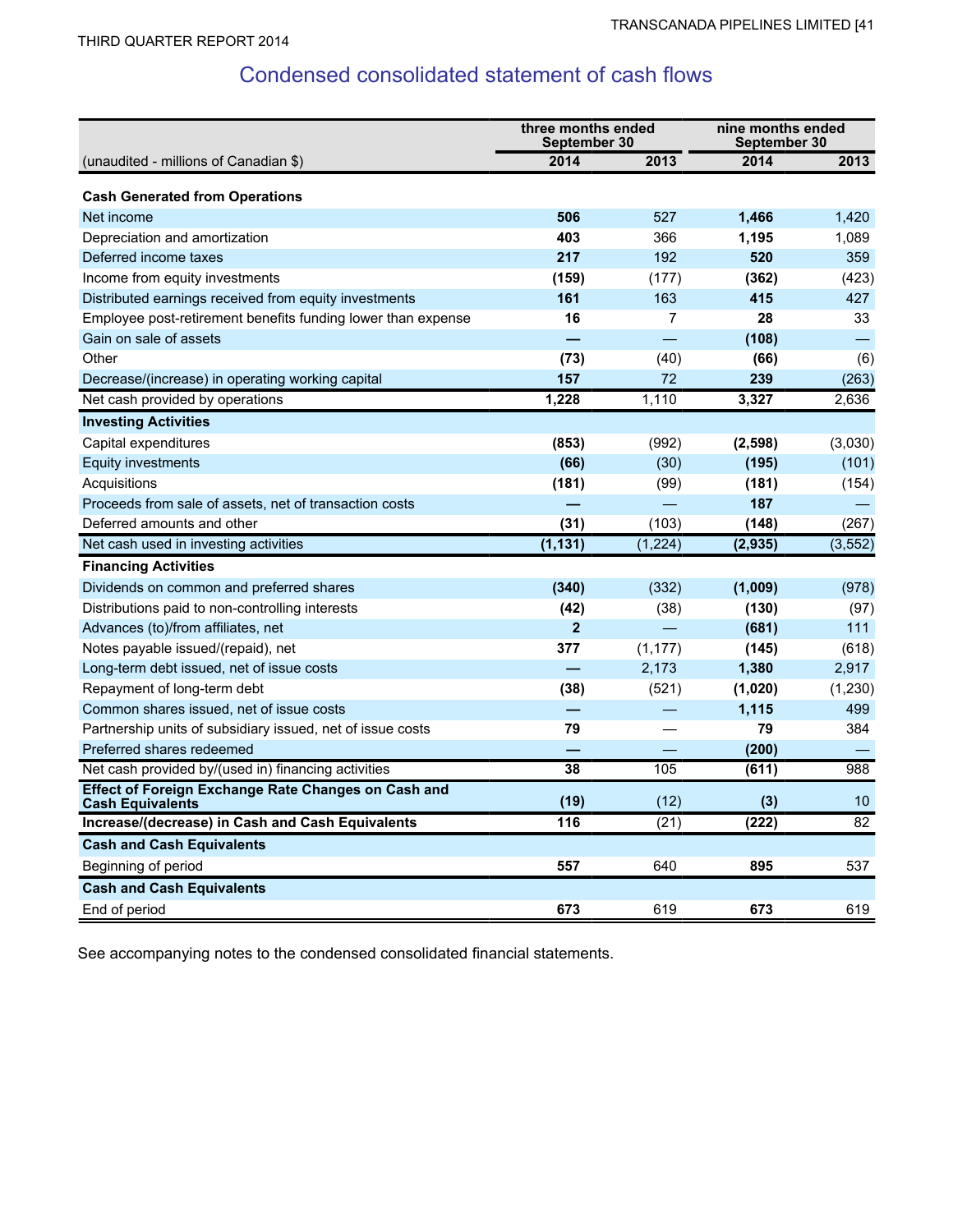# Condensed consolidated balance sheet

|                                               |                                                                           | September 30, | December 31, |
|-----------------------------------------------|---------------------------------------------------------------------------|---------------|--------------|
| (unaudited - millions of Canadian \$)         |                                                                           | 2014          | 2013         |
| <b>ASSETS</b>                                 |                                                                           |               |              |
|                                               |                                                                           |               |              |
| <b>Current Assets</b>                         |                                                                           |               |              |
| Cash and cash equivalents                     |                                                                           | 673           | 895          |
| Accounts receivable                           |                                                                           | 1,378         | 1,165        |
| Due from affiliates                           |                                                                           | 2,719         | 2,721        |
| Inventories<br>Other                          |                                                                           | 267<br>1,101  | 251<br>845   |
|                                               |                                                                           |               |              |
|                                               |                                                                           | 6,138         | 5,877        |
| <b>Plant, Property and</b><br>Equipment,      | net of accumulated depreciation of \$19,097 and \$17,851,<br>respectively | 40,189        | 37,606       |
| <b>Equity Investments</b>                     |                                                                           | 5,789         | 5,759        |
| <b>Regulatory Assets</b>                      |                                                                           | 1,569         | 1,735        |
| Goodwill                                      |                                                                           | 3,897         | 3,696        |
| <b>Intangible and Other Assets</b>            |                                                                           | 2,353         | 1,953        |
|                                               |                                                                           | 59,935        | 56,626       |
| <b>LIABILITIES</b>                            |                                                                           |               |              |
| <b>Current Liabilities</b>                    |                                                                           |               |              |
| Notes payable                                 |                                                                           | 1,749         | 1,842        |
| Accounts payable and other                    |                                                                           | 2,723         | 2,141        |
| Due to affiliates                             |                                                                           | 756           | 1,439        |
| Accrued interest                              |                                                                           | 381           | 389          |
| Current portion of long-term debt             |                                                                           | 1,742         | 973          |
|                                               |                                                                           | 7,351         | 6,784        |
| <b>Regulatory Liabilities</b>                 |                                                                           | 218           | 229          |
| <b>Other Long-Term Liabilities</b>            |                                                                           | 775           | 656          |
| <b>Deferred Income Tax Liabilities</b>        |                                                                           | 5,141         | 4,564        |
| Long-Term Debt                                |                                                                           | 22,391        | 21,892       |
| <b>Junior Subordinated Notes</b>              |                                                                           | 1,120         | 1,063        |
|                                               |                                                                           | 36,996        | 35,188       |
| <b>EQUITY</b>                                 |                                                                           |               |              |
| Common shares, no par value                   |                                                                           | 16,320        | 15,205       |
| Issued and outstanding:                       | September 30, 2014 - 779 million shares                                   |               |              |
|                                               | December 31, 2013 - 757 million shares                                    |               |              |
| Preferred shares                              |                                                                           |               | 194          |
| Additional paid-in capital                    |                                                                           | 440           | 431          |
| Retained earnings                             |                                                                           | 5,462         | 5,125        |
| Accumulated other comprehensive loss (Note 8) |                                                                           | (818)         | (934)        |
| <b>Controlling Interests</b>                  |                                                                           | 21,404        | 20,021       |
| Non-controlling interests                     |                                                                           | 1,535         | 1,417        |
|                                               |                                                                           | 22,939        | 21,438       |
|                                               |                                                                           | 59,935        | 56,626       |
|                                               |                                                                           |               |              |

**Contingencies and Guarantees** (Note 11)

**Subsequent Event** (Note 13)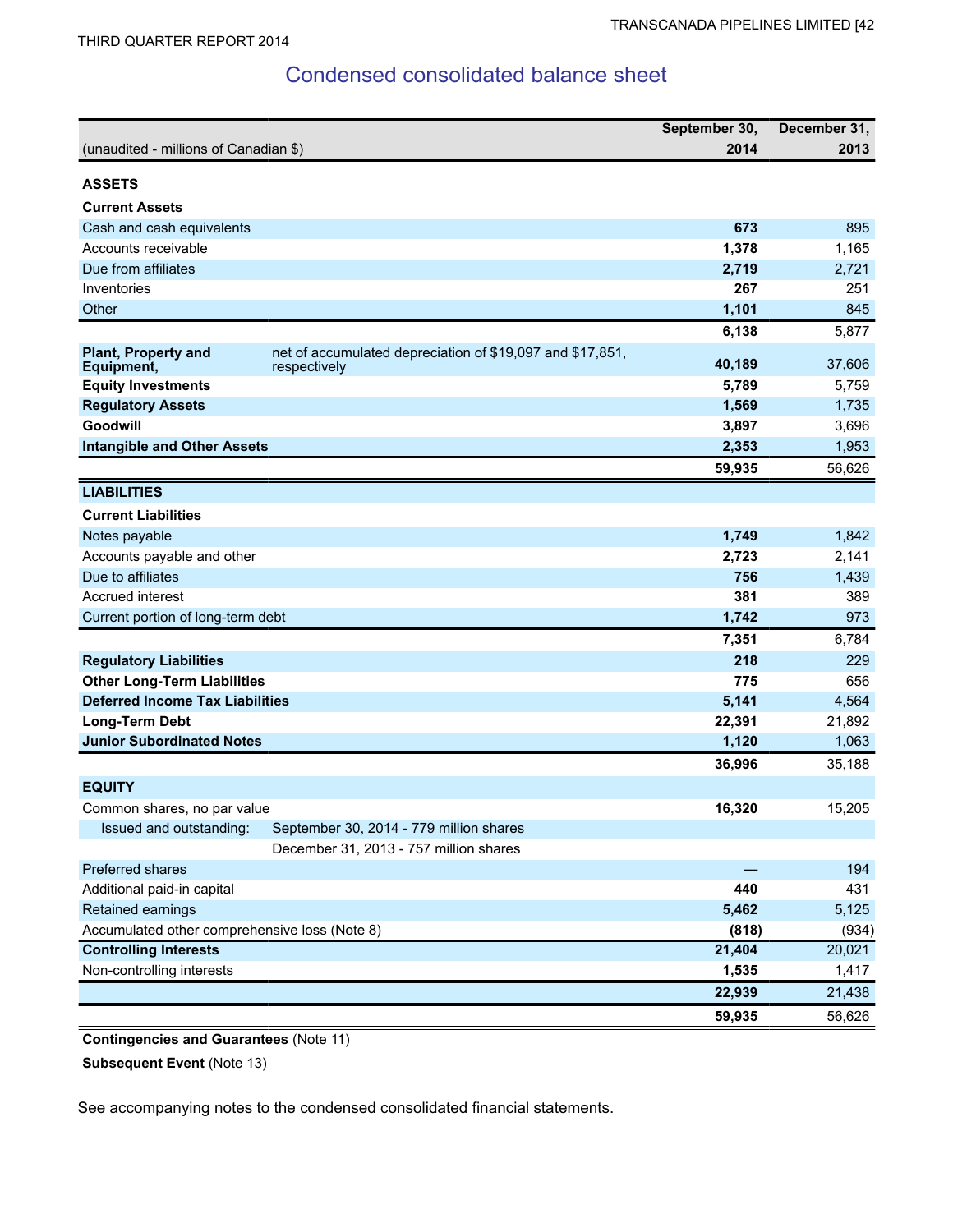# Condensed consolidated statement of equity

|                                                                      | nine months ended<br>September 30 |                |  |
|----------------------------------------------------------------------|-----------------------------------|----------------|--|
| (unaudited - millions of Canadian \$)                                | 2014                              | 2013           |  |
| <b>Common Shares</b>                                                 |                                   |                |  |
| Balance at beginning of period                                       | 15,205                            | 14,306         |  |
| Proceeds from shares issued                                          | 1,115                             | 499            |  |
| Balance at end of period                                             | 16,320                            | 14,805         |  |
| <b>Preferred Shares</b>                                              |                                   |                |  |
| Balance at beginning of period                                       | 194                               | 389            |  |
| Redemption of preferred shares                                       | (194)                             |                |  |
| Balance at end of period                                             |                                   | 389            |  |
| <b>Additional Paid-In Capital</b>                                    |                                   |                |  |
| Balance at beginning of period                                       | 431                               | 400            |  |
| Dilution impact from TC PipeLines, LP units issued                   | 9                                 | 29             |  |
| Redemption of preferred shares                                       | (6)                               |                |  |
| Other                                                                | 6                                 | 5              |  |
| Balance at end of period                                             | 440                               | 434            |  |
| <b>Retained Earnings</b>                                             |                                   |                |  |
| Balance at beginning of period                                       | 5,125                             | 4,657          |  |
| Net income attributable to controlling interests                     | 1,358                             | 1,350          |  |
| Common share dividends                                               | (1,019)                           | (976)          |  |
| Preferred share dividends                                            | (2)                               | (17)           |  |
| Balance at end of period                                             | 5,462                             | 5,014          |  |
| <b>Accumulated Other Comprehensive Loss</b>                          |                                   |                |  |
| Balance at beginning of period                                       | (934)                             | (1, 448)       |  |
| Other comprehensive income                                           | 116                               | 84             |  |
| Balance at end of period                                             | (818)                             | (1, 364)       |  |
| <b>Equity Attributable to Controlling Interests</b>                  | 21,404                            | 19,278         |  |
| <b>Equity Attributable to Non-Controlling Interests</b>              |                                   |                |  |
| Balance at beginning of period                                       | 1,417                             | 1,036          |  |
| Net income attributable to non-controlling interests                 |                                   |                |  |
| TC PipeLines, LP                                                     | 98                                | 63             |  |
| Portland                                                             | 10                                | $\overline{7}$ |  |
| Other comprehensive income attributable to non-controlling interests | 77                                | 29             |  |
| Issuance of TC PipeLines, LP units                                   |                                   |                |  |
| Proceeds, net of issue costs                                         | 79                                | 384            |  |
| Decrease in TCPL's ownership                                         | (14)                              | (47)           |  |
| Distributions to non-controlling interests                           | (132)                             | (97)           |  |
| Foreign exchange and other                                           |                                   | 7              |  |
| Balance at end of period                                             | 1,535                             | 1,382          |  |
| <b>Total Equity</b>                                                  | 22,939                            | 20,660         |  |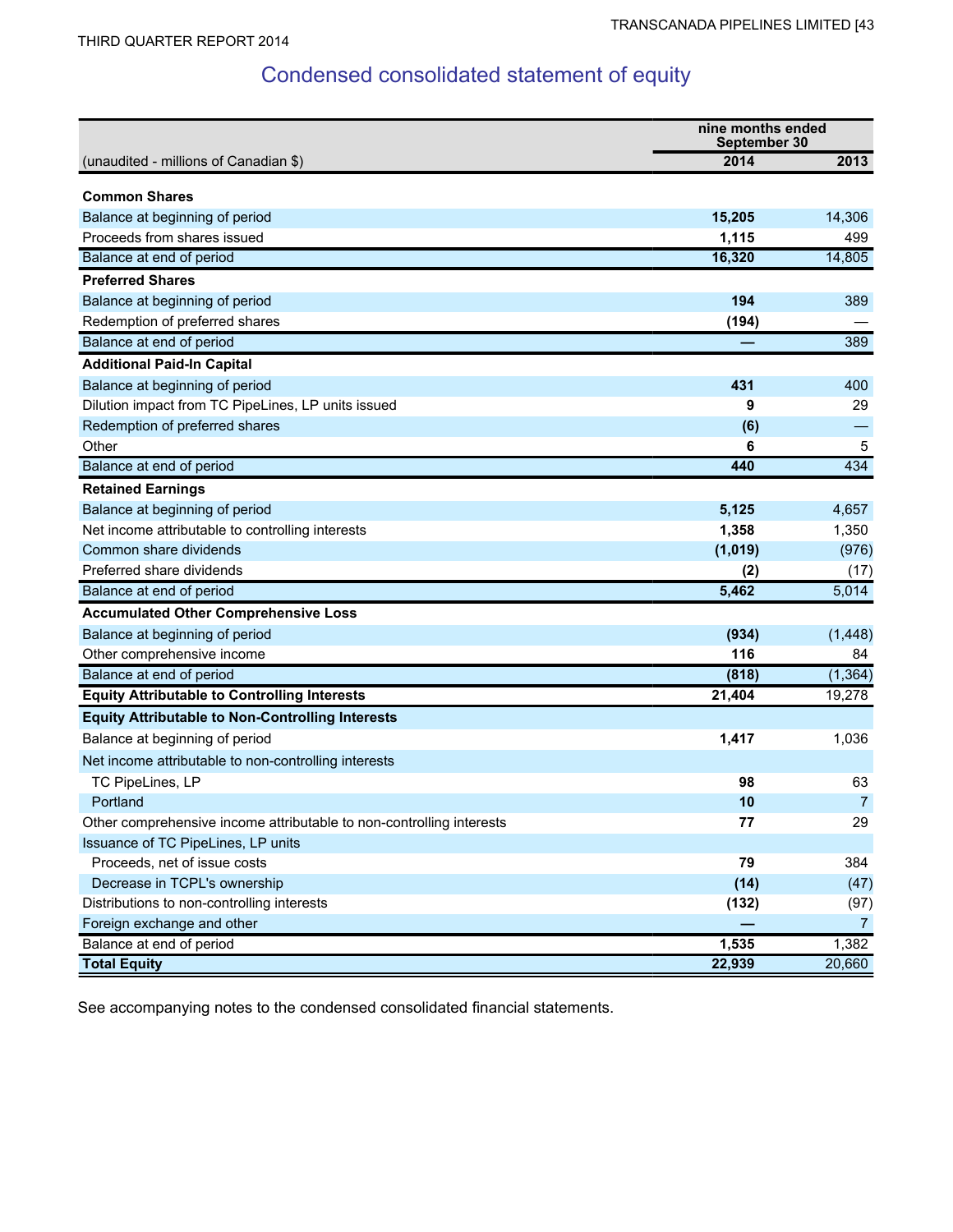# Notes to condensed consolidated financial statements (unaudited)

# 1. Basis of presentation

These condensed consolidated financial statements of TransCanada PipeLines Limited (TCPL or the Company) have been prepared by management in accordance with U.S. GAAP. The accounting policies applied are consistent with those outlined in TCPL's annual audited consolidated financial statements for the year ended December 31, 2013. Capitalized and abbreviated terms that are used but not otherwise defined herein are identified in TCPL's 2013 Annual Report.

These condensed consolidated financial statements reflect adjustments, all of which are normal recurring adjustments that are, in the opinion of management, necessary to reflect fairly the financial position and results of operations for the respective periods. These condensed consolidated financial statements do not include all disclosures required in the annual financial statements and should be read in conjunction with the 2013 audited consolidated financial statements included in TCPL's 2013 Annual Report. Certain comparative figures have been reclassified to conform with the current period's presentation.

Earnings for interim periods may not be indicative of results for the fiscal year in the Company's Natural Gas Pipelines segment due to the timing of regulatory decisions and seasonal fluctuations in short-term throughput volumes on U.S. pipelines. Earnings for interim periods may also not be indicative of results for the fiscal year in the Company's Energy segment due to the impact of seasonal weather conditions on customer demand and market pricing in certain of the Company's investments in electrical power generation plants and non-regulated gas storage facilities.

# **USE OF ESTIMATES AND JUDGEMENTS**

In preparing these financial statements, TCPL is required to make estimates and assumptions that affect both the amount and timing of recording assets, liabilities, revenues and expenses since the determination of these items may be dependent on future events. The Company uses the most current information available and exercises careful judgement in making these estimates and assumptions. In the opinion of management, these condensed consolidated financial statements have been properly prepared within reasonable limits of materiality and within the framework of the Company's significant accounting policies included in the consolidated financial statements for the year ended December 31, 2013, except as described in Note 2, Changes in accounting policies.

# 2. Changes in accounting policies

# **CHANGES IN ACCOUNTING POLICIES FOR 2014**

# **Obligations resulting from joint and several liability arrangements**

In February 2013, the FASB issued guidance for recognizing, measuring, and disclosing obligations resulting from joint and several liability arrangements when the total amount of the obligation is fixed at the reporting date. Debt arrangements, other contractual obligations, and settled litigation and judicial rulings are examples of these obligations. This new guidance was effective January 1, 2014. There was no material impact on the Company's consolidated financial statements as a result of applying this new standard.

# **Foreign currency matters - cumulative translation adjustment**

In March 2013, the FASB issued amended guidance related to the release of the cumulative translation adjustment into net income when a parent either sells a part or all of its investment in a foreign entity or no longer holds a controlling financial interest in a subsidiary or group of assets that is a business. This new guidance was effective prospectively from January 1, 2014 and will be applied for all applicable transactions after that date.

# **Unrecognized tax benefit**

In July 2013, the FASB issued amended guidance on the financial statement presentation of an unrecognized tax benefit when a net operating loss carryforward, a similar tax loss, or a tax credit carryforward exists. This new guidance was effective January 1, 2014. There was no material impact on the Company's consolidated financial statements as a result of applying this new standard.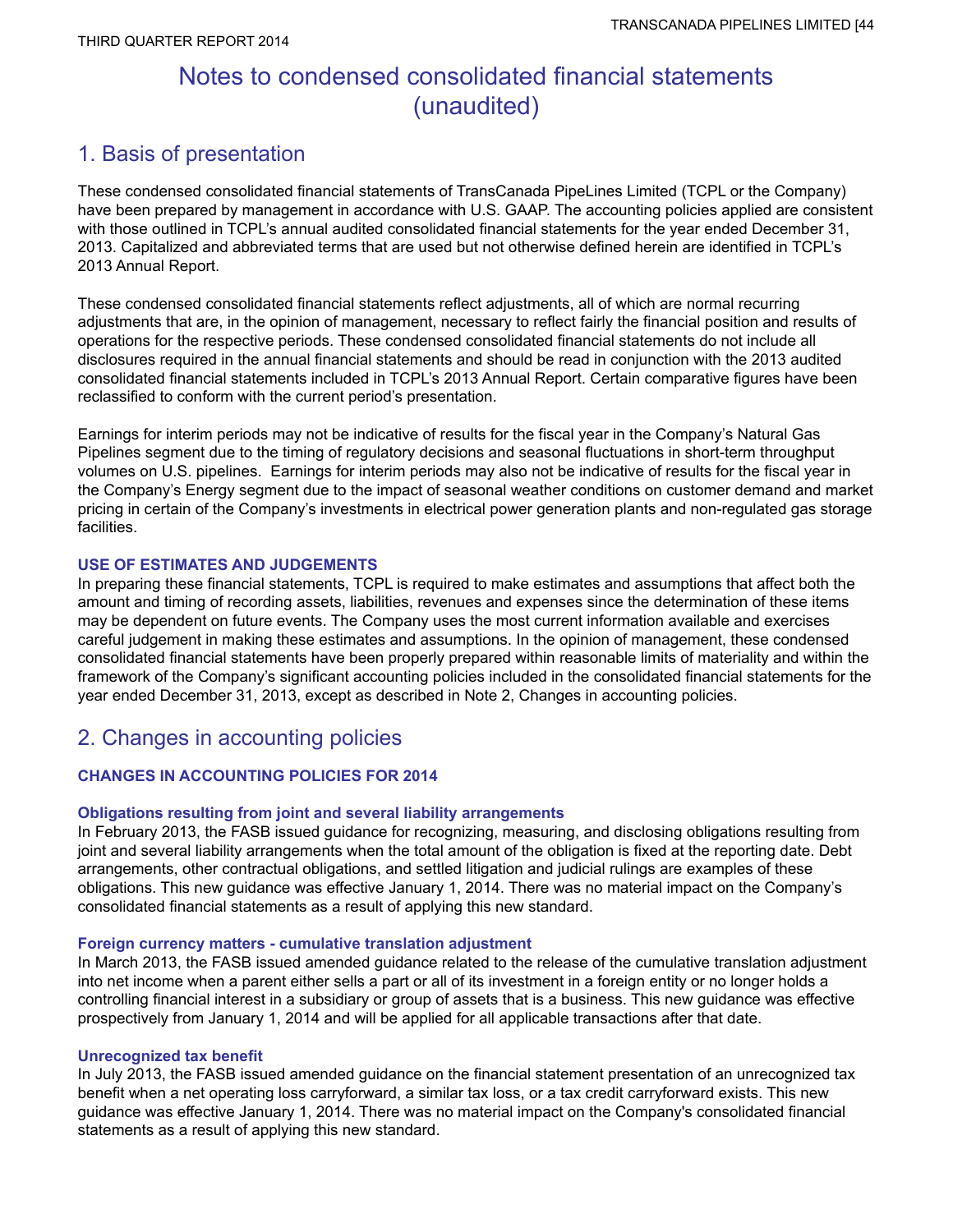## **FUTURE ACCOUNTING CHANGES**

#### **Reporting discontinued operations**

In April 2014, the FASB issued amended guidance on the reporting of discontinued operations. The criteria of what will qualify as a discontinued operation has changed and there are expanded disclosures required. This new guidance is effective from January 1, 2015 and will be applied prospectively. The Company does not expect the adoption of this new standard to have a material impact on its consolidated financial statements.

#### **Revenue from contracts with customers**

In May 2014, the FASB issued new guidance on Revenue from Contracts with Customers. This guidance supersedes the current revenue recognition requirements and most industry-specific guidance. This new guidance requires that an entity recognize revenue to depict the transfer of promised goods or services to customers in an amount that reflects the consideration to which the company expects to be entitled in exchange for those goods or services. This new guidance is effective from January 1, 2017 with two methods in which the amendment can be applied: (1) retrospectively to each prior reporting period presented, or (2) retrospectively with the cumulative effect recognized at the date of initial application. Early application is not permitted. The Company is currently evaluating the impact of the adoption of this ASU and has not yet determined the effect on its consolidated financial statements.

# 3. Segmented information

| three months ended September 30                      | <b>Natural Gas</b><br><b>Pipelines</b> |       | Liquids<br>Pipelines <sup>1</sup> |                          | <b>Energy</b> |       | Corporate |      | <b>Total</b> |       |
|------------------------------------------------------|----------------------------------------|-------|-----------------------------------|--------------------------|---------------|-------|-----------|------|--------------|-------|
| (unaudited - millions of Canadian \$)                | 2014                                   | 2013  | 2014                              | 2013                     | 2014          | 2013  | 2014      | 2013 | 2014         | 2013  |
|                                                      |                                        |       |                                   |                          |               |       |           |      |              |       |
| Revenues                                             | 1,145                                  | 1,083 | 387                               | 281                      | 919           | 840   |           |      | 2,451        | 2,204 |
| Income from equity investments                       | 35                                     | 36    | –                                 |                          | 124           | 141   |           |      | 159          | 177   |
| Plant operating costs and other                      | (349)                                  | (326) | (92)                              | (81)                     | (202)         | (217) | (31)      | (26) | (674)        | (650) |
| Commodity purchases resold                           |                                        |       |                                   | $\overline{\phantom{m}}$ | (388)         | (299) |           | —    | (388)        | (299) |
| Property taxes                                       | (81)                                   | (109) | (14)                              | (11)                     | (18)          | (18)  | –         | —    | (113)        | (138) |
| Depreciation and amortization                        | (266)                                  | (248) | (55)                              | (37)                     | (76)          | (77)  | (6)       | (4)  | (403)        | (366) |
| Segmented earnings                                   | 484                                    | 436   | 226                               | 152                      | 359           | 370   | (37)      | (30) | 1,032        | 928   |
| Interest expense                                     |                                        |       |                                   |                          |               |       |           |      | (312)        | (252) |
| Interest income and other                            |                                        |       |                                   |                          |               |       |           |      | 25           | 40    |
| Income before income taxes                           |                                        |       |                                   |                          |               |       |           |      | 745          | 716   |
| Income tax expense                                   |                                        |       |                                   |                          |               |       |           |      | (239)        | (189) |
| Net income                                           |                                        |       |                                   |                          |               |       |           |      | 506          | 527   |
| Net income attributable to non-controlling interests |                                        |       |                                   |                          |               |       |           |      | (25)         | (27)  |
| Net income attributable to controlling interests     |                                        |       |                                   |                          |               |       |           |      | 481          | 500   |
| Preferred share dividends                            |                                        |       |                                   |                          |               |       |           |      |              | (6)   |
| Net income attributable to common shares             |                                        |       |                                   |                          |               |       |           |      | 481          | 494   |

1 Previously Oil Pipelines.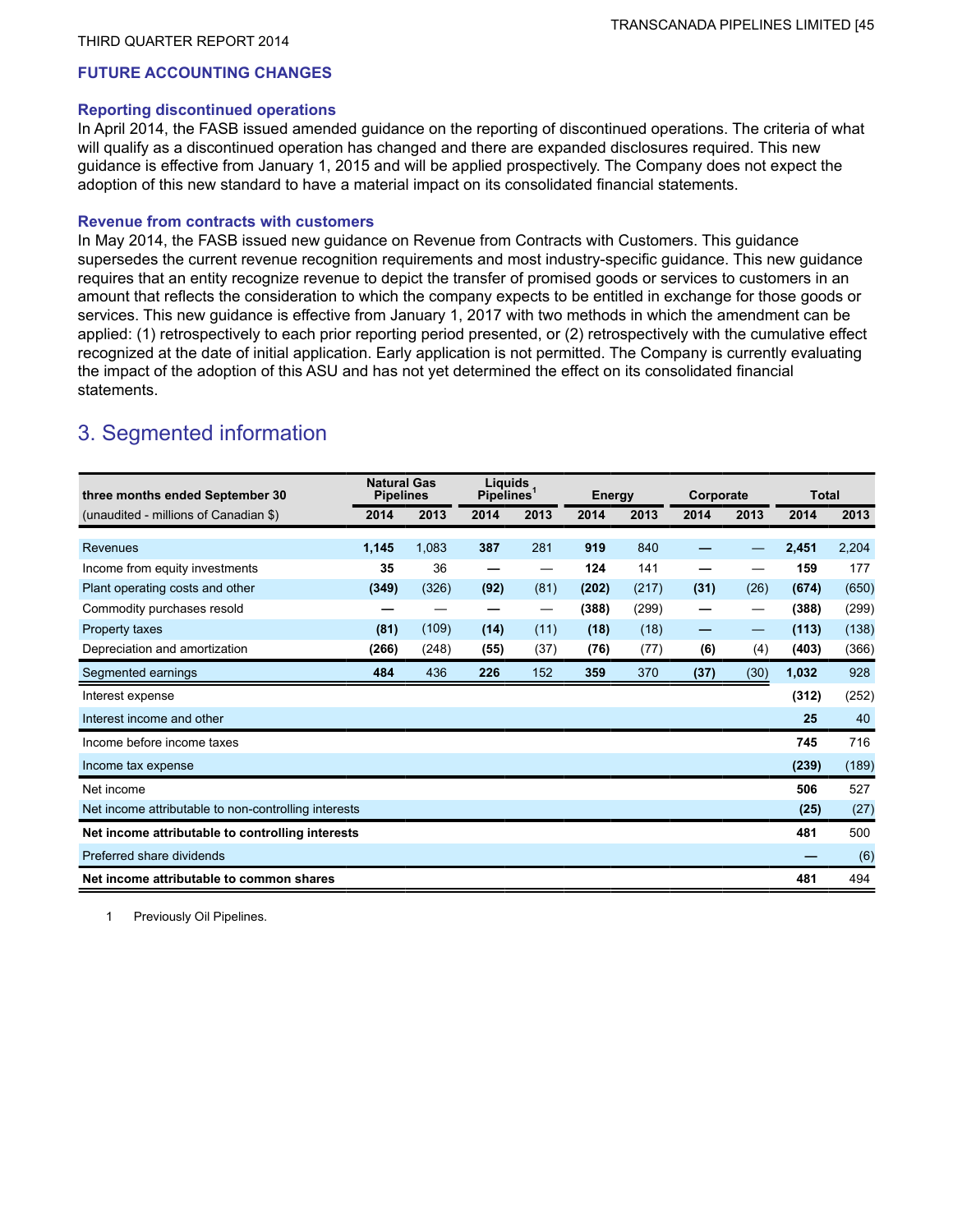#### THIRD QUARTER REPORT 2014

| nine months ended September 30                       | <b>Natural Gas</b><br><b>Pipelines</b> |       | Liquids<br>Pipelines <sup>1</sup> |       | <b>Energy</b> |       | Corporate |      | Total    |         |
|------------------------------------------------------|----------------------------------------|-------|-----------------------------------|-------|---------------|-------|-----------|------|----------|---------|
| (unaudited - millions of Canadian \$)                | 2014                                   | 2013  | 2014                              | 2013  | 2014          | 2013  | 2014      | 2013 | 2014     | 2013    |
| Revenues                                             | 3,514                                  | 3,271 | 1,112                             | 830   | 2,943         | 2,364 |           |      | 7,569    | 6,465   |
| Income from equity investments                       | 124                                    | 105   |                                   |       | 238           | 318   |           |      | 362      | 423     |
| Plant operating costs and other                      | (1,030)                                | (983) | (293)                             | (242) | (749)         | (637) | (91)      | (77) | (2, 163) | (1,939) |
| Commodity purchases resold                           |                                        |       |                                   |       | (1, 422)      | (958) |           |      | (1, 422) | (958)   |
| Property taxes                                       | (251)                                  | (264) | (48)                              | (34)  | (56)          | (55)  | –         |      | (355)    | (353)   |
| Depreciation and amortization                        | (791)                                  | (746) | (158)                             | (111) | (230)         | (220) | (16)      | (12) | (1, 195) | (1,089) |
| Gain on sale of assets                               |                                        |       |                                   |       | 108           |       |           |      | 108      |         |
| Segmented earnings                                   | 1,566                                  | 1,383 | 613                               | 443   | 832           | 812   | (107)     | (89) | 2,904    | 2,549   |
| Interest expense                                     |                                        |       |                                   |       |               |       |           |      | (903)    | (792)   |
| Interest income and other                            |                                        |       |                                   |       |               |       |           |      | 89       | 62      |
| Income before income taxes                           |                                        |       |                                   |       |               |       |           |      | 2,090    | 1,819   |
| Income tax expense                                   |                                        |       |                                   |       |               |       |           |      | (624)    | (399)   |
| Net income                                           |                                        |       |                                   |       |               |       |           |      | 1,466    | 1,420   |
| Net income attributable to non-controlling interests |                                        |       |                                   |       |               |       |           |      | (108)    | (70)    |
| Net income attributable to controlling interests     |                                        |       |                                   |       |               |       |           |      | 1,358    | 1,350   |
| Preferred share dividends                            |                                        |       |                                   |       |               |       |           |      | (2)      | (17)    |
| Net income attributable to common shares             |                                        |       |                                   |       |               |       |           |      | 1,356    | 1,333   |

1 Previously Oil Pipelines.

## **TOTAL ASSETS**

| (unaudited - millions of Canadian \$) | September 30,<br>2014 | December 31,<br>2013 |
|---------------------------------------|-----------------------|----------------------|
|                                       |                       |                      |
| <b>Natural Gas Pipelines</b>          | 26,273                | 25,165               |
| Liquids Pipelines <sup>1</sup>        | 15,266                | 13,253               |
| Energy                                | 13,939                | 13,747               |
| Corporate                             | 4.457                 | 4,461                |
|                                       | 59,935                | 56,626               |

1 Previously Oil Pipelines.

# 4. Acquisitions and disposition

In September 2014, TCPL acquired three additional Ontario solar power facilities from Canadian Solar Solutions Inc. for \$181 million net of working capital adjustments. TCPL measured the assets and liabilities acquired at fair value with substantially all of the purchase price allocated to Plant, Property and Equipment and no Goodwill was recorded.

On April 15, 2014, TCPL sold Cancarb Limited and its related power generation for aggregate gross proceeds of \$190 million. TCPL recognized a gain on the sale of \$108 million (\$99 million after tax) which has been presented separately on the consolidated statement of income.

# 5. Income taxes

At September 30, 2014, the total unrecognized tax benefit of uncertain tax positions was approximately \$15 million (December 31, 2013 - \$19 million). TCPL recognizes interest and penalties related to income tax uncertainties in income tax expense. Included in net tax expense for the three and nine months ended September 30, 2014 is nil of interest expense and nil for penalties (September 30, 2013 - nil of interest expense and nil for penalties). At September 30, 2014, the Company had \$5 million accrued for interest expense and nil accrued for penalties (December 31, 2013 - \$5 million accrued for interest expense and nil for penalties).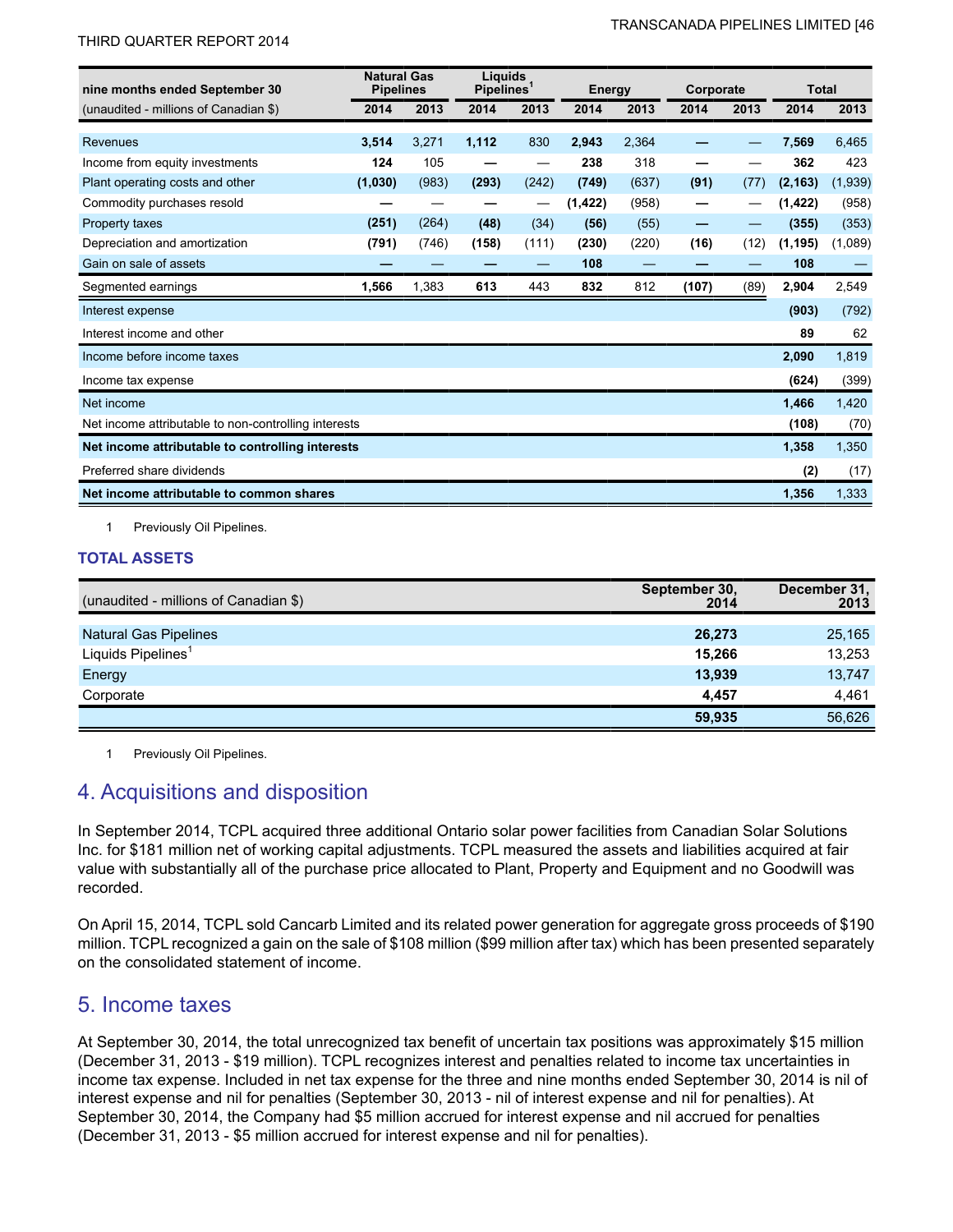#### THIRD QUARTER REPORT 2014

The effective tax rates for the nine-month periods ended September 30, 2014 and 2013 were 30 per cent and 22 per cent, respectively. The higher effective tax rate in 2014 compared to 2013 was primarily the result of the impact of the 2013 NEB decision (RH-003-2011), changes in the proportion of income earned between Canadian and foreign jurisdictions as well as higher flow-through taxes in 2014 on Canadian regulated pipelines, partially offset by the disposition of Cancarb Limited in 2014.

# 6. Long-term debt

In the three and nine months ended September 30, 2014, TCPL capitalized interest related to capital projects of \$57 million and \$199 million, respectively (2013 - \$80 million and \$195 million, respectively).

# **LONG-TERM DEBT ISSUED**

| Amount                          |                        |                      |               |               |
|---------------------------------|------------------------|----------------------|---------------|---------------|
| (unaudited - millions of $$)$ ) | $T$ <sub>V</sub> pe    | <b>Maturity date</b> | Interest rate | Date issued   |
| <b>US\$1,250</b>                | Senior unsecured notes | March 1, 2034        | 4.625%        | February 2014 |

# **LONG-TERM DEBT RETIRED**

| <b>Amount</b>                         |                   |                        |               |
|---------------------------------------|-------------------|------------------------|---------------|
| (unaudited - millions of Canadian \$) | Type              | <b>Retirement date</b> | Interest rate |
|                                       |                   |                        |               |
| \$450                                 | Medium term notes | January 2014           | 5.65%         |
| \$300                                 | Medium term notes | February 2014          | 5.05%         |
| \$125                                 | Debenture         | June 2014              | 11.10%        |
| \$53                                  | Debenture         | June 2014              | 11.20%        |

# 7. Equity and share capital

# **COMMON SHARE ISSUANCE**

In January 2014, we issued 9.1 million common shares to TransCanada Corporation (TransCanada) resulting in proceeds of \$440 million.

In April 2014, we issued 13.3 million common shares to TransCanada resulting in proceeds of \$675 million.

# **PREFERRED SHARE REDEMPTION**

On March 5, 2014, TCPL redeemed all of the four million outstanding 5.60 per cent cumulative redeemable first preferred shares Series Y at a price of \$50 per share plus \$0.2455 representing accrued and unpaid dividends to the redemption date.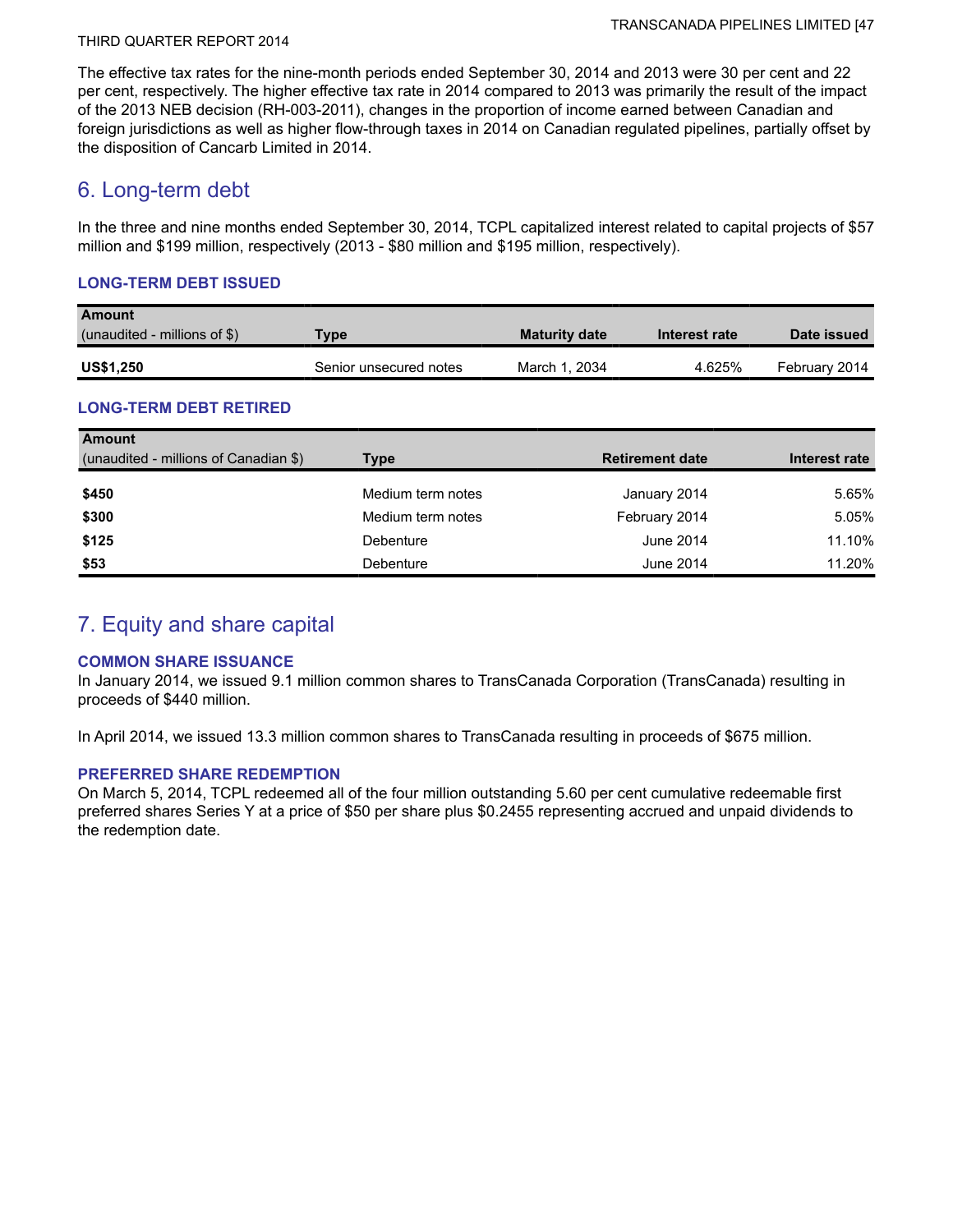# 8. Other comprehensive income/(loss) and accumulated other comprehensive loss

Components of other comprehensive income/(loss) including non-controlling interests and the related tax effects are as follows:

| three months ended September 30, 2014<br>(unaudited - millions of Canadian \$)                                                             | <b>Before tax</b><br>amount | Income tax<br>recovery/<br>(expense) | Net of tax<br>amount |
|--------------------------------------------------------------------------------------------------------------------------------------------|-----------------------------|--------------------------------------|----------------------|
| Foreign currency translation gains and losses on net investment in foreign<br>operations                                                   | 234                         | 53                                   | 287                  |
| Change in fair value of net investment hedges                                                                                              | (164)                       | 43                                   | (121)                |
| Change in fair value of cash flow hedges                                                                                                   | 62                          | (25)                                 | 37                   |
| Reclassification to net income of gains and losses on cash flow hedges                                                                     | 5                           |                                      | 5                    |
| Reclassification to net income of actuarial gains and losses and prior<br>service costs on pension and other post-retirement benefit plans | 6                           | (1)                                  | 5                    |
| Other comprehensive income/(loss) on equity investments                                                                                    |                             | (2)                                  |                      |
| Other comprehensive income                                                                                                                 | 145                         | 68                                   | 213                  |
|                                                                                                                                            |                             |                                      |                      |

| three months ended September 30, 2013                                                                                                      | <b>Before tax</b> | Income tax<br>recovery/ | Net of tax |
|--------------------------------------------------------------------------------------------------------------------------------------------|-------------------|-------------------------|------------|
| (unaudited - millions of Canadian \$)                                                                                                      | amount            | (expense)               | amount     |
|                                                                                                                                            |                   |                         |            |
| Foreign currency translation gains and losses on net investment in foreign<br>operations                                                   | (104)             | (36)                    | (140)      |
| Change in fair value of net investment hedges                                                                                              | 83                | (21)                    | 62         |
| Change in fair value of cash flow hedges                                                                                                   | 27                | (13)                    | 14         |
| Reclassification to net income of gains and losses on cash flow hedges                                                                     | 38                | (11)                    | 27         |
| Unrealized actuarial gains and losses on pension and other post-retirement<br>benefit plans                                                | $\mathcal{P}$     | (1)                     |            |
| Reclassification to net income of actuarial gains and losses and prior<br>service costs on pension and other post-retirement benefit plans | 9                 | (4)                     | 5          |
| Other comprehensive loss on equity investments                                                                                             | (1)               |                         | (1)        |
| Other comprehensive income/(loss)                                                                                                          | 54                | (86)                    | (32)       |

| nine months ended September 30, 2014                                                                                                       | <b>Before tax</b> | Income tax<br>recovery/ | Net of tax |
|--------------------------------------------------------------------------------------------------------------------------------------------|-------------------|-------------------------|------------|
| (unaudited - millions of Canadian \$)                                                                                                      | amount            | (expense)               | amount     |
|                                                                                                                                            |                   |                         |            |
| Foreign currency translation gains and losses on net investment in foreign<br>operations                                                   | 285               | 52                      | 337        |
| Change in fair value of net investment hedges                                                                                              | (228)             | 59                      | (169)      |
| Change in fair value of cash flow hedges                                                                                                   | 104               | (40)                    | 64         |
| Reclassification to net income of gains and losses on cash flow hedges                                                                     | (94)              | 39                      | (55)       |
| Reclassification to net income of actuarial gains and losses and prior<br>service costs on pension and other post-retirement benefit plans | 19                | (5)                     | 14         |
| Other comprehensive income/(loss) on equity investments                                                                                    | 3                 | (1)                     | 2          |
| Other comprehensive income                                                                                                                 | 89                | 104                     | 193        |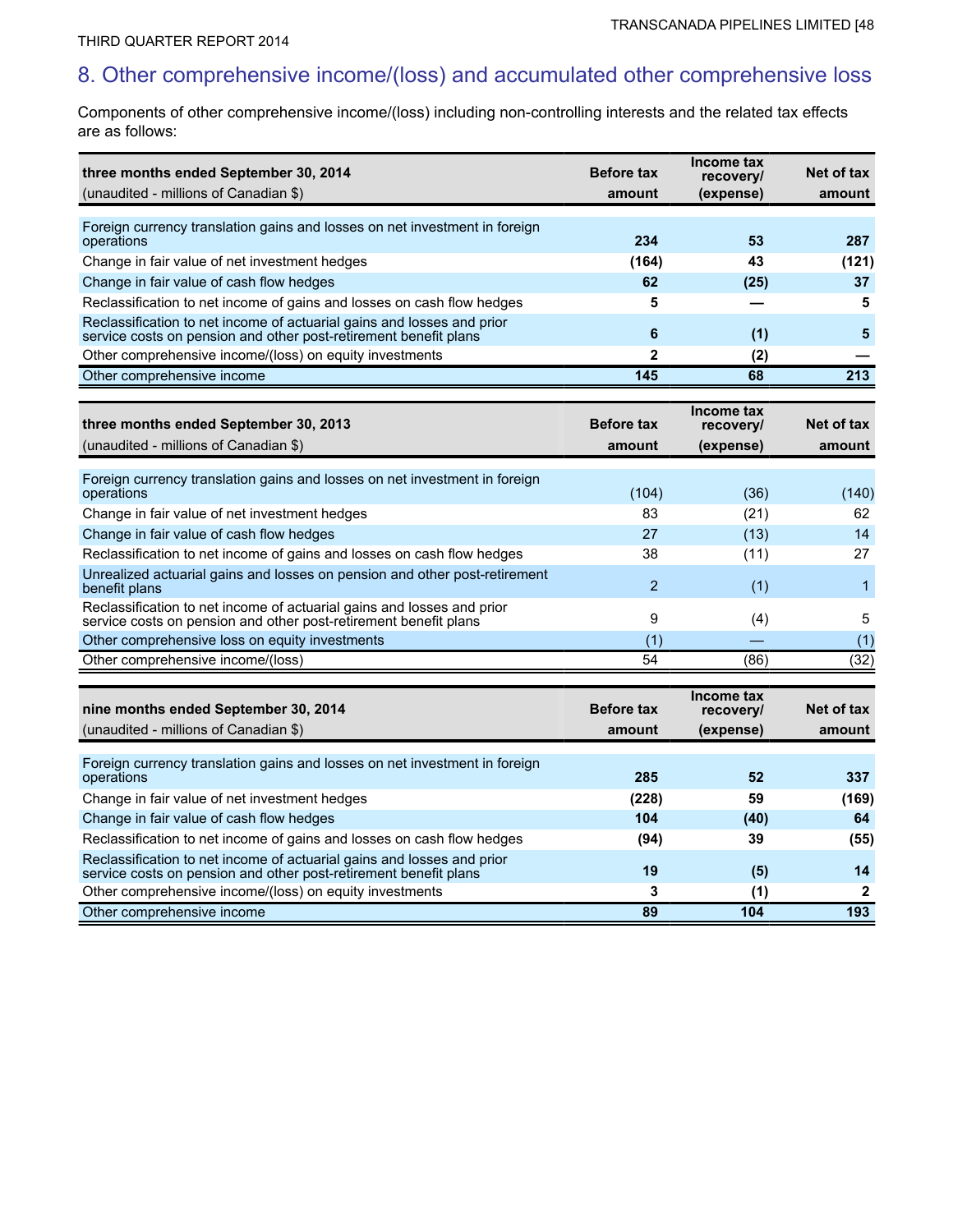| nine months ended September 30, 2013                                                                                                       | <b>Before tax</b> | Income tax<br>recovery/ | Net of tax |
|--------------------------------------------------------------------------------------------------------------------------------------------|-------------------|-------------------------|------------|
| (unaudited - millions of Canadian \$)                                                                                                      | amount            | (expense)               | amount     |
|                                                                                                                                            |                   |                         |            |
| Foreign currency translation gains and losses on net investment in foreign<br>operations                                                   | 144               | 52                      | 196        |
| Change in fair value of net investment hedges                                                                                              | (165)             | 43                      | (122)      |
| Change in fair value of cash flow hedges                                                                                                   | (3)               | (6)                     | (9)        |
| Reclassification to net income of gains and losses on cash flow hedges                                                                     | 49                | (15)                    | 34         |
| Unrealized actuarial gains and losses on pension and other post-retirement<br>benefit plans                                                | $\overline{2}$    | (1)                     |            |
| Reclassification to net income of actuarial gains and losses and prior<br>service costs on pension and other post-retirement benefit plans | 26                | (9)                     | 17         |
| Other comprehensive (loss)/income on equity investments                                                                                    | (5)               |                         | (4)        |
| Other comprehensive income                                                                                                                 | 48                | 65                      | 113        |

The changes in accumulated other comprehensive loss by component are as follows:

| three months ended September 30, 2014<br>(unaudited - millions of Canadian \$) | Currency<br>translation<br>adjustments | Cash flow<br>hedges | <b>Pension and</b><br><b>OPEB</b> plan<br>adjustments | <b>Equity</b><br><b>Investments</b> | Total <sup>1</sup> |
|--------------------------------------------------------------------------------|----------------------------------------|---------------------|-------------------------------------------------------|-------------------------------------|--------------------|
| AOCI balance at July 1, 2014                                                   | (632)                                  | (37)                | (188)                                                 | (102)                               | (959)              |
| Other comprehensive income before<br>reclassifications <sup>2</sup>            | 94                                     | 37                  |                                                       |                                     | 131                |
| Amounts reclassified from accumulated other<br>comprehensive loss <sup>3</sup> |                                        | 5                   | 5                                                     |                                     | 10                 |
| Net current period other comprehensive income                                  | 94                                     | 42                  | 5                                                     |                                     | 141                |
| AOCI balance at September 30, 2014                                             | (538)                                  | 5                   | (183)                                                 | (102)                               | (818)              |

1 All amounts are net of tax. Amounts in parentheses indicate losses recorded to OCI.

2 Other comprehensive income before reclassifications on currency translation adjustments is net of non-controlling interest gains of \$72 million.

3 Gains related to cash flow hedges reported in AOCI and expected to be reclassified to net income in the next 12 months are estimated to be \$65 million (\$39 million, net of tax) at September 30, 2014. These estimates assume constant commodity prices, interest rates and foreign exchange rates over time, however, the amounts reclassified will vary based on the actual value of these factors at the date of settlement.

| nine months ended September 30, 2014<br>(unaudited - millions of Canadian \$)  | Currency<br>translation<br>adjustments | <b>Cash flow</b><br>hedges | <b>Pension and</b><br><b>OPEB</b> plan<br>adjustments | <b>Equity</b><br><b>Investments</b> | Total |
|--------------------------------------------------------------------------------|----------------------------------------|----------------------------|-------------------------------------------------------|-------------------------------------|-------|
|                                                                                |                                        |                            |                                                       |                                     |       |
| AOCI balance at January 1, 2014                                                | (629)                                  | (4)                        | (197)                                                 | (104)                               | (934) |
| Other comprehensive income before<br>reclassifications <sup>2</sup>            | 91                                     | 64                         |                                                       |                                     | 155   |
| Amounts reclassified from accumulated other<br>comprehensive loss <sup>3</sup> |                                        | (55)                       | 14                                                    |                                     | (39)  |
| Net current period other comprehensive income                                  | 91                                     | 9                          | 14                                                    | 2                                   | 116   |
| AOCI balance at September 30, 2014                                             | (538)                                  | 5                          | (183)                                                 | (102)                               | (818) |

1 All amounts are net of tax. Amounts in parentheses indicate losses recorded to OCI.<br>2 Other comprehensive income before reclassifications on currency translation adjustn 2 Other comprehensive income before reclassifications on currency translation adjustments is net of non-controlling interest gains of \$77 million.

3 Gains related to cash flow hedges reported in AOCI and expected to be reclassified to net income in the next 12 months are estimated to be \$65 million (\$39 million, net of tax) at September 30, 2014. These estimates assume constant commodity prices, interest rates and foreign exchange rates over time, however, the amounts reclassified will vary based on the actual value of these factors at the date of settlement.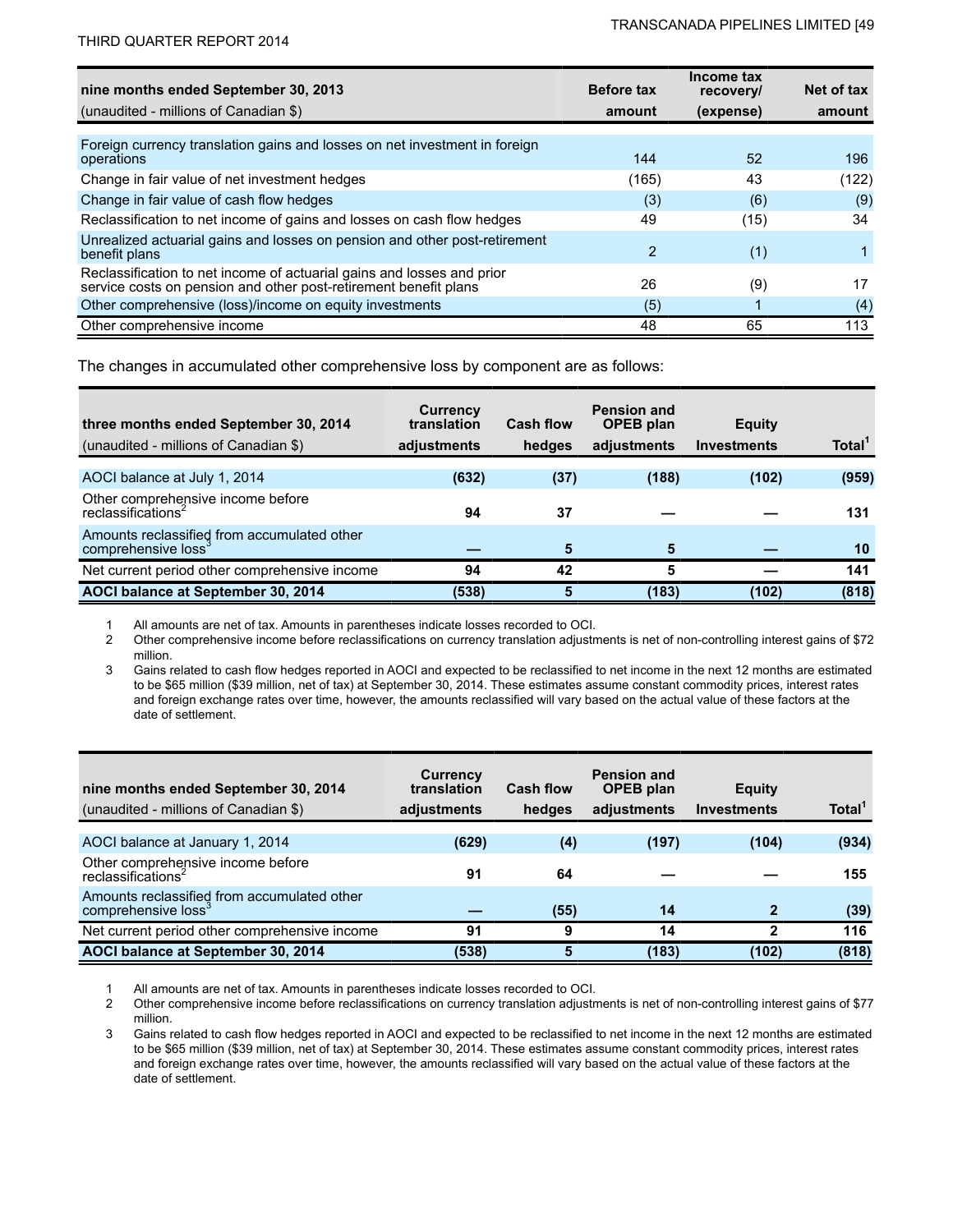#### THIRD QUARTER REPORT 2014

Details about reclassifications out of accumulated other comprehensive loss are as follows:

|                                                      | <b>Amounts reclassified from</b><br>accumulated other comprehensive loss | <b>Affected line item</b><br>in the condensed<br>consolidated |                                   |
|------------------------------------------------------|--------------------------------------------------------------------------|---------------------------------------------------------------|-----------------------------------|
| (unaudited - millions of Canadian \$)                | three months ended<br><b>September 30, 2014</b>                          | nine months ended<br><b>September 30, 2014</b>                | statement of<br>income            |
| Cash flow hedges                                     |                                                                          |                                                               |                                   |
| Power and natural gas                                | (1)                                                                      | 106                                                           | Revenue (Energy)                  |
| Interest                                             | (4)                                                                      | (12)                                                          | Interest expense                  |
|                                                      | (5)                                                                      | 94                                                            | Total before tax                  |
|                                                      |                                                                          | (39)                                                          | Income tax expense                |
|                                                      | (5)                                                                      | 55                                                            | Net of tax                        |
| Pension and other post-retirement plan adjustments   |                                                                          |                                                               |                                   |
| Amortization of actuarial loss and past service cost | (6)                                                                      | (19)                                                          | $\overline{2}$                    |
|                                                      |                                                                          | 5                                                             | Income tax expense                |
|                                                      | (5)                                                                      |                                                               | $(14)$ Net of tax                 |
| <b>Equity Investments</b>                            |                                                                          |                                                               |                                   |
| Equity income                                        | (2)                                                                      | (3)                                                           | Income from Equity<br>Investments |
|                                                      | $\mathbf{2}$                                                             |                                                               | Income tax expense                |
|                                                      |                                                                          | (2)                                                           | Net of tax                        |

1 All amounts in parentheses indicate expenses to the condensed consolidated statement of income.<br>2 These accumulated other comprehensive loss components are included in the computation of net b

2 These accumulated other comprehensive loss components are included in the computation of net benefit cost. Refer to Note 9 for additional detail.

# 9. Employee post-retirement benefits

The net benefit cost recognized for the Company's defined benefit pension plans and other post-retirement benefit plans is as follows:

|                                                                             | three months ended September 30 |                                                                                                                             |      | nine months ended September 30 |                |      |                |      |
|-----------------------------------------------------------------------------|---------------------------------|-----------------------------------------------------------------------------------------------------------------------------|------|--------------------------------|----------------|------|----------------|------|
|                                                                             | <b>Pension benefit</b><br>plans | Other post-<br>Other post-<br>retirement benefit<br>retirement benefit<br><b>Pension benefit</b><br>plans<br>plans<br>plans |      |                                |                |      |                |      |
| (unaudited - millions of<br>Canadian \$)                                    | 2014                            | 2013                                                                                                                        | 2014 | 2013                           | 2014           | 2013 | 2014           | 2013 |
| Service cost                                                                | 21                              | 21                                                                                                                          | 1    | $\mathbf{1}$                   | 64             | 62   | $\overline{2}$ | 2    |
| Interest cost                                                               | 28                              | 24                                                                                                                          | 2    | $\overline{2}$                 | 84             | 71   |                | 6    |
| Expected return on plan assets                                              | (35)                            | (31)                                                                                                                        |      |                                | (104)          | (89) | (1)            | (1)  |
| Amortization of actuarial loss                                              | 5                               | 8                                                                                                                           |      |                                | 16             | 23   |                | 2    |
| Amortization of past service cost                                           | $\blacktriangleleft$            |                                                                                                                             |      |                                | $\overline{2}$ | 1    |                |      |
| Amortization of regulatory asset                                            | 4                               |                                                                                                                             | 1    |                                | 13             | 22   |                |      |
| Amortization of transitional<br>obligation related to regulated<br>business |                                 |                                                                                                                             |      |                                |                |      |                |      |
| Net benefit cost recognized                                                 | 24                              | 29                                                                                                                          | 4    | 4                              | 75             | 90   | 11             | 11   |

# 10. Risk management and financial instruments

# **RISK MANAGEMENT OVERVIEW**

TCPL has exposure to counterparty credit risk and market risk, and has strategies, policies and limits in place to manage the impact of these risks on earnings, cash flow and, ultimately, shareholder value.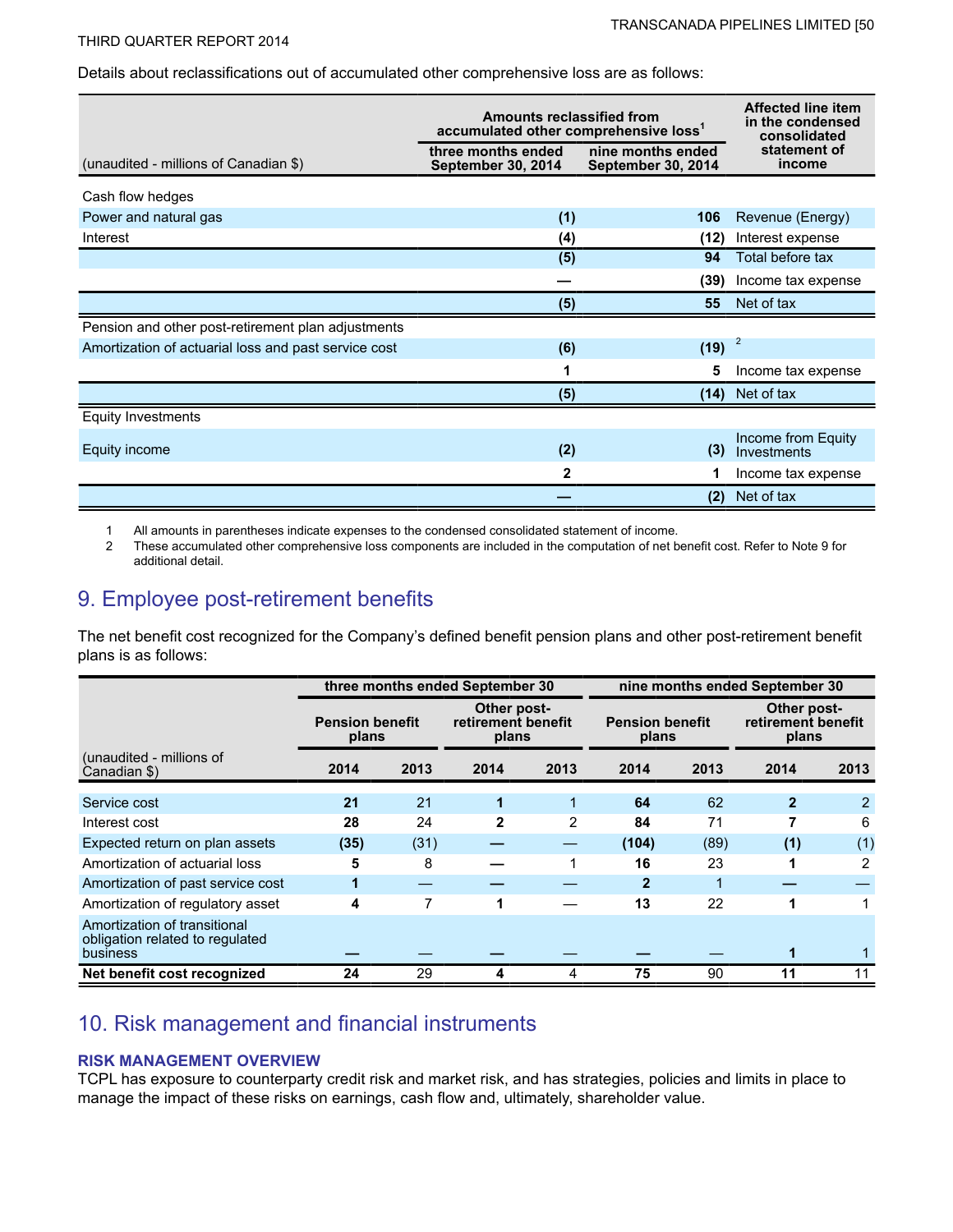#### **COUNTERPARTY CREDIT RISK**

TCPL's maximum counterparty credit exposure with respect to financial instruments at the balance sheet date, without taking into account security held, consisted of accounts receivable, portfolio investments recorded at fair value, the fair value of derivative assets and notes, and loans and advances receivable. The majority of counterparty credit exposure is with counterparties that are investment grade or the exposure is supported by financial assurances provided by investment grade parties. The Company regularly reviews its accounts receivable and records an allowance for doubtful accounts as necessary using the specific identification method. At September 30, 2014, there were no significant amounts past due or impaired, and there were no significant credit losses during the period.

At September 30, 2014, the Company had a credit risk concentration of \$224 million (December 31, 2013 - \$240 million) due from one counterparty. This amount is expected to be fully collectible and is secured by a guarantee from the counterparty's investment grade parent company.

#### **NET INVESTMENT IN FOREIGN OPERATIONS**

The Company hedges its net investment in foreign operations (on an after-tax basis) with U.S. dollar-denominated debt, cross-currency interest rate swaps, foreign exchange forward contracts and foreign exchange options.

#### **U.S. dollar-denominated debt designated as a net investment hedge**

| (unaudited - millions of Canadian \$) | September 30, 2014 | <b>December 31, 2013</b> |
|---------------------------------------|--------------------|--------------------------|
| Carrying value                        | 16,400 (US 14,600) | 14,200 (US 13,400)       |
| Fair value                            | 18,700 (US 16,700) | 16,000 (US 15,000)       |

#### **Derivatives designated as a net investment hedge**

|                                                | September 30, 2014             |                                           | <b>December 31, 2013</b> |                                    |  |
|------------------------------------------------|--------------------------------|-------------------------------------------|--------------------------|------------------------------------|--|
| (unaudited - millions of Canadian \$)          | <b>Fair Value</b> <sup>1</sup> | <b>Notional or</b><br>principal<br>amount | Fair value <sup>1</sup>  | Notional or<br>principal<br>amount |  |
| Asset/(liability)                              |                                |                                           |                          |                                    |  |
| U.S. dollar cross-currency interest rate swaps |                                |                                           |                          |                                    |  |
| (maturing 2014 to 2019) <sup>2</sup>           | (342)                          | <b>US 3,050</b>                           | (201)                    | <b>US 3,800</b>                    |  |
| U.S. dollar foreign exchange forward contracts |                                |                                           |                          |                                    |  |
| (maturing 2014)                                | (8)                            | <b>US 450</b>                             | (11)                     | <b>US 850</b>                      |  |
|                                                | (350)                          | <b>US 3,500</b>                           | (212)                    | <b>US 4.650</b>                    |  |

1 Fair values equal carrying values.

2 Net income in the three and nine months ended September 30, 2014 included net realized gains of \$5 million and \$16 million, respectively, (2013 - gains of \$8 million and \$22 million, respectively) related to the interest component of cross-currency swaps which is included in interest expense.

#### **Balance sheet presentation of net investment hedges**

The balance sheet classification of the fair value of derivatives used to hedge the Company's net investment in foreign operations is as follows:

| (unaudited - millions of Canadian \$) | <b>September 30, 2014</b> | <b>December 31, 2013</b> |
|---------------------------------------|---------------------------|--------------------------|
| Other current assets                  | b                         | 5                        |
| Intangible and other assets           |                           |                          |
| Accounts payable and other            | (110)                     | (50)                     |
| Other long-term liabilities           | (246)                     | (167)                    |
|                                       | (350)                     | (212)                    |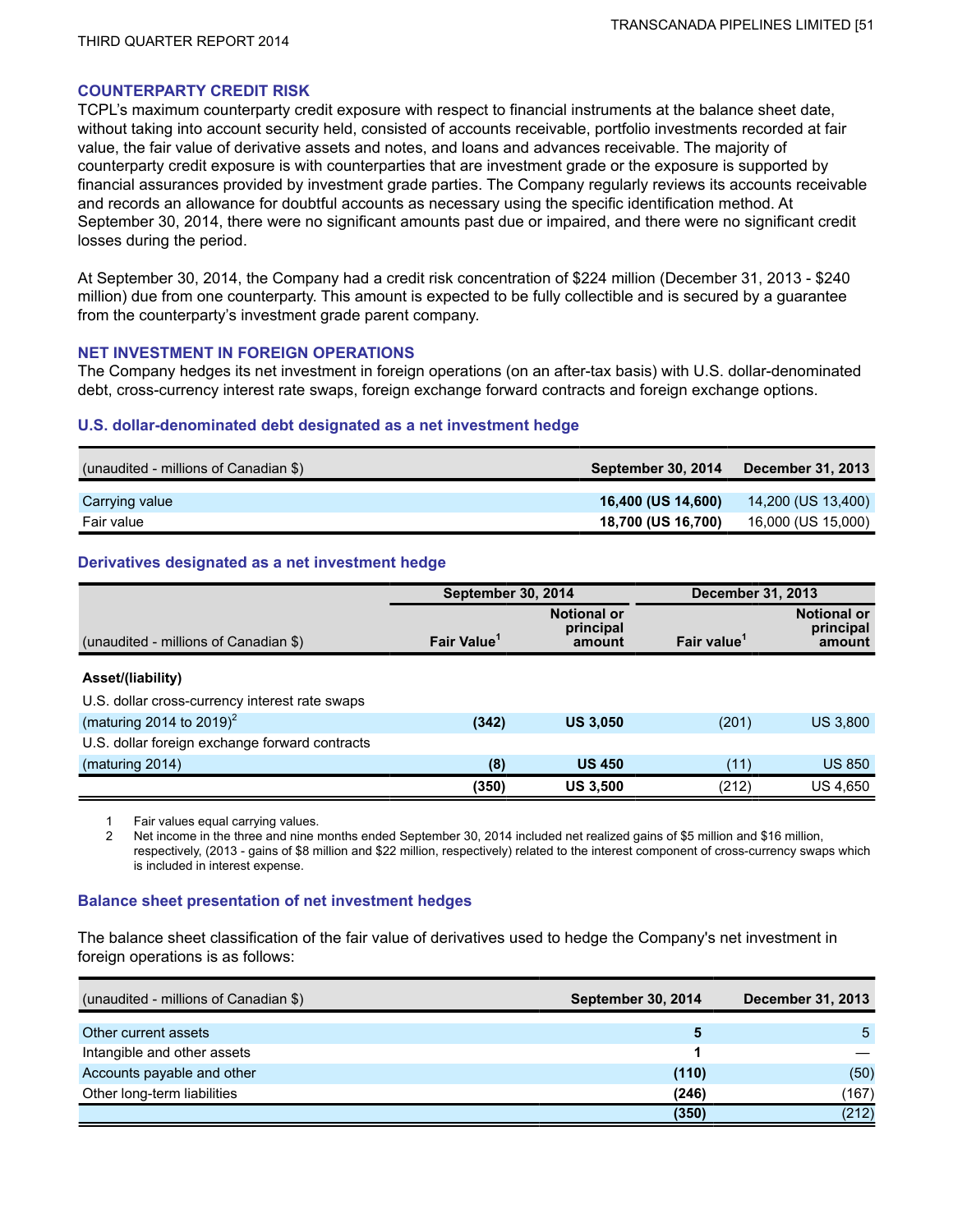#### **FINANCIAL INSTRUMENTS**

#### **Non-derivative financial instruments**

#### **Fair value of non-derivative financial instruments**

The fair value of the Company's notes receivables is calculated by discounting future payments of interest and principal using forward interest rates. The fair value of long-term debt is estimated using an income approach based on quoted market prices for the same or similar debt instruments from external data service providers. The fair value of available for sale assets has been calculated using quoted market prices where available. Credit risk has been taken into consideration when calculating the fair value of non-derivative instruments.

Certain non-derivative financial instruments included in cash and cash equivalents, accounts receivable, due from affiliates, intangible and other assets, notes payable, accounts payable and other, accrued interest, due to affiliates and other long-term liabilities have carrying amounts that equal their fair value due to the nature of the item or the short time to maturity and would be classified in Level II of the fair value hierarchy.

#### **Balance sheet presentation of non-derivative financial instruments**

The following table details the fair value of the non-derivative financial instruments, excluding those where carrying amounts equal fair value, and would be classified in Level II of the fair value hierarchy:

|                                           | <b>September 30, 2014</b> |               | <b>December 31, 2013</b> |               |  |
|-------------------------------------------|---------------------------|---------------|--------------------------|---------------|--|
| (unaudited - millions of Canadian \$)     | Carrying<br>amount        | Fair<br>value | Carrying<br>amount       | Fair<br>value |  |
|                                           |                           |               |                          |               |  |
| Notes receivable and other <sup>1</sup>   | 203                       | 249           | 226                      | 269           |  |
| Available for sale assets <sup>2</sup>    | 60                        | 60            | 47                       | 47            |  |
| Current and long-term debt <sup>3,4</sup> | (24, 133)                 | (28, 280)     | (22, 865)                | (26, 134)     |  |
| Junior subordinated notes                 | (1, 120)                  | (1, 148)      | (1,063)                  | (1,093)       |  |
|                                           | (24, 990)                 | (29, 119)     | (23, 655)                | (26, 911)     |  |

1 Notes receivable are included in other current assets and intangible and other assets on the condensed consolidated balance sheet.

2 Available for sale assets are included in intangible and other assets on the condensed consolidated balance sheet.

- 3 Long-term debt is recorded at amortized cost, except for US\$400 million (December 31, 2013 US\$200 million) that is attributed to hedged risk and recorded at fair value.
- 4 Consolidated net income for the three and nine months ended September 30, 2014 included gains of \$2 million and losses of \$3 million, respectively, (2013 - losses of nil and \$7 million, respectively) for fair value adjustments attributable to the hedged interest rate risk associated with interest rate swap fair value hedging relationships on US\$400 million of long-term debt at September 30, 2014 (December 31, 2013 - US\$200 million). There were no other unrealized gains or losses from fair value adjustments to the nonderivative financial instruments.

### **Derivative instruments**

#### **Fair value of derivative instruments**

The fair value of foreign exchange and interest rate derivatives has been calculated using the income approach which uses current market rates and applies a discounted cash flow valuation model. The fair value of power and natural gas derivatives and available for sale assets has been calculated using quoted market prices where available. In the absence of quoted market prices, third-party broker quotes or other valuation techniques have been used. Credit risk has been taken into consideration when calculating the fair value of derivative instruments.

Where possible, derivative instruments are designated as hedges, but in some cases, even though the derivatives are considered to be effective economic hedges, they do not meet the specific criteria for hedge accounting treatment and are accounted for at fair value with changes in fair value recorded in net income in the period of change. This may expose the Company to increased variability in reported earnings because the fair value of the derivative instruments can fluctuate significantly from period to period.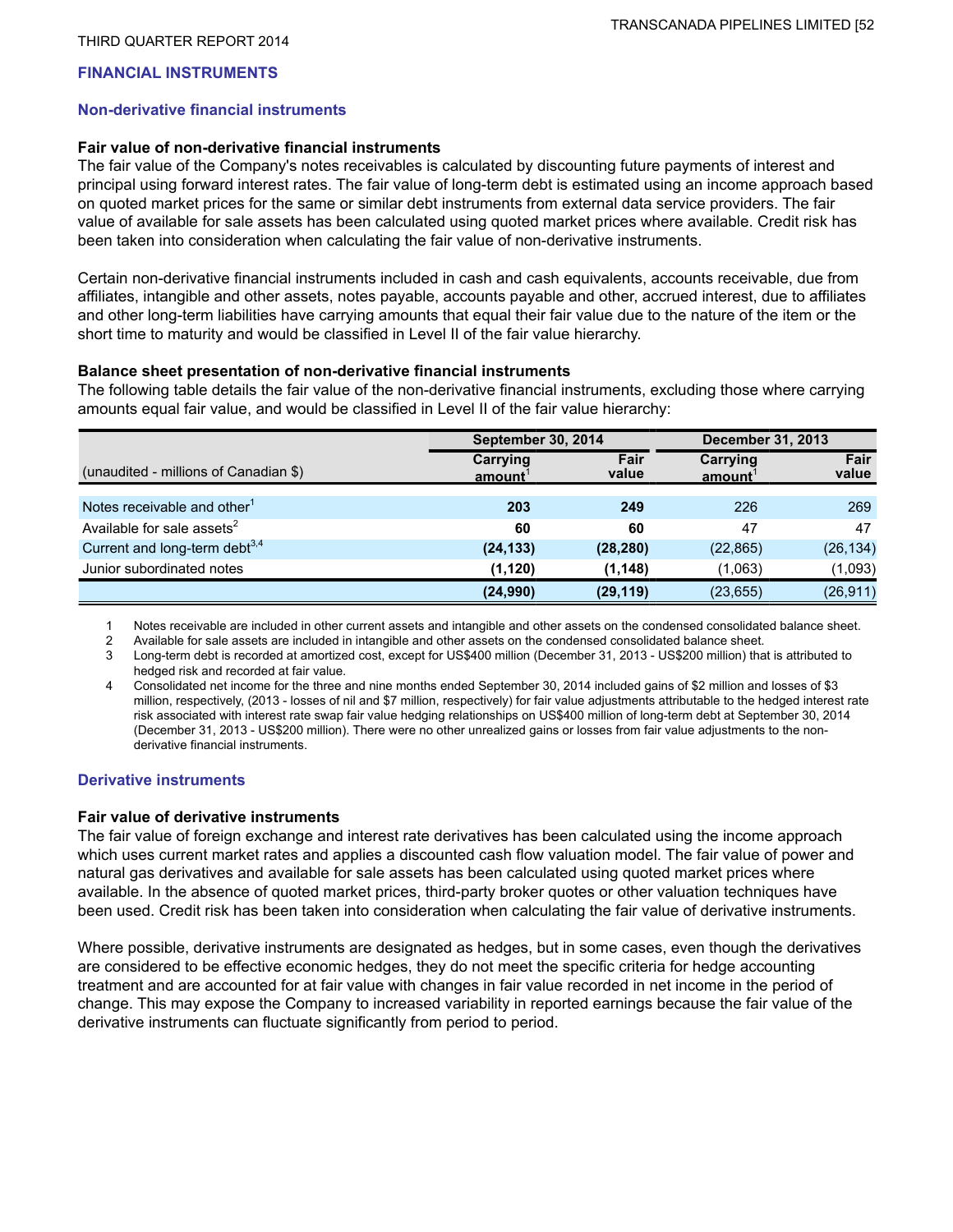#### **Balance sheet presentation of derivative instruments**

The balance sheet classification of the fair value of the derivative instruments is as follows:

| (unaudited - millions of Canadian \$) | <b>September 30, 2014</b> | <b>December 31, 2013</b> |
|---------------------------------------|---------------------------|--------------------------|
| Other current assets                  | 463                       | 395                      |
| Intangible and other assets           | 144                       | 112                      |
| Accounts payable and other            | (495)                     | (357)                    |
| Other long-term liabilities           | (339)                     | (255)                    |
|                                       | (227)                     | (105)                    |

#### **2014 derivative instruments summary**

The following summary does not include hedges of the Company's net investment in foreign operations.

| (unaudited - millions of Canadian \$ unless noted otherwise)   | <b>Power</b> | <b>Natural</b><br>gas    | Foreign<br>exchange | <b>Interest</b> |
|----------------------------------------------------------------|--------------|--------------------------|---------------------|-----------------|
| Derivative instruments held for trading <sup>1</sup>           |              |                          |                     |                 |
| Fair values <sup>2,3</sup>                                     |              |                          |                     |                 |
| Assets                                                         | \$392        | \$46                     | \$1                 | \$5             |
| Liabilities                                                    | (\$378)      | (\$57)                   | (\$21)              | ( \$5)          |
| Notional values <sup>3</sup>                                   |              |                          |                     |                 |
| Volumes <sup>4</sup>                                           |              |                          |                     |                 |
| <b>Purchases</b>                                               | 39,310       | 72                       |                     |                 |
| Sales                                                          | 36,493       | 44                       |                     |                 |
| U.S. dollars                                                   |              | $\overline{\phantom{0}}$ | <b>US 1,921</b>     | <b>US 100</b>   |
| Net unrealized gains/(losses) in the period <sup>5</sup>       |              |                          |                     |                 |
| three months ended September 30, 2014                          | \$20         | \$7                      | (\$32)              | \$—             |
| nine months ended September 30, 2014                           | \$35         | (\$14)                   | ( \$9)              | \$—             |
| Net realized gains/(losses) in the period <sup>5</sup>         |              |                          |                     |                 |
| three months ended September 30, 2014                          | \$8          | (\$27)                   | ( \$1)              | \$—             |
| nine months ended September 30, 2014                           | (\$23)       | \$19                     | (\$19)              | $s-$            |
| Maturity dates <sup>3</sup>                                    | 2014-2018    | 2014-2020                | 2014-2015           | 2016            |
| Derivative instruments in hedging relationships <sup>6,7</sup> |              |                          |                     |                 |
| Fair values <sup>2,3</sup>                                     |              |                          |                     |                 |
| Assets                                                         | \$154        | $s-$                     | $s-$                | \$3             |
| Liabilities                                                    | (\$16)       | \$—                      | $s-$                | ( \$1)          |
| Notional values <sup>3</sup>                                   |              |                          |                     |                 |
| Volumes <sup>4</sup>                                           |              |                          |                     |                 |
| <b>Purchases</b>                                               | 10,151       |                          |                     |                 |
| Sales                                                          | 5,216        |                          |                     |                 |
| U.S. dollars                                                   |              |                          |                     | <b>US 550</b>   |
| Net realized (losses)/gains in the period <sup>5</sup>         |              |                          |                     |                 |
| three months ended September 30, 2014                          | (\$50)       | s—                       | s—                  | \$1             |
| nine months ended September 30, 2014                           | \$138        | $s-$                     | \$—                 | \$3             |
| Maturity dates <sup>3</sup>                                    | 2014-2019    |                          |                     | 2015-2018       |

1 All derivative instruments held for trading have been entered into for risk management purposes and are subject to the Company's risk management strategies, policies and limits. These include derivatives that have not been designated as hedges or do not qualify for hedge accounting treatment but have been entered into as economic hedges to manage the Company's exposures to market risk.

2 Fair values equal carrying values.

3 As at September 30, 2014.

4 Volumes for power and natural gas derivatives are in GWh and Bcf, respectively.

5 Realized and unrealized gains and losses on held for trading derivative instruments used to purchase and sell power and natural gas are included net in revenues. Realized and unrealized gains and losses on interest rate and foreign exchange derivative financial instruments held for trading are included in interest expense and interest income and other, respectively. The effective portion of the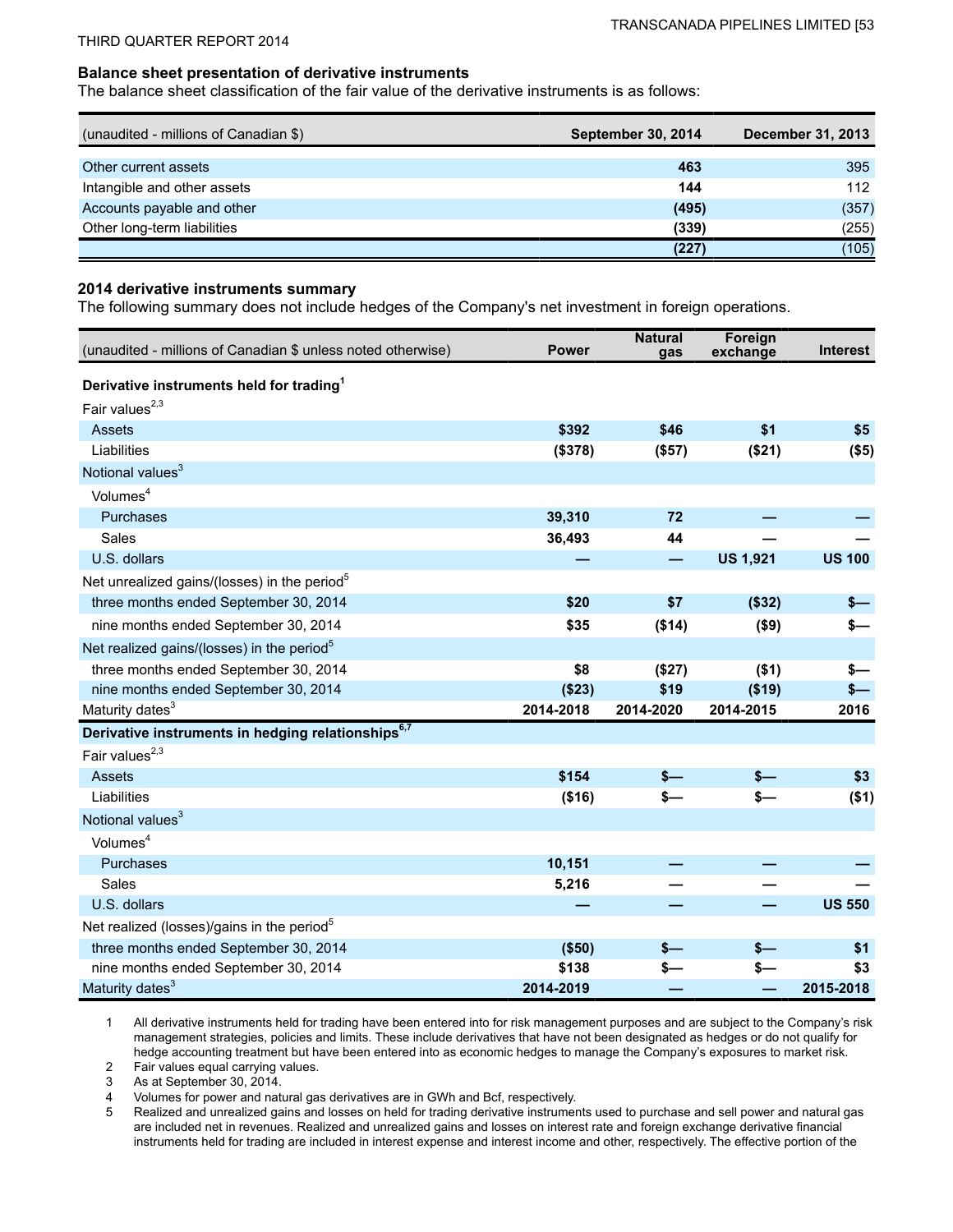change in fair value of derivative instruments in hedging relationships is initially recognized in OCI and reclassified to revenues, interest expense and interest income and other, as appropriate, as the original hedged item settles.

- 6 All hedging relationships are designated as cash flow hedges except for interest rate derivative financial instruments designated as fair value hedges with a fair value of \$3 million and a notional amount of US\$400 million as at September 30, 2014. For the three and nine months ended September 30, 2014, net realized gains on fair value hedges were \$2 million and \$5 million, respectively, and were included in interest expense. For the three and nine months ended September 30, 2014, the Company did not record any amounts in net income related to ineffectiveness for fair value hedges.
- 7 For the three and nine months ended September 30, 2014, there were no gains or losses included in net income for discontinued cash flow hedges where it was probable that the anticipated transaction would not occur.

#### **2013 derivative instruments summary**

The following summary does not include hedges of the Company's net investment in foreign operations.

| (unaudited - millions of Canadian \$ unless noted otherwise) | <b>Power</b> | <b>Natural</b><br>gas | Foreign<br>exchange | <b>Interest</b> |
|--------------------------------------------------------------|--------------|-----------------------|---------------------|-----------------|
| Derivative instruments held for trading <sup>1</sup>         |              |                       |                     |                 |
| Fair values <sup>2,3</sup>                                   |              |                       |                     |                 |
| Assets                                                       | \$265        | \$73                  | $s-$                | \$8             |
| Liabilities                                                  | (\$280)      | (\$72)                | (\$12)              | (\$7)           |
| Notional values <sup>3</sup>                                 |              |                       |                     |                 |
| Volumes <sup>4</sup>                                         |              |                       |                     |                 |
| Purchases                                                    | 29,301       | 88                    |                     |                 |
| Sales                                                        | 28,534       | 60                    |                     |                 |
| Canadian dollars                                             |              |                       |                     | 400             |
| U.S. dollars                                                 |              |                       | <b>US 1,015</b>     | <b>US 100</b>   |
| Net unrealized gains/(losses) in the period <sup>5</sup>     |              |                       |                     |                 |
| three months ended September 30, 2013                        | \$18         | \$13                  | \$16                | $s-$            |
| nine months ended September 30, 2013                         | \$15         | \$1                   | ( \$1)              | $\frac{1}{2}$   |
| Net realized (losses)/gains in the period <sup>5</sup>       |              |                       |                     |                 |
| three months ended September 30, 2013                        | (\$10)       | (\$14)                | \$3                 | $s-$            |
| nine months ended September 30, 2013                         | (\$46)       | (\$21)                | (\$5)               | \$—             |
| Maturity dates <sup>3</sup>                                  | 2014-2017    | 2014-2016             | 2014                | 2014-2016       |
| Derivative instruments in hedging relationships 6,7          |              |                       |                     |                 |
| Fair values <sup>2,3</sup>                                   |              |                       |                     |                 |
| Assets                                                       | \$150        | $s-$                  | $s-$                | \$6             |
| Liabilities                                                  | (\$22)       | $\frac{2}{2}$         | ( \$1)              | ( \$1)          |
| Notional values <sup>3</sup>                                 |              |                       |                     |                 |
| Volumes <sup>4</sup>                                         |              |                       |                     |                 |
| Purchases                                                    | 9,758        |                       |                     |                 |
| <b>Sales</b>                                                 | 6,906        |                       |                     |                 |
| U.S. dollars                                                 |              |                       | <b>US 16</b>        | <b>US 350</b>   |
| Net realized (losses)/gains in the period <sup>5</sup>       |              |                       |                     |                 |
| three months ended September 30, 2013                        | (\$18)       | \$—                   | $s-$                | \$1             |
| nine months ended September 30, 2013                         | (\$29)       | ( \$1)                | \$                  | \$5             |
| Maturity dates <sup>3</sup>                                  | 2014-2018    |                       | 2014                | 2015-2018       |

1 All derivative instruments held for trading have been entered into for risk management purposes and are subject to the Company's risk management strategies, policies and limits. These include derivatives that have not been designated as hedges or do not qualify for hedge accounting treatment but have been entered into as economic hedges to manage the Company's exposures to market risk.

2 Fair values equal carrying values.

3 As at December 31, 2013.

4 Volumes for power and natural gas derivatives are in GWh and Bcf, respectively.

5 Realized and unrealized gains and losses on held for trading derivative instruments used to purchase and sell power and natural gas are included net in revenues. Realized and unrealized gains and losses on interest rate and foreign exchange derivative financial instruments held for trading are included in interest expense and interest income and other, respectively. The effective portion of change in fair value of derivative instruments in hedging relationships is initially recognized in OCI and reclassified to revenues, interest expense and interest income and other, as appropriate, as the original hedged item settles.

6 All hedging relationships are designated as cash flow hedges except for interest rate derivative financial instruments designated as fair value hedges with a fair value of \$5 million and a notional amount of US\$200 million as at December 31, 2013. Net realized gains on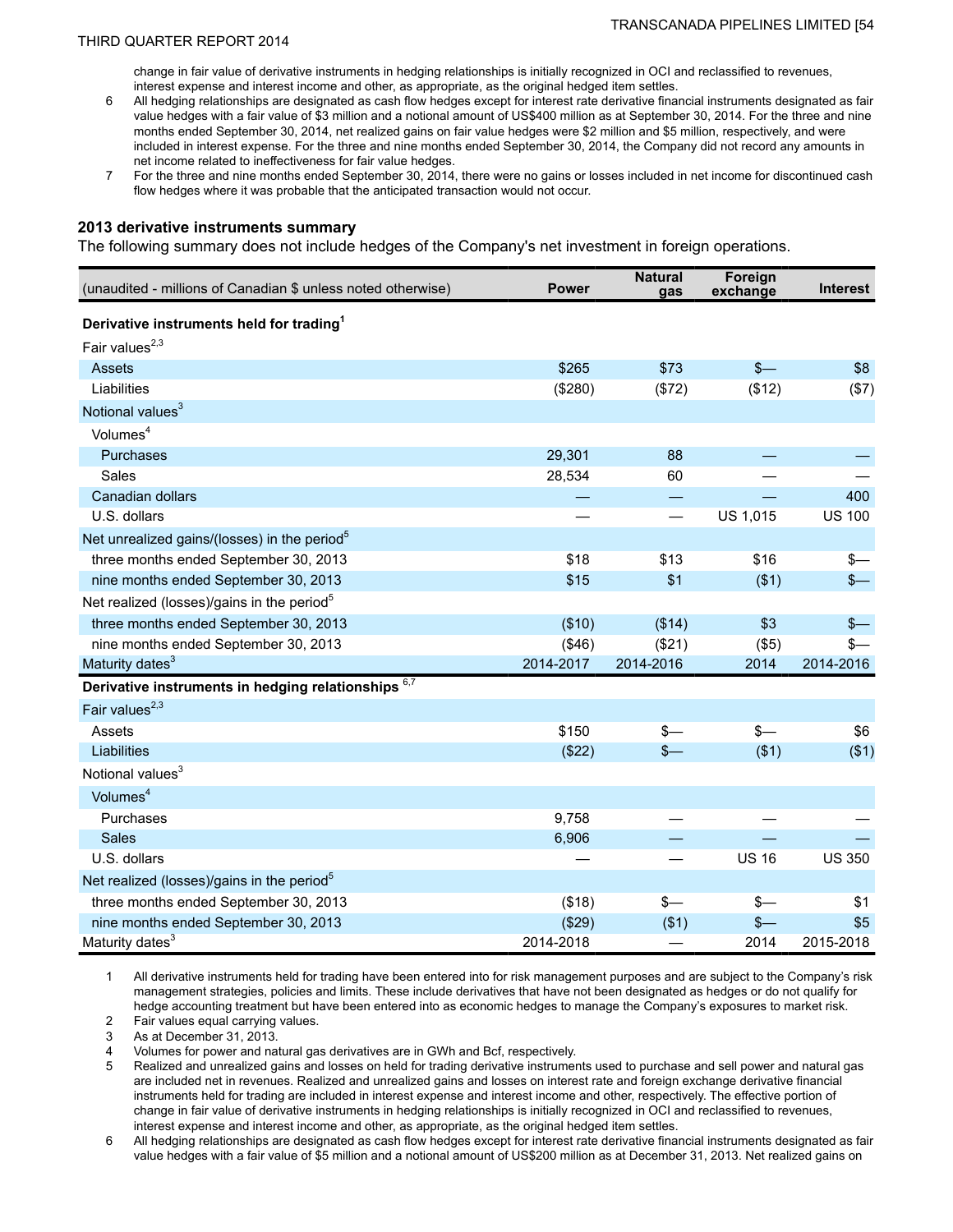fair value hedges for the three and nine months ended September 30, 2013 were \$1 million and \$5 million, respectively, and were included in interest expense. For the three and nine months ended September 30, 2013, the Company did not record any amounts in net income related to ineffectiveness for fair value hedges.

7 For the three and nine months ended September 30, 2013, there were no gains or losses included in net income for discontinued cash flow hedges where it was probable that the anticipated transaction would not occur.

## **Derivatives in cash flow hedging relationships**

The components of OCI (Note 8) related to derivatives in cash flow hedging relationships are as follows:

|                                                                                                                          | three months ended<br>September 30 |      | nine months ended<br>September 30 |      |
|--------------------------------------------------------------------------------------------------------------------------|------------------------------------|------|-----------------------------------|------|
| (unaudited - millions of Canadian \$, pre-tax)                                                                           | 2014                               | 2013 | 2014                              | 2013 |
| Change in fair value of derivative instruments recognized<br>in OCI (effective portion)                                  |                                    |      |                                   |      |
| Power                                                                                                                    | 62                                 | 28   | 96                                | (6)  |
| Natural gas                                                                                                              | (1)                                | (1)  | (2)                               | (1)  |
| Foreign exchange                                                                                                         |                                    |      | 10                                | 5    |
| Interest                                                                                                                 |                                    | (1)  |                                   | (1)  |
|                                                                                                                          | 62                                 | 27   | 104                               | (3)  |
| Reclassification of gains/(losses) on derivative<br>instruments from AOCI to net income (effective portion) <sup>1</sup> |                                    |      |                                   |      |
| Power                                                                                                                    |                                    | 33   | (109)                             | 34   |
| Natural gas                                                                                                              |                                    |      | з                                 | 3    |
| <b>Interest</b>                                                                                                          | 4                                  | 4    | 12                                | 12   |
|                                                                                                                          | 5                                  | 38   | (94)                              | 49   |
| Gains/(losses) on derivative instruments recognized in<br>earnings (ineffective portion)                                 |                                    |      |                                   |      |
| Power                                                                                                                    | 23                                 | 6    | 13                                | (1)  |
|                                                                                                                          | 23                                 | 6    | 13                                | (1)  |

1 No amounts have been excluded from the assessment of hedge effectiveness. Amounts in parentheses indicate losses recorded to OCI.

### **Offsetting of derivative instruments**

The Company enters into derivative contracts with the right to offset in the normal course of business as well as in the event of default. TCPL has no master netting agreements, however, similar contracts are entered into containing rights to offset. The Company has elected to present the fair value of derivative instruments with the right to offset on a gross basis in the balance sheet. The following table shows the impact on the presentation of the fair value of derivative instrument assets and liabilities had the Company elected to present these contracts on a net basis:

| at September 30, 2014                 | Gross derivative instruments   | <b>Amounts available</b> |                    |
|---------------------------------------|--------------------------------|--------------------------|--------------------|
| (unaudited - millions of Canadian \$) | presented on the balance sheet | for offset <sup>1</sup>  | <b>Net amounts</b> |
| Derivative - Asset                    |                                |                          |                    |
| Power                                 | 546                            | (356)                    | 190                |
| Natural gas                           | 46                             | (45)                     |                    |
| Foreign exchange                      |                                | (7)                      |                    |
| Interest                              | 8                              |                          | 8                  |
| Total                                 | 607                            | (408)                    | 199                |
| Derivative - Liability                |                                |                          |                    |
| Power                                 | (394)                          | 356                      | (38)               |
| Natural gas                           | (57)                           | 45                       | (12)               |
| Foreign exchange                      | (377)                          |                          | (370)              |
| Interest                              | (6)                            |                          | (6)                |
| Total                                 | (834)                          | 408                      | (426)              |

1 Amounts available for offset do not include cash collateral pledged or received.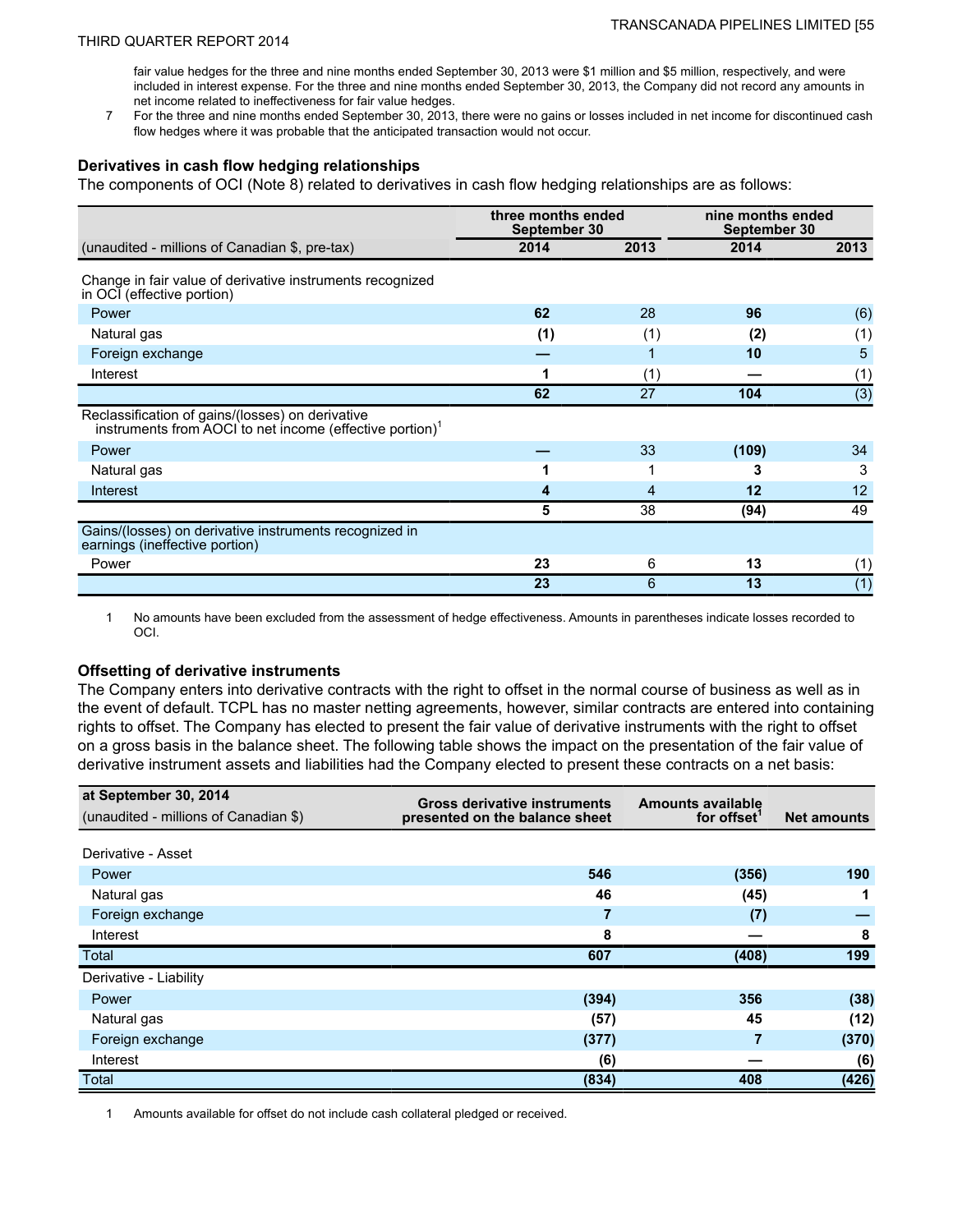#### THIRD QUARTER REPORT 2014

With respect to all financial arrangements, including the derivative instruments presented above, as at September 30, 2014, the Company had provided cash collateral of \$102 million and letters of credit of \$33 million to its counterparties. The Company held \$8 million in cash collateral and \$6 million in letters of credit on asset exposures at September 30, 2014.

The following table shows the impact on the presentation of the fair value of derivative instrument assets and liabilities had the Company elected to present these contracts on a net basis as at December 31, 2013:

| at December 31, 2013<br>(unaudited - millions of Canadian \$) | <b>Gross derivative instruments</b><br>presented on the balance sheet | <b>Amounts available</b><br>for offset | <b>Net amounts</b> |
|---------------------------------------------------------------|-----------------------------------------------------------------------|----------------------------------------|--------------------|
| Derivative - Asset                                            |                                                                       |                                        |                    |
| Power                                                         | 415                                                                   | (277)                                  | 138                |
| Natural gas                                                   | 73                                                                    | (61)                                   | 12 <sup>2</sup>    |
| Foreign exchange                                              | 5                                                                     | (5)                                    |                    |
| Interest                                                      | 14                                                                    | (2)                                    | 12                 |
| Total                                                         | 507                                                                   | (345)                                  | 162                |
| Derivative - Liability                                        |                                                                       |                                        |                    |
| Power                                                         | (302)                                                                 | 277                                    | (25)               |
| Natural gas                                                   | (72)                                                                  | 61                                     | (11)               |
| Foreign exchange                                              | (230)                                                                 | 5                                      | (225)              |
| Interest                                                      | (8)                                                                   | 2                                      | (6)                |
| Total                                                         | (612)                                                                 | 345                                    | (267)              |

1 Amounts available for offset do not include cash collateral pledged or received.

With respect to all financial arrangements, including the derivative instruments presented above as at December 31, 2013, the Company had provided cash collateral of \$67 million and letters of credit of \$85 million to its counterparties. The Company held \$11 million in cash collateral and \$32 million in letters of credit on asset exposures at December 31, 2013.

#### **Credit risk related contingent features of derivative instruments**

Derivative contracts entered into to manage market risk often contain financial assurance provisions that allow parties to the contracts to manage credit risk. These provisions may require collateral to be provided if a credit risk related contingent event occurs, such as a downgrade in the Company's credit rating to non-investment grade.

Based on contracts in place and market prices at September 30, 2014, the aggregate fair value of all derivative instruments with credit risk related contingent features that were in a net liability position was \$13 million (December 31, 2013 - \$16 million), for which the Company had provided collateral in the normal course of business of nil (December 31, 2013 - nil). If the credit risk related contingent features in these agreements were triggered on September 30, 2014, the Company would have been required to provide collateral of \$13 million (December 31, 2013 - \$16 million) to its counterparties. Collateral may also need to be provided should the fair value of derivative instruments exceed pre-defined contractual exposure limit thresholds.

The Company feels it has sufficient liquidity in the form of cash and undrawn committed revolving bank lines to meet these contingent obligations should they arise.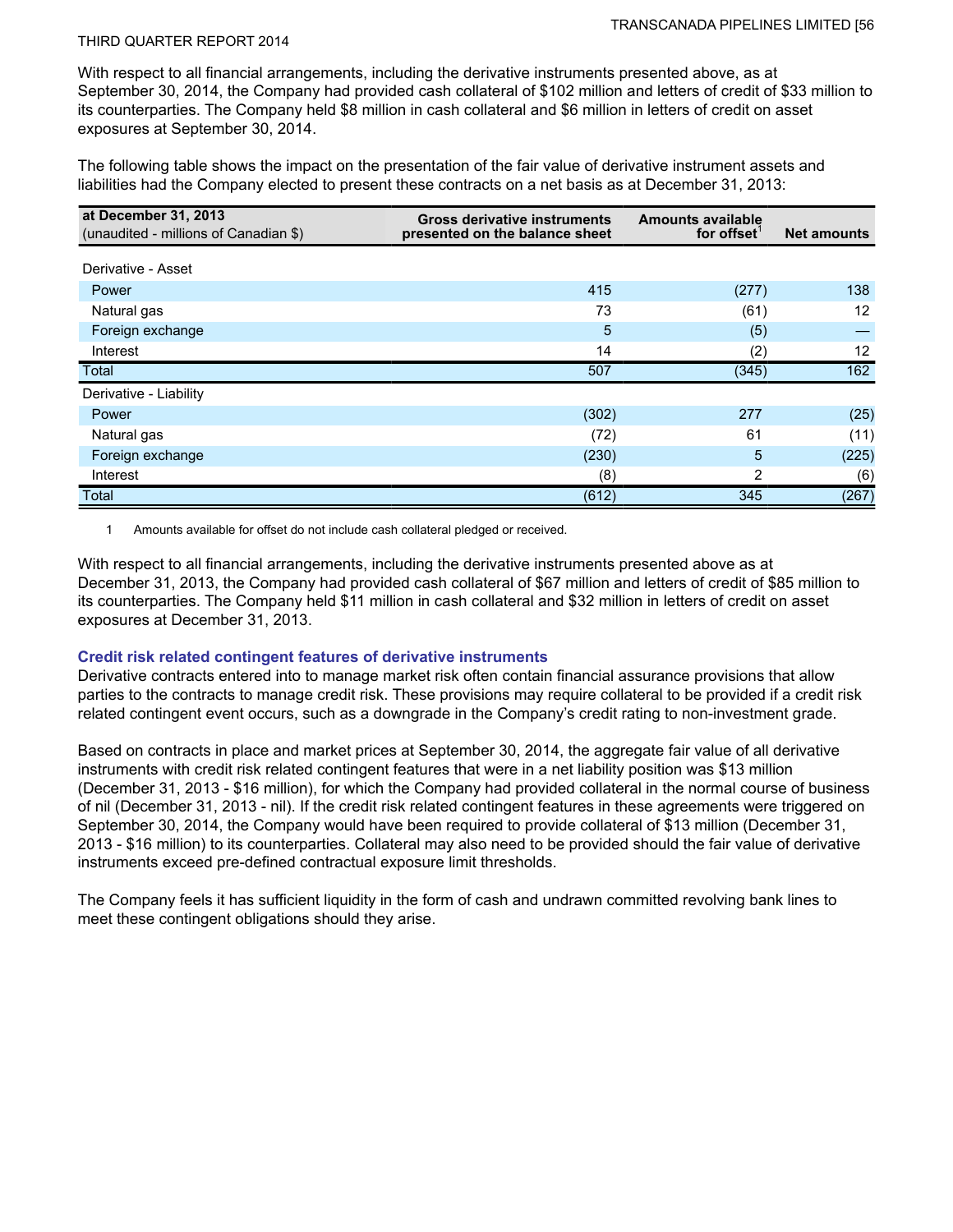#### **FAIR VALUE HIERARCHY**

The Company's assets and liabilities recorded at fair value have been classified into three categories based on the fair value hierarchy.

| Levels    | How fair value has been determined                                                                                                                                                                                                                                                                                                                                                                                                                                                                                                                                                           |
|-----------|----------------------------------------------------------------------------------------------------------------------------------------------------------------------------------------------------------------------------------------------------------------------------------------------------------------------------------------------------------------------------------------------------------------------------------------------------------------------------------------------------------------------------------------------------------------------------------------------|
| Level I   | Quoted prices in active markets for identical assets and liabilities that the Company has the ability to access<br>at the measurement date.                                                                                                                                                                                                                                                                                                                                                                                                                                                  |
| Level II  | Valuation based on the extrapolation of inputs, other than quoted prices included within Level I, for which all<br>significant inputs are observable directly or indirectly.                                                                                                                                                                                                                                                                                                                                                                                                                 |
|           | Inputs include published exchange rates, interest rates, interest rate swap curves, yield curves and broker<br>quotes from external data service providers.                                                                                                                                                                                                                                                                                                                                                                                                                                  |
|           | This category includes interest rate and foreign exchange derivative assets and liabilities where fair value is<br>determined using the income approach and power and natural gas commodity derivatives where fair value is<br>determined using the market approach.                                                                                                                                                                                                                                                                                                                         |
|           | Transfers between Level I and Level II would occur when there is a change in market circumstances.                                                                                                                                                                                                                                                                                                                                                                                                                                                                                           |
| Level III | Valuation of assets and liabilities measured on a recurring basis using a market approach based on inputs<br>that are unobservable and significant to the overall fair value measurement. This category includes long-<br>dated commodity transactions in certain markets where liquidity is low. Long-term electricity prices are<br>estimated using a third-party modeling tool which takes into account physical operating characteristics of<br>generation facilities in the markets in which we operate.                                                                                |
|           | Model inputs include market fundamentals such as fuel prices, power supply additions and retirements,<br>power demand, seasonal hydro conditions and transmission constraints. Long-term North American natural<br>gas prices are based on a view of future natural gas supply and demand, as well as exploration and<br>development costs. Significant decreases in fuel prices or demand for electricity or natural gas, or increases<br>in the supply of electricity or natural gas is expected to or may result in a lower fair value measurement of<br>contracts included in Level III. |
|           | Assets and liabilities measured at fair value can fluctuate between Level II and Level III depending on the<br>proportion of the value of the contract that extends beyond the time frame for which inputs are considered to<br>be observable. As contracts near maturity and observable market data becomes available, they are<br>transferred out of Level III and into Level II.                                                                                                                                                                                                          |

The fair value of the Company's assets and liabilities measured on a recurring basis, including both current and non-current portions, are categorized as follows:

| at September 30, 2014                          | <b>Quoted prices in</b><br>active markets | <b>Significant other</b><br>observable inputs | <b>Significant</b><br>unobservable<br>inputs |       |
|------------------------------------------------|-------------------------------------------|-----------------------------------------------|----------------------------------------------|-------|
| (unaudited - millions of Canadian \$, pre-tax) | (Level I) $1$                             | (Level II) $1$                                | (Level $III$ ) <sup>1</sup>                  | Total |
| Derivative instrument assets:                  |                                           |                                               |                                              |       |
| Power commodity contracts                      |                                           | 543                                           | 3                                            | 546   |
| Natural gas commodity contracts                | 21                                        | 23                                            | $\mathbf{2}$                                 | 46    |
| Foreign exchange contracts                     |                                           | 7                                             |                                              | 7     |
| Interest rate contracts                        |                                           | 8                                             |                                              | 8     |
| Derivative instrument liabilities:             |                                           |                                               |                                              |       |
| Power commodity contracts                      |                                           | (391)                                         | (3)                                          | (394) |
| Natural gas commodity contracts                | (35)                                      | (20)                                          | (2)                                          | (57)  |
| Foreign exchange contracts                     |                                           | (377)                                         |                                              | (377) |
| Interest rate contracts                        |                                           | (6)                                           |                                              | (6)   |
| Non-derivative financial instruments:          |                                           |                                               |                                              |       |
| Available for sale assets                      |                                           | 60                                            |                                              | 60    |
|                                                | (14)                                      | (153)                                         |                                              | (167) |

1 There were no transfers from Level I to Level II or from Level II to Level III for the nine months ended September 30, 2014.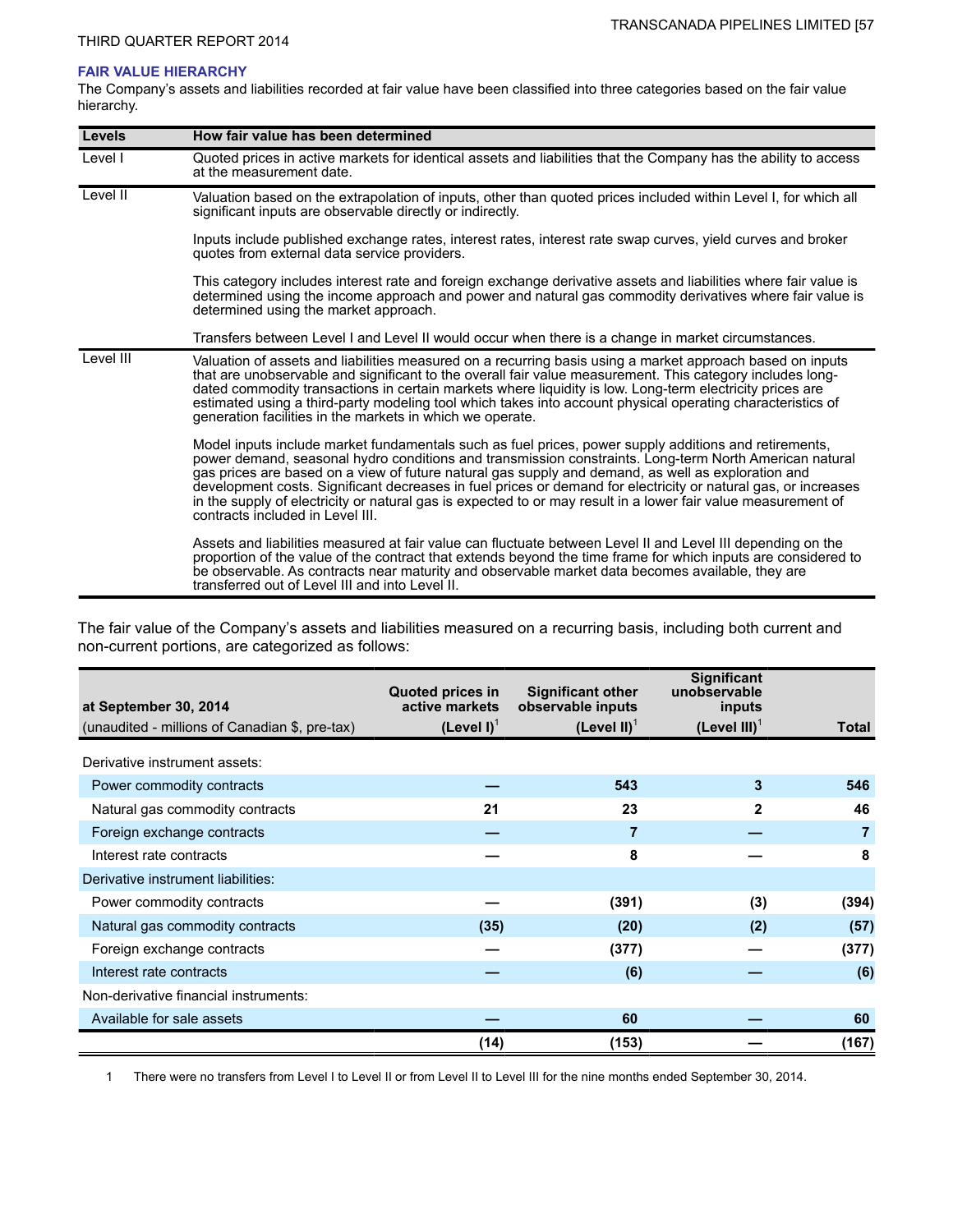#### THIRD QUARTER REPORT 2014

The fair value of the Company's assets and liabilities measured on a recurring basis, including both current and non-current portions for 2013, are categorized as follows:

| at December 31, 2013                           | <b>Quoted prices in</b><br>active markets | <b>Significant other</b><br>observable inputs | <b>Significant</b><br>unobservable<br>inputs |       |
|------------------------------------------------|-------------------------------------------|-----------------------------------------------|----------------------------------------------|-------|
| (unaudited - millions of Canadian \$, pre-tax) | (Level I) <sup>1</sup>                    | (Level II) <sup>1</sup>                       | (Level $III$ ) <sup>1</sup>                  | Total |
| Derivative instrument assets:                  |                                           |                                               |                                              |       |
| Power commodity contracts                      |                                           | 411                                           | 4                                            | 415   |
| Natural gas commodity contracts                | 48                                        | 25                                            |                                              | 73    |
| Foreign exchange contracts                     |                                           | 5                                             |                                              | 5     |
| Interest rate contracts                        |                                           | 14                                            |                                              | 14    |
| Derivative instrument liabilities:             |                                           |                                               |                                              |       |
| Power commodity contracts                      |                                           | (299)                                         | (3)                                          | (302) |
| Natural gas commodity contracts                | (50)                                      | (22)                                          |                                              | (72)  |
| Foreign exchange contracts                     |                                           | (230)                                         |                                              | (230) |
| Interest rate contracts                        |                                           | (8)                                           |                                              | (8)   |
| Non-derivative financial instruments:          |                                           |                                               |                                              |       |
| Available for sale assets                      |                                           | 47                                            |                                              | 47    |
|                                                | (2)                                       | (57)                                          |                                              | (58)  |

1 There were no transfers from Level I to Level II or from Level II to Level III for the year ended December 31, 2013.

The following table presents the net change in fair value of derivative assets and liabilities classified as Level III of the fair value hierarchy:

|                                                | Derivatives <sup>1</sup>           |                                   |      |      |  |
|------------------------------------------------|------------------------------------|-----------------------------------|------|------|--|
|                                                | three months ended<br>September 30 | nine months ended<br>September 30 |      |      |  |
| (unaudited - millions of Canadian \$, pre-tax) | 2014                               | 2013                              | 2014 | 2013 |  |
| Balance at beginning of period                 | (1)                                |                                   |      | (2)  |  |
| <b>Settlements</b>                             |                                    |                                   |      |      |  |
| Transfers out of Level III                     | (1)                                |                                   | (1)  | (1)  |  |
| Total gains/(losses) included in net income    |                                    | (1                                |      | (1)  |  |
| Total gains included in OCI                    |                                    |                                   |      |      |  |
| Balance at end of period                       |                                    |                                   |      | (1)  |  |

1 For the three and nine months ended September 30, 2014, Energy revenues include unrealized gains attributed to derivatives in the Level III category that were still held at the reporting date of \$2 million and nil, respectively (2013 - nil).

A 10 per cent increase or decrease in commodity prices, with all other variables held constant, would result in a \$2 million decrease or increase, respectively, in the fair value of outstanding derivative instruments included in Level III as at September 30, 2014.

# 11. Contingencies and guarantees

TCPL and its subsidiaries are subject to various legal proceedings, arbitrations and actions arising in the normal course of business. While the final outcome of such legal proceedings and actions cannot be predicted with certainty, it is the opinion of management that the resolution of such proceedings and actions will not have a material impact on the Company's consolidated financial position or results of operations.

# **GUARANTEES**

TCPL and its joint venture partner on Bruce Power, BPC Generation Infrastructure Trust (BPC), have each severally guaranteed certain contingent financial obligations of Bruce B related to a lease agreement and contractor and supplier services. In addition, TCPL and BPC have each severally guaranteed one-half of certain contingent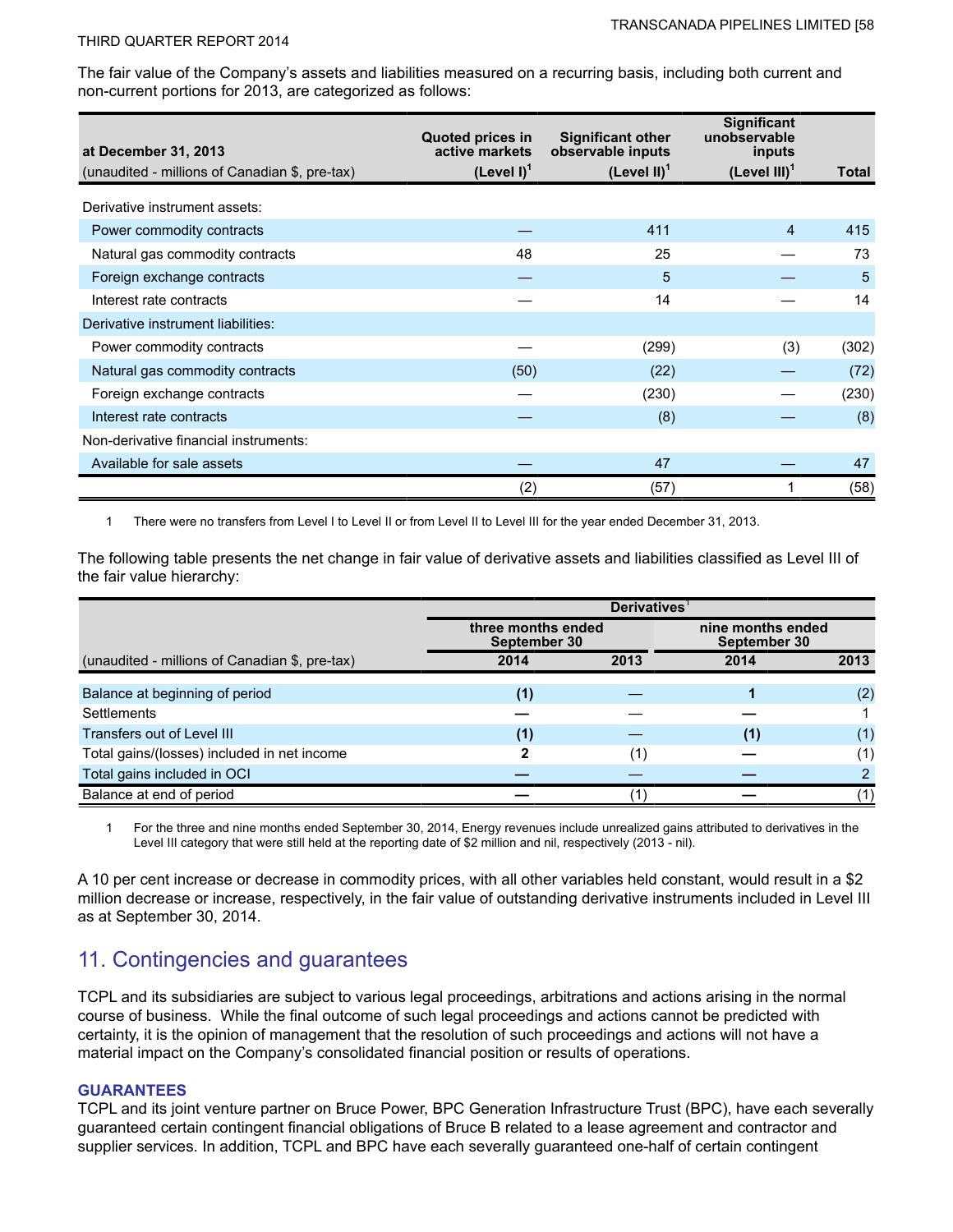#### THIRD QUARTER REPORT 2014

financial obligations of Bruce A related to a sublease agreement and certain other financial obligations. The Company's exposure under certain of these guarantees is unlimited.

In addition to the guarantees for Bruce Power, the Company and its partners in certain other jointly owned entities have either (i) jointly and severally, (ii) jointly or (iii) severally guaranteed the financial performance of these entities related primarily to delivery of natural gas, PPA payments and the payment of liabilities. For certain of these entities, any payments made by TCPL under these guarantees in excess of its ownership interest are to be reimbursed by its partners.

The carrying value of these guarantees has been included in other long-term liabilities. Information regarding the Company's guarantees is as follows:

|                                       |                     | at September 30, 2014               |                   | at December 31, 2013                |                   |
|---------------------------------------|---------------------|-------------------------------------|-------------------|-------------------------------------|-------------------|
| (unaudited - millions of Canadian \$) | Term                | <b>Potential</b><br><b>Exposure</b> | Carrying<br>Value | <b>Potential</b><br><b>Exposure</b> | Carrying<br>Value |
|                                       |                     |                                     |                   |                                     |                   |
| <b>Bruce Power</b>                    | ranging to $2019^2$ | 639                                 |                   | 740                                 | 8                 |
| Other jointly owned entities          | ranging to 2040     | 60                                  | 10                | 51                                  | 10                |
|                                       |                     | 699                                 | 17                | 791                                 | 18                |

1 TCPL's share of the potential estimated current or contingent exposure.

2 Except for one guarantee with no termination date.

# 12. Related Party Transactions

The following amounts are included in due from affiliates:

|                                       |                                | 2014                               |                                          |                            | 2013                                     |
|---------------------------------------|--------------------------------|------------------------------------|------------------------------------------|----------------------------|------------------------------------------|
| (unaudited - millions of Canadian \$) | <b>Maturity</b><br><b>Date</b> | <b>Outstanding</b><br>September 30 | <b>Effective</b><br><b>Interest Rate</b> | Outstanding<br>December 31 | <b>Effective</b><br><b>Interest Rate</b> |
| Discount Notes <sup>1</sup>           | 2014                           | 2,589                              | 1.3%                                     | 2.721                      | 1.3%                                     |
| Credit Facility <sup>2</sup>          |                                | 130                                | 3.0%                                     |                            |                                          |
|                                       |                                | 2,719                              |                                          | 2,721                      |                                          |

1 Interest on the discount notes is equivalent to current commercial paper rates.

2 This facility bears interest at the Royal Bank of Canada prime rate per annum.

In the three and nine months ended September 30, 2014, interest income included \$10 million and \$27 million, respectively (September 30, 2013 - \$9 million and \$29 million, respectively) as a result of inter-corporate borrowing.

At September 30, 2014, accounts receivables included \$90 million due from various affiliates of TCPL (December 31, 2013 - \$43 million).

The following amounts are included in due to affiliates:

|                                       |                                | 2014                               |                                          | 2013                       |                                          |
|---------------------------------------|--------------------------------|------------------------------------|------------------------------------------|----------------------------|------------------------------------------|
| (unaudited - millions of Canadian \$) | <b>Maturity</b><br><b>Date</b> | <b>Outstanding</b><br>September 30 | <b>Effective</b><br><b>Interest Rate</b> | Outstanding<br>December 31 | <b>Effective</b><br><b>Interest Rate</b> |
|                                       |                                |                                    |                                          |                            |                                          |
| Credit Facility <sup>1</sup>          | 2014                           | 756                                | 3.8%                                     | 865                        | 3.8%                                     |
| Credit Facility <sup>2</sup>          |                                |                                    |                                          | 574                        | 3.0%                                     |
|                                       |                                | 756                                |                                          | 1.439                      |                                          |

1 TransCanada has an unsecured \$3.5 billion credit facility with a subsidiary of TCPL. Interest on this facility is charged at Reuters prime rate plus 75 basis points.

2 TCPL's demand revolving credit arrangement with TransCanada is \$2.0 billion (or a U.S. dollar equivalent). This facility bears interest at the Royal Bank of Canada prime rate per annum, or the U.S. base rate per annum. This facility may be terminated at any time at TransCanada's option.